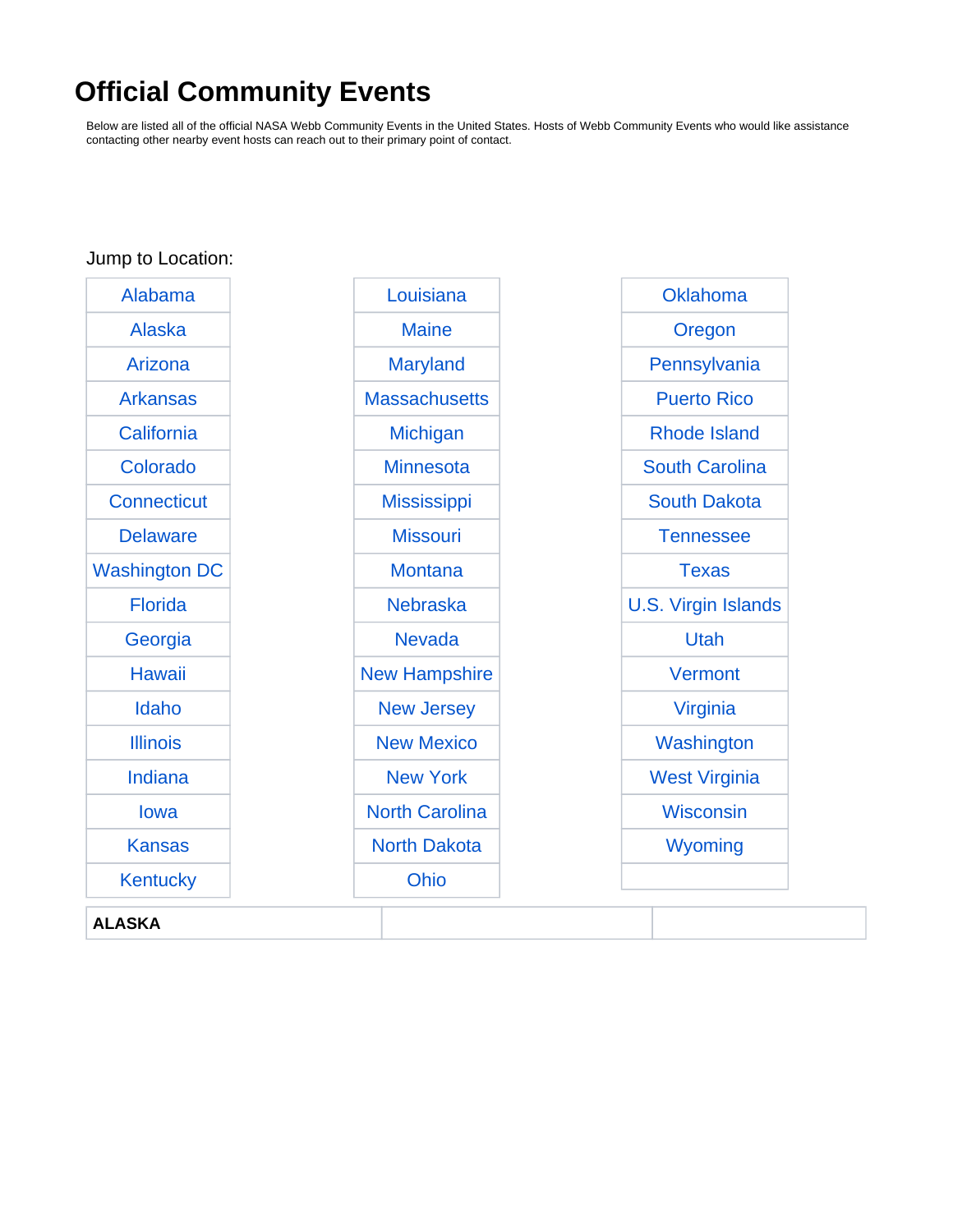<span id="page-1-0"></span>

| University of Alaska Anchorage Planetarium &<br><b>Visualization Theater</b>                                              | <b>Challenger Learning Center of Alaska</b>                    | Nenana Public Library                                                 |
|---------------------------------------------------------------------------------------------------------------------------|----------------------------------------------------------------|-----------------------------------------------------------------------|
| Community college, college or university                                                                                  | Science museum / Observatory / Planetarium /<br>Science center | Public library                                                        |
| 3101 Science Circle                                                                                                       | 9711 Kenai Spur Road                                           | 106 E 2nd ST                                                          |
| Anchorage, AK 99508                                                                                                       | <b>KENAI, AK 99611</b>                                         | Nenana, AK 99760                                                      |
| Website: https://www.uaa.alaska.edu/depts<br>/planetarium/                                                                | Website: akchallenger.org                                      | Facebook: Nenana public library                                       |
| Facebook: https://www.facebook.com<br>/UAAplanetarium/                                                                    | Facebook: https://www.facebook.com/CLCAlaska                   |                                                                       |
| NASA Solar System Ambassador                                                                                              |                                                                |                                                                       |
| <b>Friends of the Marie Drake Planetartium</b><br>Science museum / Observatory / Planetarium /                            |                                                                |                                                                       |
| Science center                                                                                                            |                                                                |                                                                       |
| 1415 Glacier Avenue                                                                                                       |                                                                |                                                                       |
| Juneau, AK 99801                                                                                                          |                                                                |                                                                       |
| Website: www.mariedrakeplanetarium.org                                                                                    |                                                                |                                                                       |
| Facebook: Marie Drake Planetarium                                                                                         |                                                                |                                                                       |
| <b>ALABAMA</b>                                                                                                            |                                                                |                                                                       |
| <b>Arab Public Library</b>                                                                                                | <b>Birmingham Civil Rights National Monument</b>               | University of Alabama Department                                      |
| Public library                                                                                                            | Other                                                          | of Physics and Astronomy                                              |
| 325 2nd Street NW                                                                                                         | 1914 4th Ave North, Suite 440, Birmingham, AL                  | Community college, college or<br>university                           |
| Arab, AL 35016                                                                                                            | 35203                                                          | Dept of Physics and Astronomy,                                        |
| Website: www.arabpubliclibrary.com                                                                                        | Birmingham, AL 35203                                           | University of Alabama, Box 870324                                     |
| Facebook: https://www.facebook.com                                                                                        | Website: https://www.nps.gov/bicr/index.htm                    | Tuscaloosa, AL 35487                                                  |
| /arabpubliclibrary                                                                                                        | Facebook: https://www.facebook.com<br>/BirminghamNPS           | Website: https://physics.ua.edu/                                      |
|                                                                                                                           |                                                                | Facebook: https://www.facebook.com<br>/uaphysicsastronomy             |
|                                                                                                                           |                                                                | Twitter: @ua_phay                                                     |
|                                                                                                                           |                                                                |                                                                       |
| <b>Von Braun Astronomical Society</b>                                                                                     | <b>Gadsden Public Library</b>                                  | Jacksonville State University                                         |
| Science museum / Observatory / Planetarium /<br>Science center                                                            | Public library<br>254 South College Street                     | Community college, college or<br>university                           |
| 5105 Nolen Avenue SE                                                                                                      | Gadsden, AL 35901                                              | 700 Pelham Road N., Merrill Hall                                      |
| Huntsville, AL 35801                                                                                                      | Website: www.gadsdenlibrary.org                                | Jacksonville, AL 36265                                                |
| Website: https://vbas.org/                                                                                                | Facebook: Gadsden Public Library                               | Website: www.jsu.edu                                                  |
| Facebook: https://www.facebook.com/pages/category<br>/Planetarium/Von-Braun-Astronomical-Society-Inc-<br>117095931642044/ |                                                                | Facebook: https://www.facebook.com<br>/JacksonvilleStateUniversity    |
| Twitter: https://twitter.com/vbas_huntsville                                                                              |                                                                | Instagram: https://www.instagram.com<br>/jacksonvillestateuniversity/ |
| NASA Solar System Ambassador                                                                                              |                                                                | Twitter: https://twitter.com/JSUNews                                  |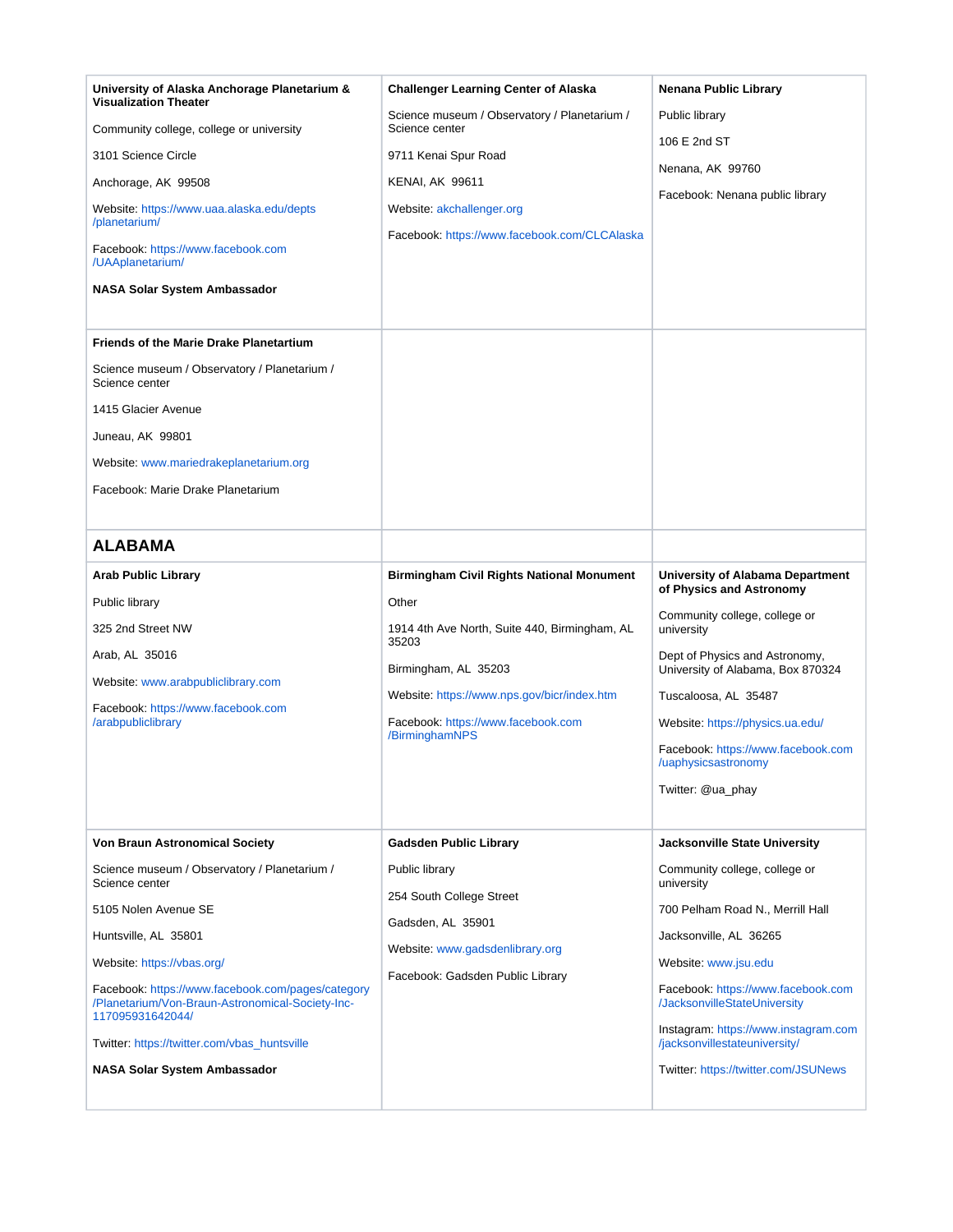<span id="page-2-1"></span><span id="page-2-0"></span>

| <b>Exploreum Science Center</b>                                                                 | <b>Newbern Public Library</b>                                                                                          |                                             |
|-------------------------------------------------------------------------------------------------|------------------------------------------------------------------------------------------------------------------------|---------------------------------------------|
| Science museum / Observatory / Planetarium /<br>Science center                                  | Public library                                                                                                         |                                             |
| 65 Government Street                                                                            | 7840 AL Highway 61                                                                                                     |                                             |
| Mobile, AL 36602                                                                                | Newbern, AL 36765                                                                                                      |                                             |
| Website: www.Exploreum.com                                                                      | Facebook: Newbern Library                                                                                              |                                             |
| Facebook: https://www.facebook.com/Exploreum/                                                   |                                                                                                                        |                                             |
| Instagram: https://www.instagram.com<br>/exploreumsciencecenter                                 |                                                                                                                        |                                             |
| Twitter: https://twitter.com/theexploreum                                                       |                                                                                                                        |                                             |
| <b>ARKANSAS</b>                                                                                 |                                                                                                                        |                                             |
| <b>Mid-America Science Museum</b>                                                               | Griffin Planetarium at the University of                                                                               | <b>Harding University</b>                   |
| Science museum / Observatory / Planetarium /<br>Science center                                  | <b>Central Arkansas</b><br>Science museum / Observatory / Planetarium /<br>Science center                              | Community college, college or<br>university |
| 500 Mid America Blvd                                                                            |                                                                                                                        | 915 East Market Avenue                      |
| Hot Springs, AR 71913                                                                           | Department of Physics & Astronomy, University<br>of Central Arkansas, 201 Donaghey Ave, Lewis<br>Science Center Rm 171 | Searcy, AR 72149                            |
| Website: https://midamericamuseum.org                                                           | Conway, AR 72035                                                                                                       | Website: www.harding.edu/wilson             |
| Facebook: https://www.facebook.com<br>/MidAmericaScienceMuseum/                                 | Website: https://uca.edu/physics/planetarium/                                                                          | NASA Solar System Ambassador                |
| Instagram: https://instagram.com<br>/midamericamuseum?utm_medium=copy_link                      |                                                                                                                        |                                             |
| <b>NASA Arkansas Space Grant Consortium</b>                                                     | <b>Buffalo National River</b>                                                                                          |                                             |
| Other                                                                                           | Nature park or center                                                                                                  |                                             |
| 2801 S. University Room 506 Fribourgh Hall                                                      | 170 Ranger Rd                                                                                                          |                                             |
| Little Rock, AR 72204                                                                           | Saint Joe, AR 72675                                                                                                    |                                             |
| Website: arkansasspacegrant.org                                                                 | Website: https://www.nps.gov/buff/index.htm                                                                            |                                             |
| Facebook: https://www.facebook.com/NASA-<br>Arkansas-Space-Grant-Consortium-<br>113996936628491 | Facebook: https://www.facebook.com<br>/buffnatlriver                                                                   |                                             |
| <b>ARIZONA</b>                                                                                  |                                                                                                                        |                                             |
| <b>Maricopa Public Library</b>                                                                  | Arizona State University, School of Earth and                                                                          | <b>White Tank Library</b>                   |
| Other                                                                                           | <b>Space Exploration</b>                                                                                               |                                             |
| 18160 N Maya Angelou Dr                                                                         | Community college, college or university                                                                               | Public library                              |
| Maricopa, AZ 85138                                                                              | STB4, 781 E Terrace Mall                                                                                               | 20304 W. White Tank Mountain Rd.            |
| Website: https://pcld.libnet.info/events                                                        | Tempe, AZ 85287                                                                                                        | Waddell, AZ 85355                           |
| Instagram: @peculiar.galexy.astro                                                               | Website: https://sese.asu.edu                                                                                          | <b>NASA Solar System Ambassador</b>         |
| NASA Solar System Ambassador                                                                    | Facebook: @SESE.at.ASU                                                                                                 |                                             |
|                                                                                                 | Instagram: @earthspaceexplorationasu                                                                                   |                                             |
|                                                                                                 | Twitter: @SESEASU                                                                                                      |                                             |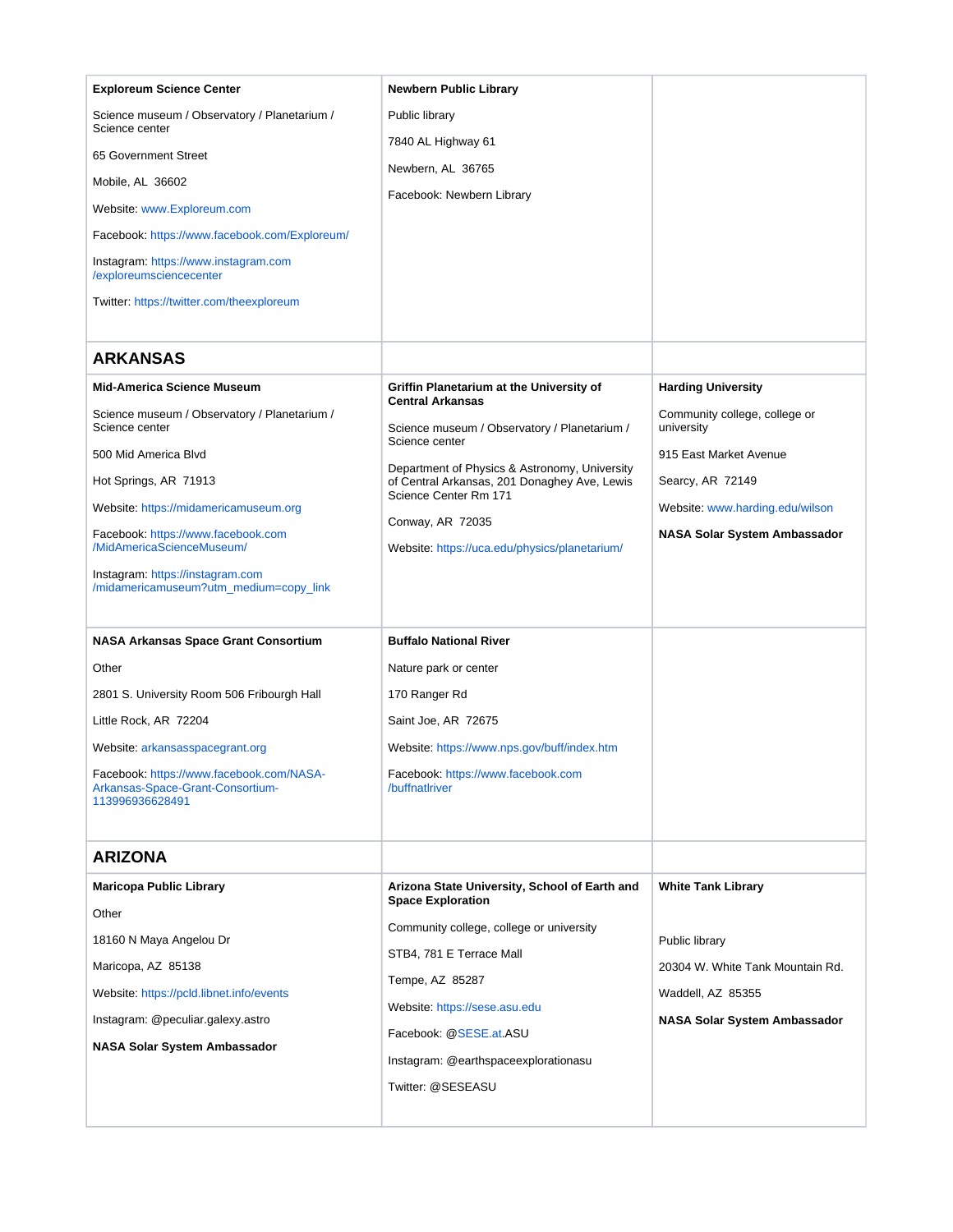| <b>Douglas Public Library</b>                                                              | <b>Patterson Observatory</b>                                                                  | <b>Children's Museum Tucson</b>                                                                                                                                         |
|--------------------------------------------------------------------------------------------|-----------------------------------------------------------------------------------------------|-------------------------------------------------------------------------------------------------------------------------------------------------------------------------|
| Public library                                                                             | Science museum / Observatory / Planetarium /<br>Science center                                | Non-science museum                                                                                                                                                      |
| 560 E. 10th St.                                                                            | 1140 N Colombo Avenue                                                                         | 200 S. 6th Ave.                                                                                                                                                         |
| Douglas, AZ 85607                                                                          | Sierra Vista, AZ 85635                                                                        | Tucson, AZ 85701                                                                                                                                                        |
| Website: http://www.douglasaz.gov/301/Public-Library<br>Facebook: https://www.facebook.com | Website: www.universitysouthfoundation.com<br>/patterson-observatory                          | Website: https://www.<br>childrensmuseumtucson.org/                                                                                                                     |
| /douglaspubliclibrary                                                                      | Facebook: https://www.facebook.com<br>/PattersonObservatory/<br>NASA Solar System Ambassador  | Facebook: https://www.facebook.com<br>/ChildrensMuseumTucson/<br>Instagram: https://www.instagram.com<br>/cmtucson/<br>Twitter: https://twitter.com<br>/ChildMuseumTuc  |
| Flandrau Science Center & Planetarium -<br>University of Arizona                           | Steward Observatory, University of Arizona<br>Community college, college or university        | Mt. Lemmon SkyCenter<br>Science museum / Observatory /<br>Planetarium / Science center                                                                                  |
| Science museum / Observatory / Planetarium /<br>Science center                             | 933 N Cherry Ave, N122                                                                        |                                                                                                                                                                         |
| 1601 E University Blvd                                                                     | Tucson, AZ 85721                                                                              | 8892 E Tanque Verde Rd                                                                                                                                                  |
| Tucson, AZ 85719                                                                           | Website: https://www.as.arizona.edu/                                                          | Tucson, AZ 85749                                                                                                                                                        |
| Website: www.flandrau.org                                                                  | Facebook: https://www.facebook.com/azstewobs                                                  | Website: https://skycenter.arizona.<br>edu/                                                                                                                             |
| Facebook: www.facebook.com/UAZFlandrau                                                     | Twitter: https://twitter.com/azstewobs                                                        | Facebook: https://www.facebook.com                                                                                                                                      |
| Twitter: Twitter.com/UAZFlandrau                                                           |                                                                                               | /UAZSkyCenter/<br>Instagram: https://www.instagram.com<br>/uazskycenter/?hl=en<br>Twitter: https://twitter.com<br>/uazskycenter?lang=en<br>NASA Solar System Ambassador |
| <b>Show Low Public Library</b>                                                             | NAU/NASA Space Grant (American Indian                                                         | <b>Little Singer Community School</b>                                                                                                                                   |
| Public library                                                                             | <b>Educational Resources)</b>                                                                 | K-12 classroom, school or club                                                                                                                                          |
| 181 N. 9th Street                                                                          | Community college, college or university                                                      | 6 Miles S. of Birdsprings Chapter                                                                                                                                       |
| Show Low, AZ 85901                                                                         | NAU/NASA Space Grant, Department of<br><b>Astronomy and Planetary Science</b>                 | House, HC 61                                                                                                                                                            |
| Website: www.showlowaz.gov/library                                                         | Flagstaff, AZ 86011                                                                           | Winslow, AZ 86047                                                                                                                                                       |
| Facebook: https://www.facebook.com/showlowlibrary                                          | Website: https://in.nau.edu/nasa-spacegrant<br>/american-indian-mobile-educational-resources/ | Website: https://littlesinger.org/                                                                                                                                      |
|                                                                                            | NASA Solar System Ambassador                                                                  |                                                                                                                                                                         |
| <b>Embry-Riddle Aeronautical University</b>                                                | <b>Fountain Hills Community Center</b>                                                        |                                                                                                                                                                         |
| Science museum / Observatory / Planetarium /                                               | 13001 N La Montana Dr                                                                         |                                                                                                                                                                         |
| Science center                                                                             | Fountain Hills, AZ 85268                                                                      |                                                                                                                                                                         |
| 3700 Willow Creek Rd.                                                                      |                                                                                               |                                                                                                                                                                         |
| Prescott, AZ 86301                                                                         |                                                                                               |                                                                                                                                                                         |
| Website: https://prescott.erau.edu/about/planetarium                                       |                                                                                               |                                                                                                                                                                         |
| Facebook: facebook.com/jllplanetarium                                                      |                                                                                               |                                                                                                                                                                         |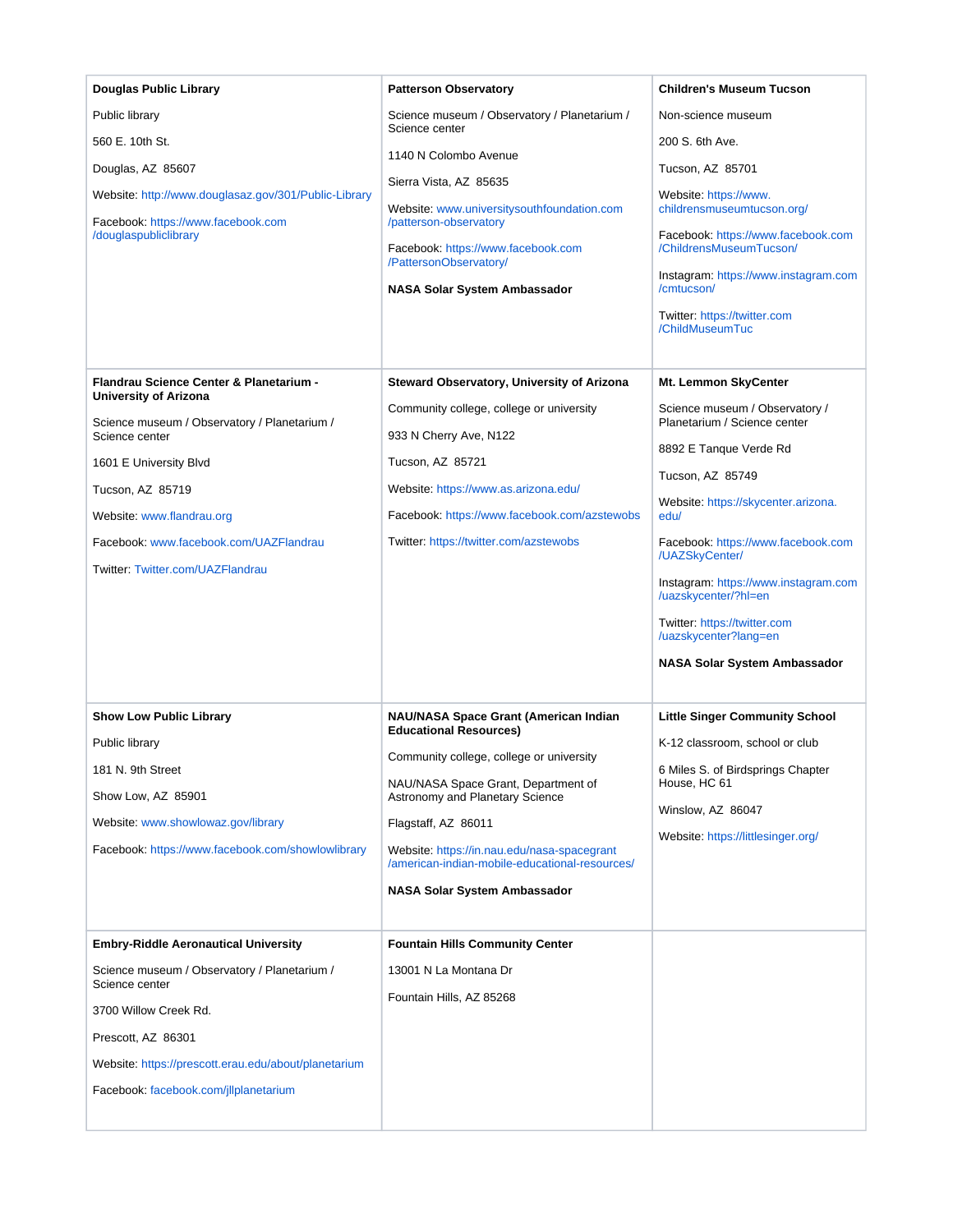<span id="page-4-0"></span>

| <b>CALIFORNIA</b>                                                                 |                                                                                                          |                                                                |
|-----------------------------------------------------------------------------------|----------------------------------------------------------------------------------------------------------|----------------------------------------------------------------|
| The Los Angeles Astronomical Society, Inc.                                        | <b>UCLA Planetarium</b>                                                                                  | <b>Columbia Memorial Space Center</b>                          |
| Astronomy club or amateur astronomer                                              | Science museum / Observatory / Planetarium /<br>Science center                                           | Science museum / Observatory /<br>Planetarium / Science center |
| 2800 East Observatory Road                                                        | 405 Hilgard Avenue #8224                                                                                 | 12400 Columbia Way                                             |
| Los Angeles, CA 90027                                                             | Los Angeles, CA 90095                                                                                    | Downey, CA, CA 90242                                           |
| Website: laas.org                                                                 | Website: https://astro.ucla.edu/planetarium.html                                                         | Website: www.columbiaspacescience.                             |
| Facebook: Los Angeles Astronomical Society                                        | Facebook: https://www.facebook.com                                                                       | org                                                            |
|                                                                                   | /UCLAPlanetarium/                                                                                        | Facebook: @columbiaspace                                       |
|                                                                                   | Twitter: https://twitter.com/UCLAPlanetarium                                                             | Instagram: @columbiaspace                                      |
|                                                                                   |                                                                                                          | Twitter: @columbiaspace                                        |
| NASA/JPL Solar System Ambassadors<br>Science museum / Observatory / Planetarium / | Solar System Ambassador<br>Other                                                                         | <b>National Park Service Santa</b><br><b>Monica Mtns NRA</b>   |
| Science center                                                                    | 4800 Oak Grove Dr                                                                                        | 26876 Mulholland Hwy 91302                                     |
| Jet Propulsion Laboratory                                                         | Pasadena, CA 91109                                                                                       | Calabasas, CA 91302                                            |
| Pasadena, CA 91011                                                                | <b>NASA Solar System Ambassador</b>                                                                      |                                                                |
| NASA Solar System Ambassador                                                      |                                                                                                          |                                                                |
| <b>Solar System Ambassadors</b>                                                   | <b>Solar System Ambassadors</b>                                                                          | <b>Caltech Astro</b>                                           |
| Other                                                                             | Other                                                                                                    | Community college, college or                                  |
| 4800 Oak Grove Drive                                                              | 4800 Oak Grove Dr                                                                                        | university                                                     |
| Pasadena, CA 91109                                                                | Pasadena, CA 91109                                                                                       | 1200 E California Blvd                                         |
| Website: https://solarsystem.nasa.gov/solar-system-                               | Website: https://solarsystem.nasa.gov                                                                    | Pasadena, CA 91125                                             |
| ambassadors/events/                                                               | /ambassadors/2210/                                                                                       | Website: http://outreach.astro.caltech.<br>edu                 |
| NASA Solar System Ambassador                                                      | Facebook: https://www.facebook.com/adam.briz<br>Instagram: https://www.instagram.com<br>/astrobrizphoto/ | Facebook: https://www.facebook.com<br>/CaltechAstro            |
|                                                                                   | NASA Solar System Ambassador                                                                             | Instagram: https://www.instagram.com<br>/CaltechAstro/         |
|                                                                                   |                                                                                                          | Twitter: http://twitter.com/CaltechAstro                       |
|                                                                                   |                                                                                                          |                                                                |
| Santa Monica Mtns NRA (NPS)                                                       | Canoga Park Branch - Los Angeles Public<br>Library                                                       | <b>Local Group Astronomy Club</b>                              |
| Nature park or center                                                             | Public library                                                                                           | Astronomy club or amateur<br>astronomer                        |
| 26876 Mulholland Hwy 91302                                                        | 20939 Sherman Way                                                                                        | 29644 Haskell Canyon Road                                      |
| Calabasas, CA 91302                                                               | Canoga Park, CA 91303                                                                                    | Santa Clarita, CA 91390                                        |
|                                                                                   |                                                                                                          | Website: www.lgscv.org                                         |
|                                                                                   |                                                                                                          | Facebook: https://www.facebook.com<br>/Igscv                   |
|                                                                                   |                                                                                                          |                                                                |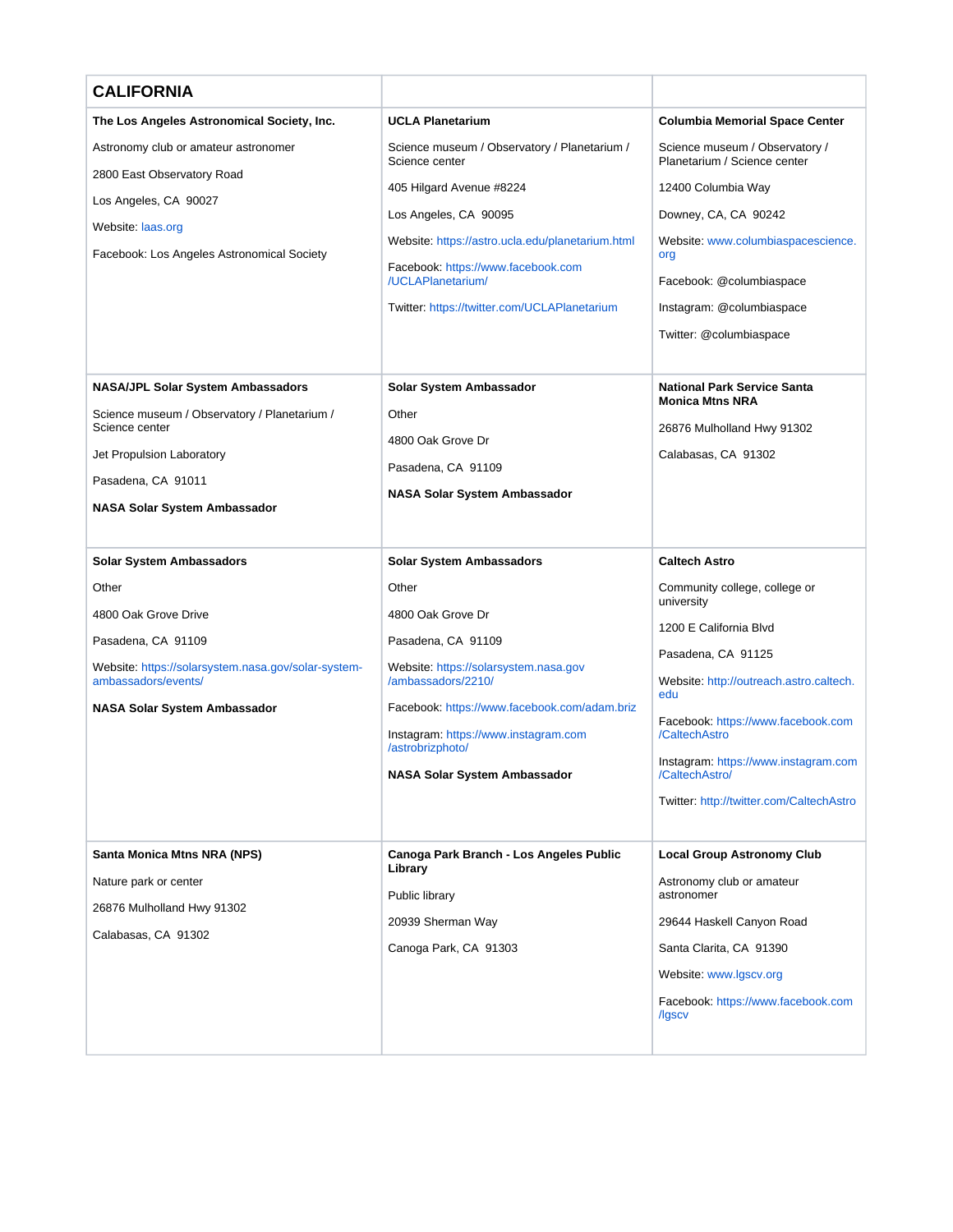| <b>MiraCosta College</b><br>Community college, college or university<br><b>One Barnard Drive</b><br>Oceanside, CA 92056<br>Website: https://www.miracosta.edu<br>Instagram: astro.mcc<br><b>Twitter: AstroMCC</b>                                                 | <b>Fleet Science Center</b><br>Science museum / Observatory / Planetarium /<br>Science center<br>1875 El Prado<br>San Diego, CA 92101<br>Website: www.rhfleet.org<br>Facebook: @fleetsciencenter<br>Instagram: @fleetscience<br>Twitter: @fleetscience | San Diego Air and Space Museum<br>Non-science museum<br>2001 Pan American Plaza<br>San Diego, CA 92101<br>Website: https://sandiegoairandspace.<br>org/<br>Instagram: @sdasmfamily                                                                                                                           |
|-------------------------------------------------------------------------------------------------------------------------------------------------------------------------------------------------------------------------------------------------------------------|--------------------------------------------------------------------------------------------------------------------------------------------------------------------------------------------------------------------------------------------------------|--------------------------------------------------------------------------------------------------------------------------------------------------------------------------------------------------------------------------------------------------------------------------------------------------------------|
| <b>Rancho Mirage Library and Observatory</b>                                                                                                                                                                                                                      | solar system ambassadors                                                                                                                                                                                                                               | <b>Joshua Tree National Park</b>                                                                                                                                                                                                                                                                             |
| Public library<br>71-100 Hwy 111<br>Rancho Mirage, CA 92270<br>Website: ranchomiragelibrary.org<br>Facebook: www.facebook.com/rmlibraryobservatory<br>San Bernardino Valley Amateur Astronomers<br>Astronomy club or amateur astronomer                           | Other<br>CA-111<br>Rancho Mirage, CA 92270<br>NASA Solar System Ambassador<br><b>Western Science Center</b><br>Science museum / Observatory / Planetarium /<br>Science center                                                                          | Nature park or center<br>74485 National Park Drive<br>Twentynine Palms, CA 92277<br>Website: https://www.nps.gov/jotr<br>Facebook: https://www.facebook.com<br>/JoshuaTreeNPS/<br>Instagram: https://www.instagram.com<br>/joshuatreenps/?hl=en<br><b>SSA/TVA</b><br>Astronomy club or amateur<br>astronomer |
| 2102 E. Foothill Dr.<br>San Bernardino, CA 92404<br>Website: https://sbvaa.org<br>Facebook: https://www.facebook.com/SBVAA                                                                                                                                        | 2345 Searl Pkwy<br>Hemet, CA 92543<br>Website: WesternScienceCenter.org<br>Facebook: Western Science Center<br>Instagram: @westernsciencecenter<br>Twitter: @WesternCenter<br><b>NASA Solar System Ambassador</b>                                      | 31805 Temecula Parkway #561<br>TEMECULA, CA 92592<br>Website: www.<br>temeculavalleyastronomers.com<br>Facebook: Temecula Valley<br>Astronomers<br><b>NASA Solar System Ambassador</b>                                                                                                                       |
| <b>Mision Viejo Library</b><br>Public library<br>100 Civic Center Dr<br>Mission Viejo, CA 92691<br>Website: https://cityofmissionviejo.org/departments<br>/library<br>Facebook: https://www.facebook.com<br>/MissionViejoLibrary/<br>NASA Solar System Ambassador | <b>Discovery Cube of Orange County</b><br>Science museum / Observatory / Planetarium /<br>Science center<br>2500 N. Main Street.<br>Santa Ana, CA 92705                                                                                                | <b>Channel Islands National Park</b><br>Other<br>1901 Spinnaker Dr<br>Ventura, CA 93001<br>Website: https://www.nps.gov/chis<br>/index.htm<br>Facebook: https://www.facebook.com<br>/channelislandsnps/<br>Instagram: https://www.instagram.com<br>/channelislandsnps/<br>Twitter: @chisnps                  |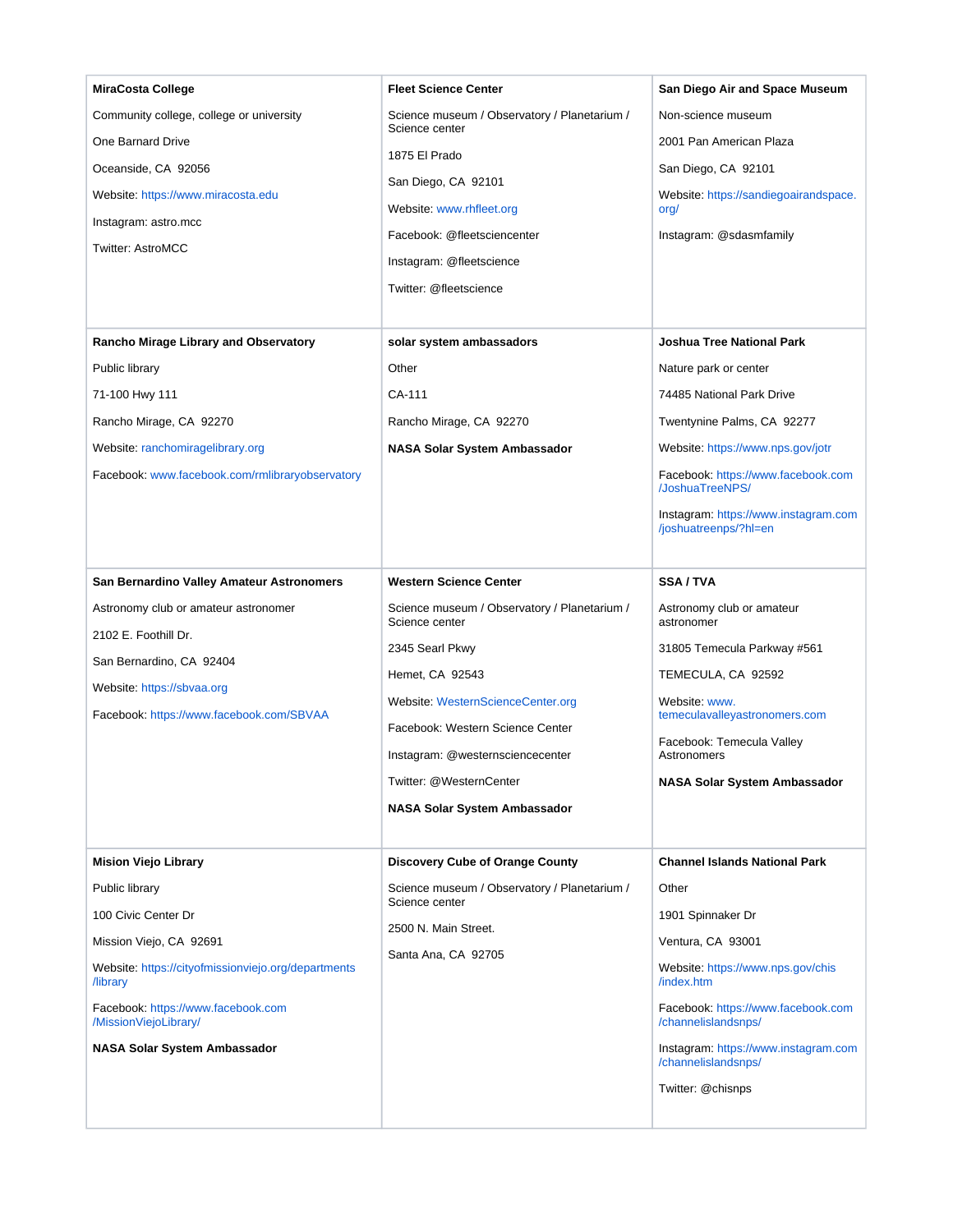| kidSTREAM<br>Science museum / Observatory / Planetarium /<br>Science center<br>3100 Ponderosa Drive<br>Camarillo, CA 93010<br>Website: kidstream.org<br>Facebook: https://www.facebook.com<br>/kidSTREAMChildrensMuseum<br>Instagram: https://www.instagram.com<br>/kidstreamchildrensmuseum<br>Twitter: https://twitter.com/kidSTREAM805 | Rio Vista Middle School - Computer Science<br>Class<br>K-12 classroom, school or club<br>3050 Thames River Dr<br>Oxnard, CA 93030<br>Website: www.riovistatech.blogspot.com<br>Twitter: @mrgbulldogs<br>NASA Solar System Ambassador | Santa Barbara Museum of Natural<br>History<br>Science museum / Observatory /<br>Planetarium / Science center<br>2559 Puesta del Sol Rd.<br>Santa Barbara, CA 93105<br>Website: www.sbnature.org<br>Facebook: https://www.facebook.com<br>/sbmnh<br>Instagram: https://www.instagram.com<br>/sbnature/<br>Twitter: https://twitter.com/sbnature<br>NASA Solar System Ambassador |
|-------------------------------------------------------------------------------------------------------------------------------------------------------------------------------------------------------------------------------------------------------------------------------------------------------------------------------------------|--------------------------------------------------------------------------------------------------------------------------------------------------------------------------------------------------------------------------------------|--------------------------------------------------------------------------------------------------------------------------------------------------------------------------------------------------------------------------------------------------------------------------------------------------------------------------------------------------------------------------------|
| <b>TCOE Planetarium and Science Center</b><br>Science museum / Observatory / Planetarium /<br>Science center<br>11535 Ave 264<br>Visalia, CA 93277<br>Website: tcoe.org/planetarium<br>NASA Solar System Ambassador                                                                                                                       | <b>Bear Valley Springs Astronomy Club</b><br>Astronomy club or amateur astronomer<br>23871 Lakeview Dr.<br>Tehachapi, CA 93561<br>Facebook: Bear Valley Springs Astronomy Club                                                       | Solar System Ambassador at The<br><b>Fresno Discovery Center</b><br>Science museum / Observatory /<br>Planetarium / Science center<br>1944 N Winery Ave.<br>Fresno, CA 93703<br>Website: https://www.<br>fresnodiscoverycenter.org<br>Facebook: https://m.facebook.com<br>/FresnoDiscoveryCenter<br>NASA Solar System Ambassador                                               |
| <b>Mountain View Public Library</b><br>Public library<br>585 Franklin Street<br>Mountain View, CA 94041<br>Website: mountainview.gov/library<br>Facebook: https://www.facebook.com/MVPLibrary<br>Instagram: instagram.com/mvpubliclibrary/                                                                                                | <b>Chabot College</b><br>Community college, college or university<br>25555 Hesperian Blvd.<br>Hayward, CA 94545<br>Website: http://www.chabotcollege.edu/faculty<br>/shildreth/                                                      | <b>Chabot Space &amp; Science Center</b><br>Science museum / Observatory /<br>Planetarium / Science center<br>10000 Skyline Blvd<br>Oakland, CA 94619<br>Website: www.chabotspace.org<br>Facebook: https://www.facebook.com<br>/ChabotSpace/<br>Instagram: https://www.instagram.com<br>/chabotspace                                                                           |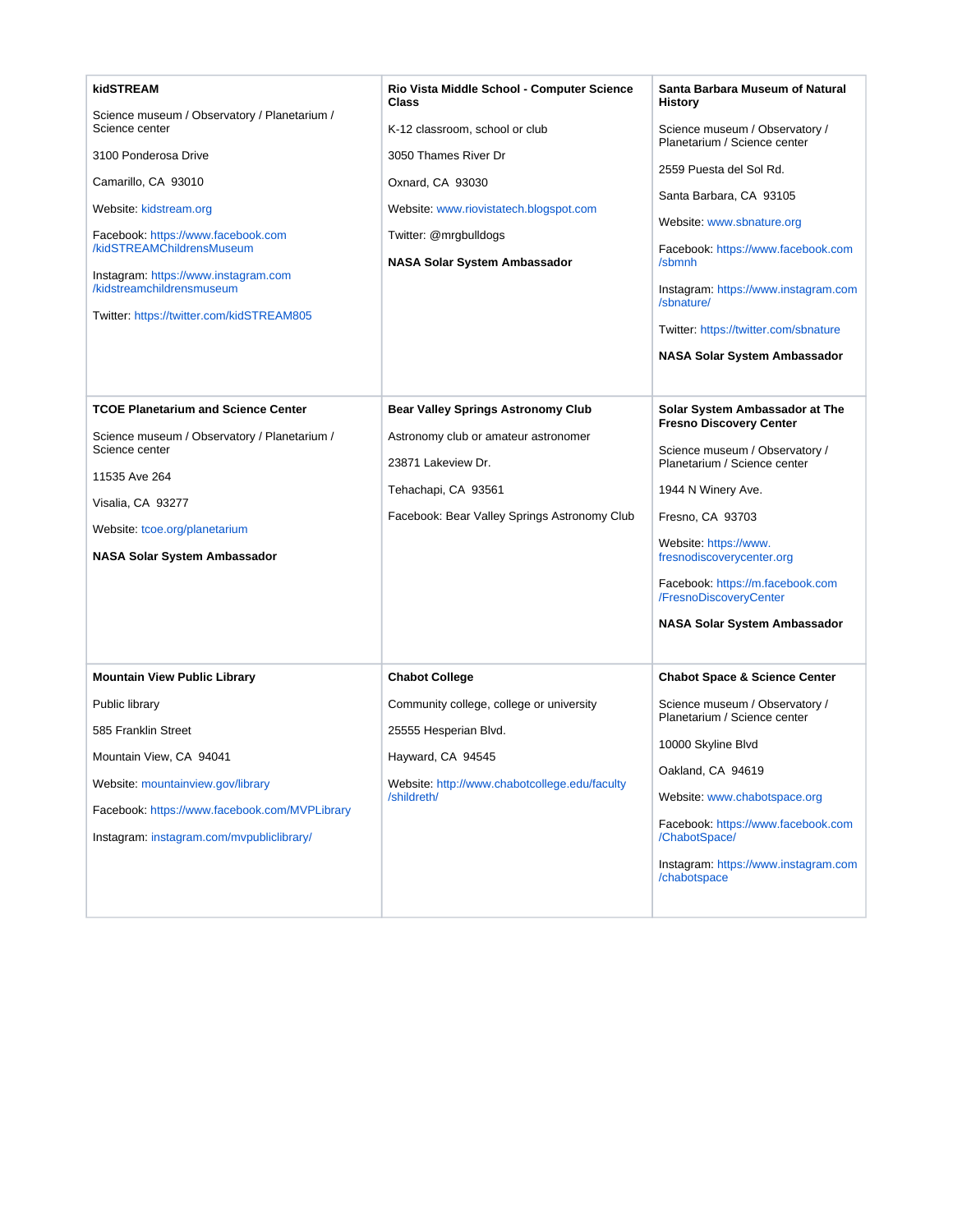| The Lawrence Hall of Science                                                                 | <b>Larkspur Library</b>                       | <b>SETI Institute</b>                                          |
|----------------------------------------------------------------------------------------------|-----------------------------------------------|----------------------------------------------------------------|
| Science museum / Observatory / Planetarium /                                                 | Public library                                | Other                                                          |
| Science center<br>1 Centennial Drive                                                         | 400 Magnolia Ave.c                            | 339 Bernardo Avenue                                            |
| Berkeley, CA 94720                                                                           | Larkspur, CA 94939                            | Mountain View, CA 95051                                        |
|                                                                                              | Website: www.larkspurlibrary.org              | Website: www.seti.org                                          |
| Website: https://www.lawrencehallofscience.org/<br>Facebook: https://www.facebook.com        |                                               | Facebook: https://www.facebook.com<br>/SETIInstitute/          |
| /LawrenceHallofScience                                                                       |                                               | Instagram: https://www.instagram.com                           |
| Instagram: https://www.instagram.com<br>/lawrencehallofscience/?hl=en                        |                                               | /setiinstitute/                                                |
| Twitter: https://twitter.com/lawrencehallsci                                                 |                                               |                                                                |
|                                                                                              |                                               |                                                                |
| <b>CORAL Expanded Learning Program - Catholic</b><br><b>Charities of Santa Clara County</b>  | <b>Civil Air Patrol</b>                       | <b>Stanislaus County Public Library</b>                        |
| K-12 classroom, school or club                                                               | Other informal education venue                | Public library                                                 |
| 2625 Zanker Road                                                                             | 2490 Cunningham Ave                           | 550 Minaret Ave                                                |
|                                                                                              | San Jose, CA 95148                            | Turlock, CA 95380                                              |
| San Jose, CA 95134                                                                           | Website: https://sanjose.cap.gov/             | Website: www.stanislauslibrary.org                             |
| Website: https://www.fmsd.org/apps/pages/index.jsp?<br>uREC_ID=455425&type=d&pREC_ID=1137412 | Facebook: https://www.facebook.com/sq80cap/   |                                                                |
| NASA Solar System Ambassador                                                                 | Twitter: https://twitter.com/sq80cap          |                                                                |
|                                                                                              | <b>NASA Solar System Ambassador</b>           |                                                                |
|                                                                                              |                                               |                                                                |
| <b>Robert Ferguson Observatory</b>                                                           | Eureka City Schools, Eureka High School       | <b>Aerospace Museum of California</b>                          |
| Science museum / Observatory / Planetarium /<br>Science center                               | K-12 classroom, school or club                | Science museum / Observatory /<br>Planetarium / Science center |
| 2605 Adobe Canyon Road                                                                       | 1915 J St                                     | 3200 Freedom Park Drive                                        |
| Kenwood, CA 95452                                                                            | Eureka, CA 95501                              | McClellan, CA 95652                                            |
|                                                                                              | Website: https://sites.google.com             |                                                                |
| Website: rfo.org                                                                             | /eurekacityschools.org/geoscience/home        | Website: www.AerospaceCA.org                                   |
| Facebook: https://www.facebook.com<br>/RobertFergusonObservatory/                            |                                               | Facebook: @AerospaceMuseumCA                                   |
| Instagram: robertfergusonobservatory                                                         |                                               | Instagram: AerospaceCA                                         |
| Twitter: https://twitter.com/rfoastronomy                                                    |                                               | Twitter: @aerospaceca                                          |
|                                                                                              |                                               | <b>NASA Solar System Ambassador</b>                            |
| <b>Community Observatory - Placerville CA</b>                                                | <b>Optical Society of Southern California</b> | <b>SMUD Museum of Science and</b>                              |
| Science museum / Observatory / Planetarium /<br>Science center                               | Other informal education venue                | Curiosity                                                      |
| 6699 Campus Drive                                                                            | 2200 Roaring Camp Drive                       | Science museum / Observatory /<br>Planetarium / Science center |
| Placerville, CA 95667                                                                        | Gold River, CA 95670                          | 400 Jibboom St                                                 |
|                                                                                              | <b>NASA Solar System Ambassador</b>           | Sacramento, CA 95811                                           |
| Website: www.communityobservatory.com                                                        |                                               | Website: visitmosac.org                                        |
| Facebook: facebook.com/CommunityObservatory<br>Instagram: instagram.com/communityobservatory |                                               | Facebook: https://www.facebook.com<br>/SMUD.MOSAC/             |
|                                                                                              |                                               | Instagram: https://www.instagram.com<br>/smud_mosac            |
|                                                                                              |                                               | Twitter: https://twitter.com<br>/smud_mosac                    |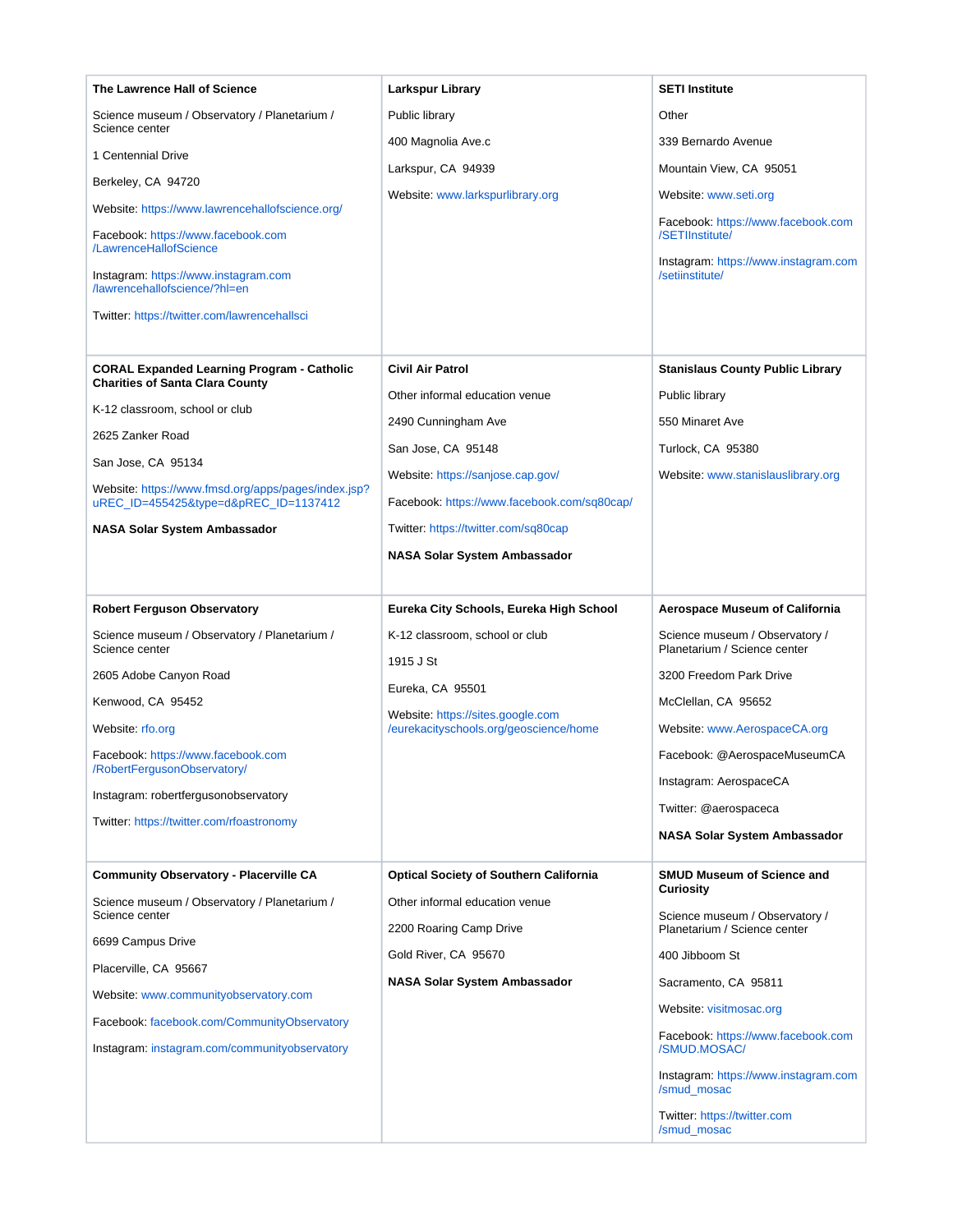<span id="page-8-0"></span>

| Sac State Planetarium                                                                                                                                                                                                                | <b>Sacramento Valley Astronomical Society</b>                                                                                                                 | <b>Gateway Science Museum</b>                                                                                                                                                                                                    |
|--------------------------------------------------------------------------------------------------------------------------------------------------------------------------------------------------------------------------------------|---------------------------------------------------------------------------------------------------------------------------------------------------------------|----------------------------------------------------------------------------------------------------------------------------------------------------------------------------------------------------------------------------------|
| Science museum / Observatory / Planetarium /<br>Science center                                                                                                                                                                       | Astronomy club or amateur astronomer<br>PO Box 15274 (we only have a post office box)                                                                         | Science museum / Observatory /<br>Planetarium / Science center                                                                                                                                                                   |
| Dept. of Physics and Astronomy, MS 6041                                                                                                                                                                                              | Sacramento, CA 95851                                                                                                                                          | 625 Esplanade (physical) 400 West<br>First Street (mailing)                                                                                                                                                                      |
| Sacramento, CA 95819<br>Website: www.csus.edu/planetarium<br>Facebook: https://www.facebook.com<br>/SacStatePlanetarium<br>Instagram: https://www.instagram.com<br>/csusplanetarium/<br>Twitter: https://twitter.com/CSUSPlanetarium | Website: svas.org<br>Facebook: https://www.facebook.com/groups<br>/86151724960/<br>Twitter: https://twitter.com/svas_org?s=11<br>NASA Solar System Ambassador | Chico, CA 95929<br>Website: https://www.csuchico.edu<br>/gateway<br>Facebook: https://www.facebook.com<br>/GatewayScienceMuseum<br>Instagram: https://www.instagram.com<br>/accounts/login/?next=<br>/gatewaysciencemuseumchico/ |
| <b>Turtle Bay Exploration Park</b>                                                                                                                                                                                                   |                                                                                                                                                               |                                                                                                                                                                                                                                  |
| Science museum / Observatory / Planetarium /<br>Science center                                                                                                                                                                       |                                                                                                                                                               |                                                                                                                                                                                                                                  |
| 844 Sundial Bridge Dr                                                                                                                                                                                                                |                                                                                                                                                               |                                                                                                                                                                                                                                  |
| Redding, CA 96001                                                                                                                                                                                                                    |                                                                                                                                                               |                                                                                                                                                                                                                                  |
| Website: www.turtlebay.org                                                                                                                                                                                                           |                                                                                                                                                               |                                                                                                                                                                                                                                  |
| Facebook: https://www.facebook.com<br>/turtlebayexplorationpark                                                                                                                                                                      |                                                                                                                                                               |                                                                                                                                                                                                                                  |
| Instagram: @turtlebay_redding                                                                                                                                                                                                        |                                                                                                                                                               |                                                                                                                                                                                                                                  |
|                                                                                                                                                                                                                                      |                                                                                                                                                               |                                                                                                                                                                                                                                  |
| <b>COLORADO</b>                                                                                                                                                                                                                      |                                                                                                                                                               |                                                                                                                                                                                                                                  |
| <b>Majestic View Nature Center</b>                                                                                                                                                                                                   | <b>Standley Lake Public Library (Jefferson</b><br><b>County Library)</b>                                                                                      | <b>Wheat Ridge High School</b>                                                                                                                                                                                                   |
| Nature park or center                                                                                                                                                                                                                | Public library                                                                                                                                                | K-12 classroom, school or club                                                                                                                                                                                                   |
| 7030 Garrison Street                                                                                                                                                                                                                 | 8485 Kipling Street                                                                                                                                           | 9505 W. 32nd Ave.                                                                                                                                                                                                                |
| Arvada, CO 80004                                                                                                                                                                                                                     | Arvada, CO 80005                                                                                                                                              | Wheat Ridge, CO 80033                                                                                                                                                                                                            |
| Website: majesticviewnc.org                                                                                                                                                                                                          | Website: jeffcolibrary.org; https://www.                                                                                                                      | <b>NASA Solar System Ambassador</b>                                                                                                                                                                                              |
| Facebook: https://www.facebook.com<br>/MajesticViewNC/                                                                                                                                                                               | standleylakestargazing.com/                                                                                                                                   |                                                                                                                                                                                                                                  |
| Instagram: https://www.instagram.com<br>/majesticviewnc/                                                                                                                                                                             |                                                                                                                                                               |                                                                                                                                                                                                                                  |
| Twitter: https://twitter.com/MajesticViewNC                                                                                                                                                                                          |                                                                                                                                                               |                                                                                                                                                                                                                                  |
|                                                                                                                                                                                                                                      |                                                                                                                                                               |                                                                                                                                                                                                                                  |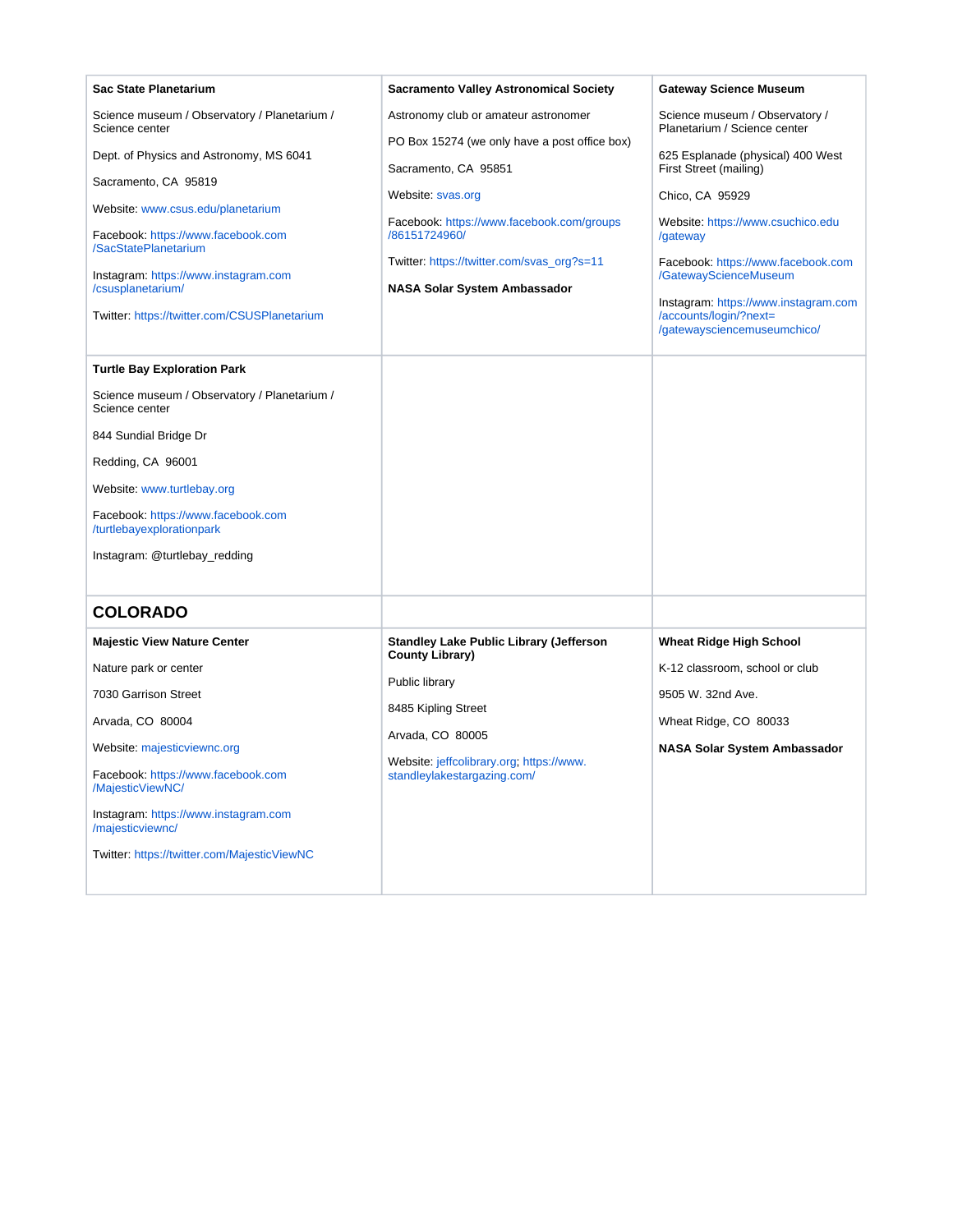| <b>Littleton Museum</b>                                                         | <b>Space Systems Design Class</b>                              | Denver Museum of Nature &                                              |
|---------------------------------------------------------------------------------|----------------------------------------------------------------|------------------------------------------------------------------------|
| Non-science museum                                                              | Community college, college or university                       | <b>Science</b>                                                         |
| 6028 S Gallup St                                                                | 2199 S. Unniversity Blvd                                       | Science museum / Observatory /<br>Planetarium / Science center         |
| Littleton, CO 80120                                                             | Denver, CO 80204                                               | 2001 Colorado Blvd                                                     |
| Website: https://www.littletongov.org/city-services/city-<br>departments/museum | NASA Solar System Ambassador                                   | Denver, CO 80205                                                       |
| Facebook: https://www.facebook.com<br>/LittletonMuseum/                         |                                                                | Website: dmns.org                                                      |
| Instagram: https://instagram.com/littletonmuseum                                |                                                                |                                                                        |
| Twitter: @CityofLittleton                                                       |                                                                |                                                                        |
|                                                                                 |                                                                |                                                                        |
| <b>NIST</b>                                                                     | Fiske Planetarium at the University of                         | Arthur Lakes Library - Colorado                                        |
| Other                                                                           | <b>Colorado Boulder</b>                                        | <b>School of Mines</b>                                                 |
| 325 Broadway                                                                    | Science museum / Observatory / Planetarium /<br>Science center | Community college, college or<br>university                            |
| Boulder, CO 80305                                                               | 2414 Regent Drive, UCB 408                                     | 1400 Illinois St.                                                      |
| Website: https://www.nist.gov/education                                         | Boulder, CO 80309                                              | Golden, CO 80401                                                       |
|                                                                                 | Website: https://www.colorado.edu/fiske/                       |                                                                        |
|                                                                                 | Facebook: https://www.facebook.com/teamfiske/                  |                                                                        |
|                                                                                 | Instagram: https://www.instagram.com<br>/fiskeplanet/?hl=en    |                                                                        |
|                                                                                 | Twitter: https://twitter.com/fiskeplanet                       |                                                                        |
|                                                                                 |                                                                |                                                                        |
|                                                                                 |                                                                |                                                                        |
| <b>Fort Collins Museum of Discovery</b>                                         | <b>Space Foundation Discovery Center</b>                       | <b>Space Foundation Discovery Center</b>                               |
| Science museum / Observatory / Planetarium /<br>Science center                  | Science museum / Observatory / Planetarium /<br>Science center | Science museum / Observatory /<br>Planetarium / Science center         |
| 408 Mason Court                                                                 | 4425 Arrowswest Dr                                             | 4425 Arrowswest Dr                                                     |
| Fort Collins, CO 80524                                                          | Colorado Springs, CO 80907                                     | Colorado Springs, CO 80907                                             |
| Website: https://fcmod.org                                                      | Website: https://www.discoverspace.org/                        | Website: www.DiscoverSpace.org                                         |
| Facebook: https://www.facebook.com/FOCOMOD                                      | Facebook: @SFDiscoveryCenter                                   | Facebook: https://www.facebook.com                                     |
| Instagram: https://www.instagram.com/focomod/                                   | Instagram: @sfdiscoverycenter                                  | /SFDiscoveryCenter                                                     |
| Twitter: https://twitter.com/focomod                                            | Twitter: @SFDCenter                                            | Instagram: https://www.instagram.com<br>/sfdiscoverycenter/            |
|                                                                                 | NASA Solar System Ambassador                                   | NASA Solar System Ambassador                                           |
|                                                                                 |                                                                |                                                                        |
| <b>Challenger Learning Center of Colorado</b>                                   | <b>Pueblo City County Library District</b>                     | <b>Montrose Regional Library</b>                                       |
| Other informal education venue                                                  | Public library                                                 | Public library                                                         |
| 8717 Wolf Valley Drive                                                          | 24655 US Hwy 50E (BUS)                                         | 320 S. 2nd Street                                                      |
| Colorado Springs, CO 80924                                                      | Pueblo, CO 81006                                               | Montrose, CO 81401                                                     |
| Website: challengercolorado.org                                                 | Website: pueblolibrary.org                                     | Website: http://www.montroselibrary.                                   |
| Facebook: Challenger Colorado                                                   | Facebook: Pueblo Library                                       | org/<br>Facebook: https://www.facebook.com<br>/montroseregionallibrary |
|                                                                                 |                                                                | Twitter: https://twitter.com<br>/MontroseLibrary                       |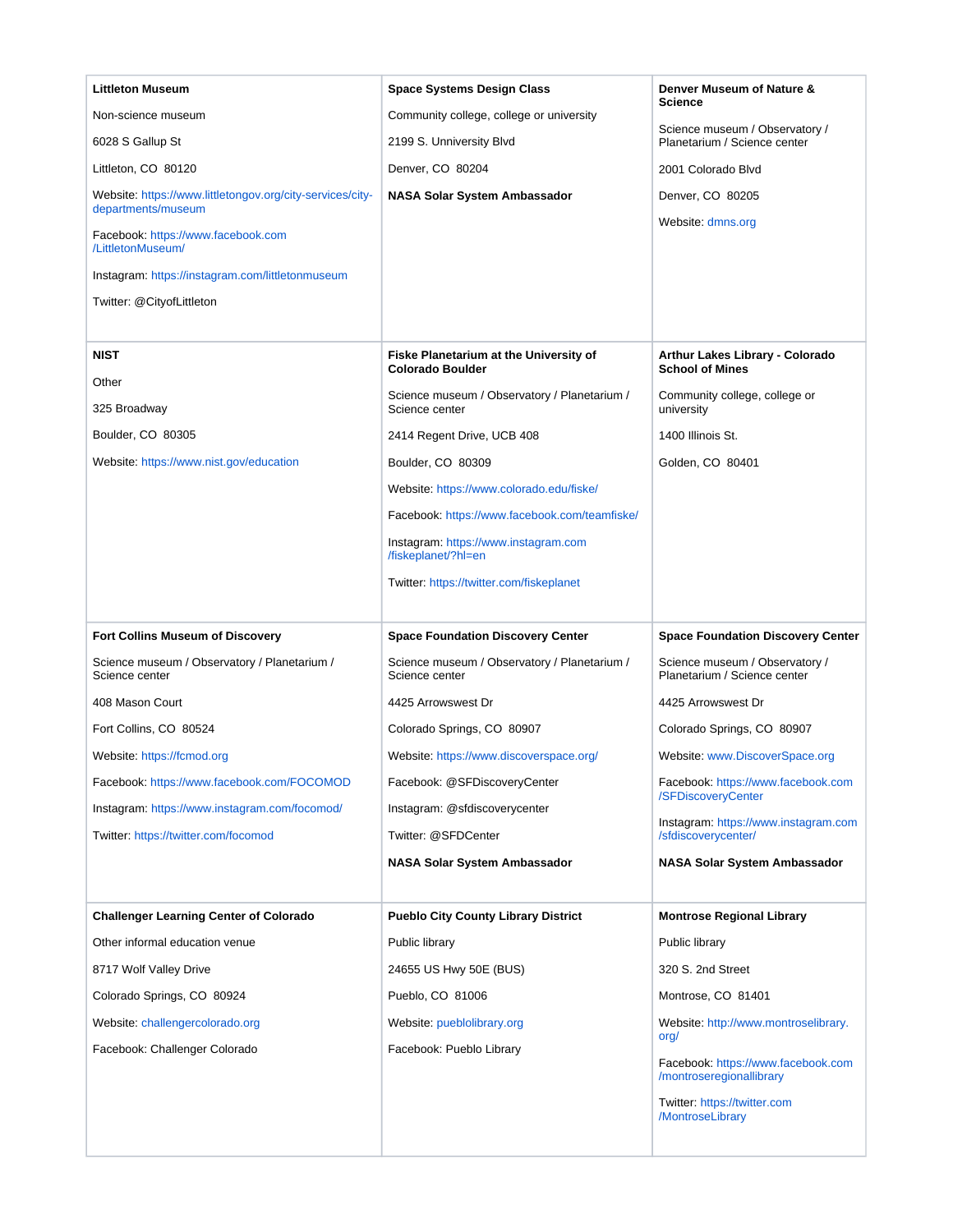<span id="page-10-1"></span><span id="page-10-0"></span>

| <b>STEM is My Future</b>                           |                                     |                                          |
|----------------------------------------------------|-------------------------------------|------------------------------------------|
| Other informal education venue                     |                                     |                                          |
| 2591 Legacy Way                                    |                                     |                                          |
| Grand Junction, CO 81503                           |                                     |                                          |
| Website: Www.GeoMakerInstitute.com                 |                                     |                                          |
| Facebook: GJMakerSpace.org                         |                                     |                                          |
| Instagram: @hbrungar                               |                                     |                                          |
| Twitter: @STEMisMyFuture                           |                                     |                                          |
| <b>NASA Solar System Ambassador</b>                |                                     |                                          |
|                                                    |                                     |                                          |
| <b>CONNECTICUT</b>                                 |                                     |                                          |
| <b>Girl Scouts of Connecticut</b>                  | <b>Killingly Public Library</b>     | John J. McCarthy Observatory             |
| Other                                              | Public library                      | Science museum / Observatory /           |
| 340 Washington Street                              | 25 WESTCOTT RD                      | Planetarium / Science center             |
| Hartford, CT 6106                                  | Danielson, CT 6239                  | 388 Danbury Road                         |
| Website: https://www.gsofct.org/                   | Website: www.killinglypl.org        | New Milford, CT 6776                     |
| Facebook: https://www.facebook.com/GSOFCT          | Facebook: Killingly Public Library  | Website: www.mccarthyobservatory.<br>org |
|                                                    | Instagram: Killingly Public Library | Facebook: @McCarthy Observatory          |
|                                                    |                                     | Instagram: @mccarthy.observatory         |
|                                                    |                                     | Twitter: @JJMObservatory                 |
|                                                    |                                     | NASA Solar System Ambassador             |
|                                                    |                                     |                                          |
| Academy of Information Technology &<br>Engineering |                                     |                                          |
| K-12 classroom, school or club                     |                                     |                                          |
| 411 High Ridge Road                                |                                     |                                          |
| Stamford, CT 6905                                  |                                     |                                          |
|                                                    |                                     |                                          |
| <b>WASHINGTON DC</b>                               |                                     |                                          |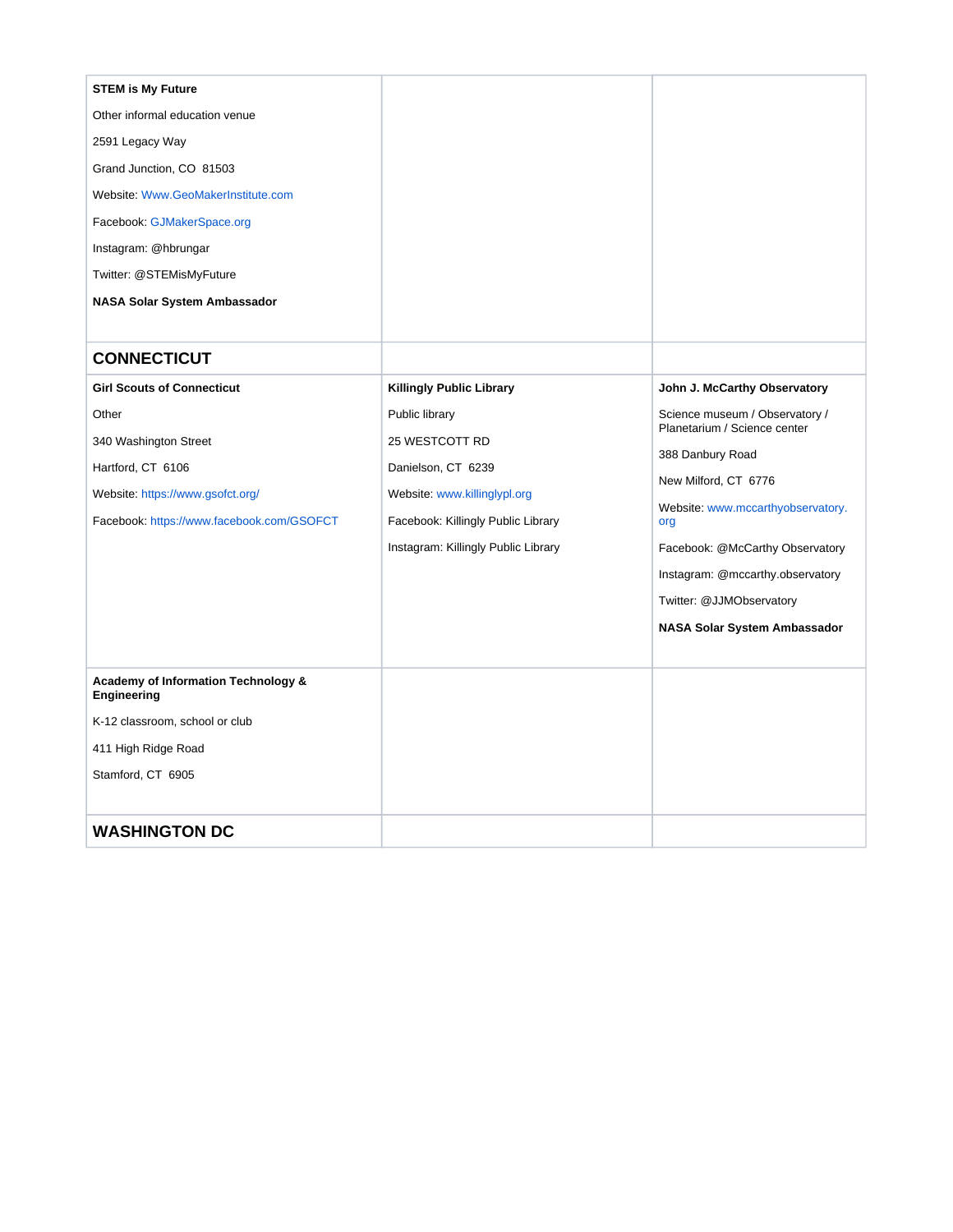<span id="page-11-1"></span><span id="page-11-0"></span>

| Friendship Blow Pierce Elementary & Middle<br>School<br>K-12 classroom, school or club<br>725 19th Street, NE<br>Washington, DC 20002<br>Website: friendshipschools.org | <b>Solar System Abassadors</b><br>Other<br>20003<br>Washington, DC 20003<br>NASA Solar System Ambassador | <b>National Park Service/National Mall</b><br>and Memorial Parks<br>Other<br>900 Ohio Drive SW<br>Washington, DC 20024<br>Website: nps.gov/nama or nps.gov<br>/bepa<br>Facebook: https://www.facebook.com<br>/NationalMalINPS and https://www.<br>facebook.com/WomensEqualityNPS<br>Instagram: https://www.instagram.com<br>/nationalmallnps/<br>Twitter: @NationalMallNPS and<br>@BelmontPaulNPS |
|-------------------------------------------------------------------------------------------------------------------------------------------------------------------------|----------------------------------------------------------------------------------------------------------|---------------------------------------------------------------------------------------------------------------------------------------------------------------------------------------------------------------------------------------------------------------------------------------------------------------------------------------------------------------------------------------------------|
| <b>Howard University</b>                                                                                                                                                | Smithsonian National Air and Space Museum                                                                |                                                                                                                                                                                                                                                                                                                                                                                                   |
| Community college, college or university                                                                                                                                | Other                                                                                                    |                                                                                                                                                                                                                                                                                                                                                                                                   |
| 2400 6th ST NW                                                                                                                                                          | 6th and Independence Ave SW                                                                              |                                                                                                                                                                                                                                                                                                                                                                                                   |
| Washington, DC 20059                                                                                                                                                    | Washington, DC 20560                                                                                     |                                                                                                                                                                                                                                                                                                                                                                                                   |
| Website: howard.edu                                                                                                                                                     | Website: airandspace.si.edu                                                                              |                                                                                                                                                                                                                                                                                                                                                                                                   |
| Facebook: https://www.facebook.com/HowardU/                                                                                                                             | Facebook: airandspace                                                                                    |                                                                                                                                                                                                                                                                                                                                                                                                   |
| Instagram: @howard1867                                                                                                                                                  | Instagram: airandspacemuseum                                                                             |                                                                                                                                                                                                                                                                                                                                                                                                   |
| Twitter: @HowardU                                                                                                                                                       | Twitter: airandspace                                                                                     |                                                                                                                                                                                                                                                                                                                                                                                                   |
|                                                                                                                                                                         |                                                                                                          |                                                                                                                                                                                                                                                                                                                                                                                                   |
| <b>DELAWARE</b>                                                                                                                                                         |                                                                                                          |                                                                                                                                                                                                                                                                                                                                                                                                   |
| <b>DASEF (Delaware AeroSpace Education</b><br>Foundation)                                                                                                               |                                                                                                          |                                                                                                                                                                                                                                                                                                                                                                                                   |
| Other informal education venue                                                                                                                                          |                                                                                                          |                                                                                                                                                                                                                                                                                                                                                                                                   |
| 585 Big Oak Road                                                                                                                                                        |                                                                                                          |                                                                                                                                                                                                                                                                                                                                                                                                   |
| Smyrna, DE 19977                                                                                                                                                        |                                                                                                          |                                                                                                                                                                                                                                                                                                                                                                                                   |
| Website: www.dasef.org                                                                                                                                                  |                                                                                                          |                                                                                                                                                                                                                                                                                                                                                                                                   |
| Facebook: https://www.facebook.com<br>/DEstinationDASEF/                                                                                                                |                                                                                                          |                                                                                                                                                                                                                                                                                                                                                                                                   |
| Instagram: https://www.instagram.com<br>/destinationdasef/                                                                                                              |                                                                                                          |                                                                                                                                                                                                                                                                                                                                                                                                   |
| <b>FLORIDA</b>                                                                                                                                                          |                                                                                                          |                                                                                                                                                                                                                                                                                                                                                                                                   |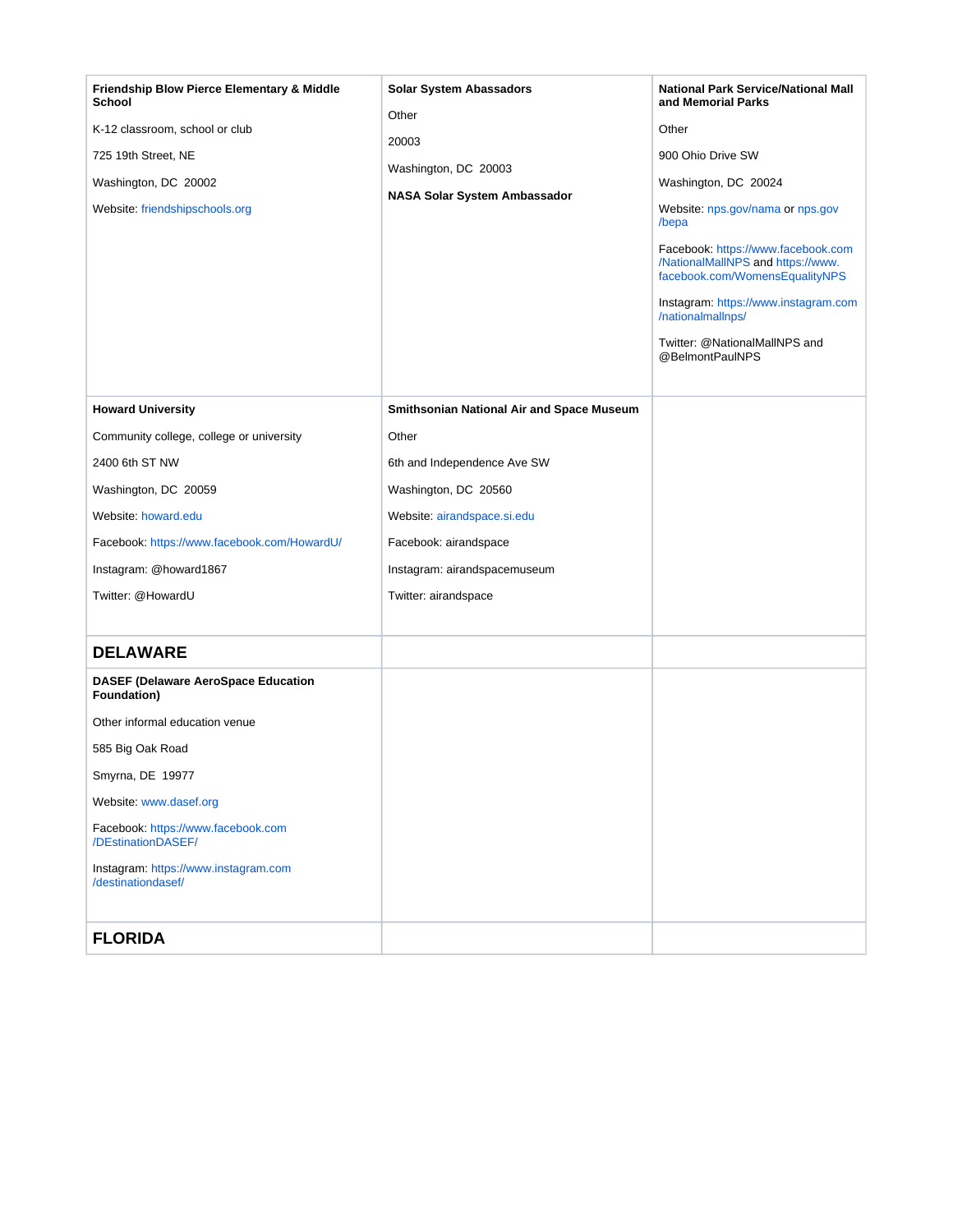| <b>Museum of Arts and Sciences</b><br>Science museum / Observatory / Planetarium /<br>Science center<br>352 S. Nova Road<br>Daytona Beach, FL 32114<br>Website: www.moas.org<br>Facebook: https://www.facebook.com/moasdaytona<br>Instagram: https://www.instagram.com/moasdaytona/?<br>hl=en<br>Twitter: https://twitter.com/MOASdaytona<br><b>NASA Solar System Ambassador</b><br><b>Cade Museum for Creativity and Invention</b> | Solar System Ambassador<br>Other<br>SAINT JOHNS, FL 32259<br><b>NASA Solar System Ambassador</b><br><b>Central Florida Astronomical Society</b>            | <b>Northwest Regional Library</b><br>Sytstem<br>Public library<br>898 W. 11th Street<br>Panama City, FL 32401<br>Website: www.nwrls.com<br>Facebook: https://www.nwrls.com<br>/library-facebook-profiles<br>Twitter: https://twitter.com/nwrls<br>NASA Solar System Ambassador<br><b>Canaveral National Seashore</b>   |
|-------------------------------------------------------------------------------------------------------------------------------------------------------------------------------------------------------------------------------------------------------------------------------------------------------------------------------------------------------------------------------------------------------------------------------------|------------------------------------------------------------------------------------------------------------------------------------------------------------|------------------------------------------------------------------------------------------------------------------------------------------------------------------------------------------------------------------------------------------------------------------------------------------------------------------------|
| Science museum / Observatory / Planetarium /<br>Science center<br>811 South Main Street<br>Gainesville, FL 32601<br>Website: https://www.cademuseum.org/<br>Facebook: https://www.facebook.com<br>/thecademuseum/<br>Instagram: https://www.instagram.com/cademuseum/?<br>$h$ =en<br>Twitter: https://twitter.com/cademuseum                                                                                                        | Astronomy club or amateur astronomer<br>P.O. Box 620907<br>Oviedo, FL 32762<br>Website: cfas.org<br>Facebook: https://www.facebook.com/CFASoc/             | Nature park or center<br>212 S. Washington Ave.<br>Titusville, FL 32796<br>Website: www.nps.gov/cana<br>Facebook: CanaveralnatIseashore<br>Instagram: @CanaveralnatIseashore                                                                                                                                           |
| <b>Orlando Science Center</b><br>Science museum / Observatory / Planetarium /<br>Science center<br>777 E Princeton St<br>Orlando, FL 32803<br>Website: www.osc.org<br>Facebook: https://www.facebook.com<br>/orlandosciencecenter<br>Instagram: https://www.facebook.com<br>/orlandosciencecenter<br>Twitter: https://twitter.com/orlandoscience                                                                                    | <b>Merritt Island Library</b><br>Public library<br>1195 N Courtenay Pkwy<br>Merritt Island, FL 32953<br><b>NASA Solar System Ambassador</b>                | <b>Storm Grove Middle School</b><br>K-12 classroom, school or club<br>6400 57th Street<br>Vero Beach, FL 32967<br>Website: https://sgms.<br>indianriverschools.org/<br>Facebook: https://www.facebook.com<br>/StormGroveMiddleSchool<br>Instagram: scicrzy<br>Twitter: @scicrzy<br><b>NASA Solar System Ambassador</b> |
| Solar System Ambassador / Key West Public<br>Library<br>Public library<br>Key West Public Library 700 Fleming Street<br>Key West, FL 33040<br>Website: https://www.linkedin.com/in/kevin-gallagher-<br>a6244a6b/<br><b>NASA Solar System Ambassador</b>                                                                                                                                                                             | Florida Keys Astronomy Club<br>Astronomy club or amateur astronomer<br>10621B Aviation Blvd<br>Marathon, FL 33050<br>Facebook: Florida Keys Astronomy Club | <b>Florida Keys Astronomy Club</b><br>Astronomy club or amateur<br>astronomer<br>10621B Aviation Blvd<br>Marathon, FL 33050<br>Facebook: Florida Keys Astronomy<br>Club                                                                                                                                                |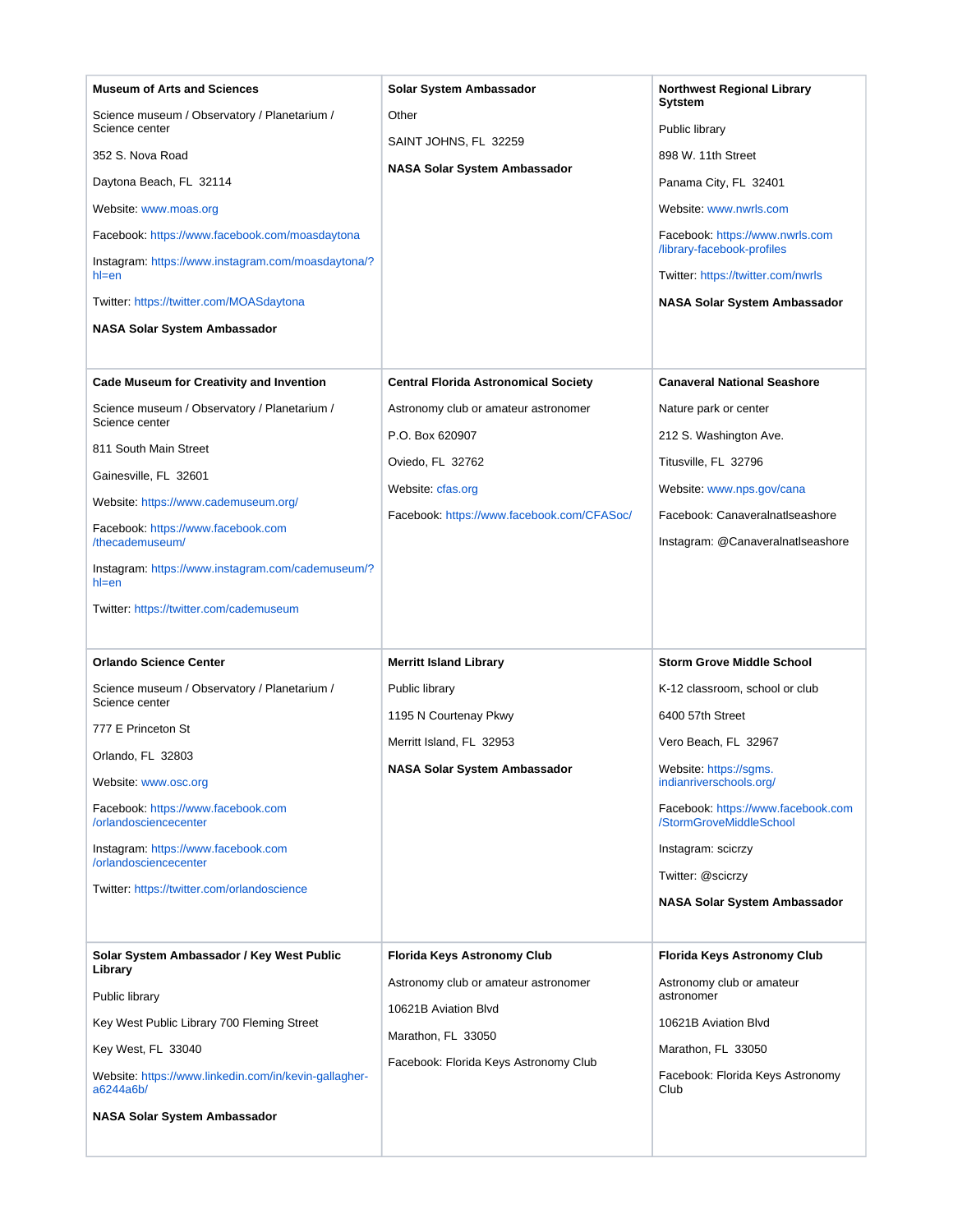<span id="page-13-0"></span>

| <b>Philip and Patricia Frost Museum of Science</b><br>Science museum / Observatory / Planetarium /<br>Science center<br>1101 Biscayne Blvd<br>Miami, FL 33132<br>Website: https://www.frostscience.org/<br>Facebook: https://www.facebook.com/FrostScience<br>Instagram: https://www.instagram.com/frostscience/?<br>$h$ =en<br>Twitter: https://twitter.com/frostscience | <b>Girl Scouts of Tropical Florida</b><br>Other informal education venue<br>11347 SW 160 Street<br>Miami, FL 33157<br>Website: https://www.girlscoutsfl.org/<br>Facebook: https://www.facebook.com/GSCTF<br>Instagram: @girlscoutstropicalflorida<br>Twitter: @GSCTF                                                        | Jupiter High School Astronomy<br><b>Classes</b><br>Astronomy club or amateur<br>astronomer<br>500 N. Military Trail<br>Jupiter, FL 33458                                                                                                                                               |
|---------------------------------------------------------------------------------------------------------------------------------------------------------------------------------------------------------------------------------------------------------------------------------------------------------------------------------------------------------------------------|-----------------------------------------------------------------------------------------------------------------------------------------------------------------------------------------------------------------------------------------------------------------------------------------------------------------------------|----------------------------------------------------------------------------------------------------------------------------------------------------------------------------------------------------------------------------------------------------------------------------------------|
| <b>Tampa-Hillsborough County Public Library</b><br>Public library<br>102 E. 7th Avenue<br>Tampa, FL 33602<br><b>Website: HCPLC.org</b><br>Facebook: Facebook.com/TampaHillsLib<br>Instagram: Instagram.com/TampaHillsLib<br>Twitter: Twitter.com/TampaHillsLib                                                                                                            | Museum of Science and Industry - MOSI<br>Science museum / Observatory / Planetarium /<br>Science center<br>4801 E Fowler Ave<br>Tampa, FL 33617<br>Website: www.mosi.org<br>Facebook: https://www.facebook.com/mositampa/<br>Instagram: https://www.instagram.com<br>/mosi_tampa/<br>Twitter: https://twitter.com/mositampa | <b>Great Explorations Children's</b><br><b>Museum</b><br>Other informal education venue<br>1925 4th St N<br>St. Petersburg, FL 33704<br>Website: www.greatex.org<br>Facebook: https://www.facebook.com<br>/GreatExKids<br>Instagram: https://www.instagram.com<br>/great_explorations/ |
| The Bishop Museum of Science and Nature<br>Science museum / Observatory / Planetarium /<br>Science center<br>201 10th St W<br>Bradenton, FL 34205<br>Website: www.bishopscience.org<br>Facebook: www.facebook.com/BishopScienceFL/<br>Instagram: www.instagram.com/BishopScienceFL/<br>Twitter: www.twitter.com/BishopScienceFL<br><b>GEORGIA</b>                         | De Soto National Memorial/ NPS<br>Nature park or center<br>8300 Desoto Memorial Hwy<br>Bradenton, FL 34209<br>Website: www.nps.gov/deso<br>Facebook: De Soto National Memorial<br>Instagram: DeSotoNPS<br>Twitter: DesoNM1539                                                                                               | <b>NASA/JPL Solar System</b><br>Ambassador / Valencia College<br>Community college, college or<br>university<br>1800 Denn John Lane<br>Kissimmee, FL 34744<br>Website: https://www.youtube.com<br>/user/mjguillette<br><b>NASA Solar System Ambassador</b>                             |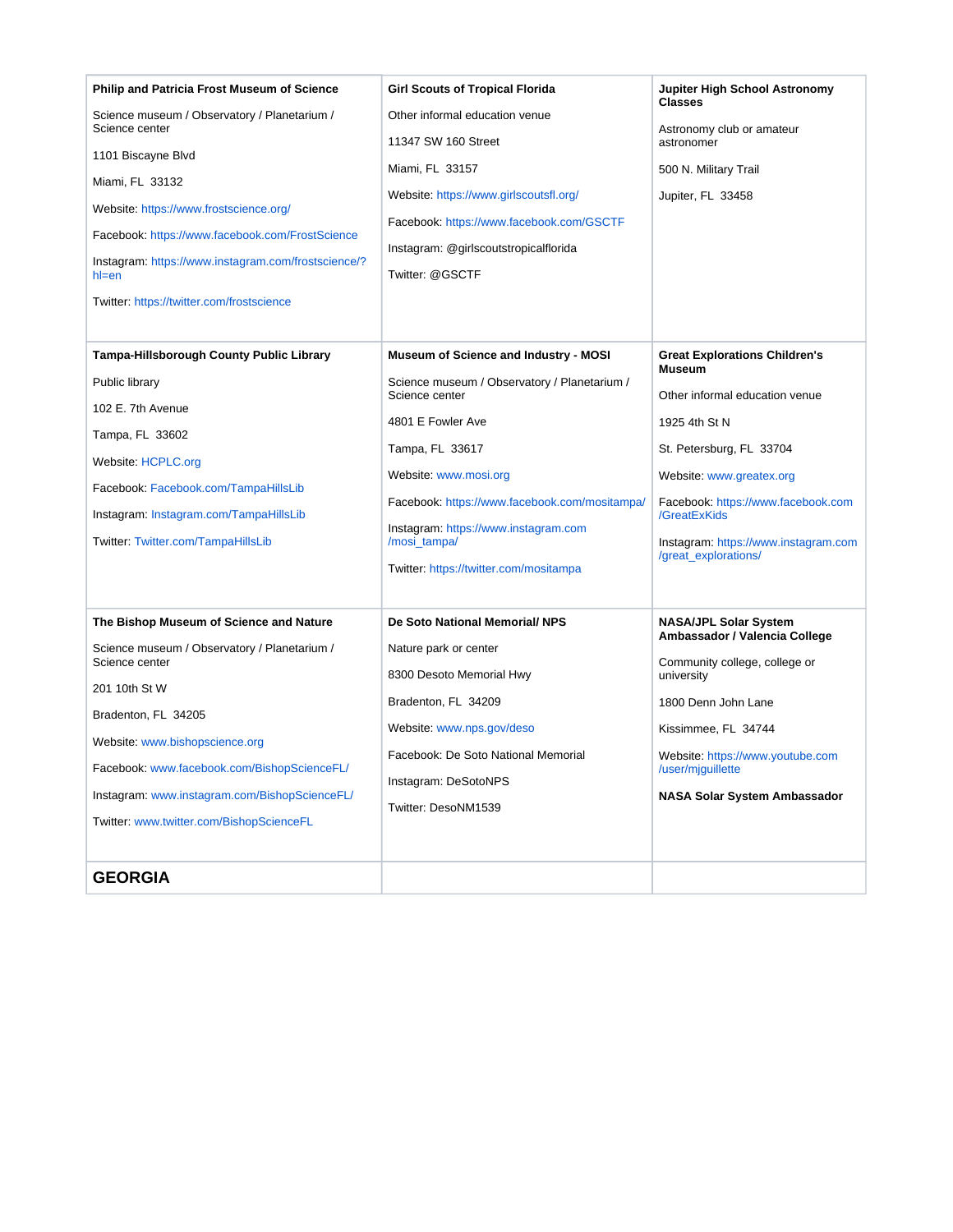| Cobb County Public Library, Switzer Library                                                                                                                                                                                              | <b>Gwinnett County Public Library</b>                                                                                                                                                                                                                  | <b>Tellus Science Museum</b>                                                                                                                                                                                                                                                                                                 |
|------------------------------------------------------------------------------------------------------------------------------------------------------------------------------------------------------------------------------------------|--------------------------------------------------------------------------------------------------------------------------------------------------------------------------------------------------------------------------------------------------------|------------------------------------------------------------------------------------------------------------------------------------------------------------------------------------------------------------------------------------------------------------------------------------------------------------------------------|
| Public library                                                                                                                                                                                                                           | Public library                                                                                                                                                                                                                                         | Science museum / Observatory /<br>Planetarium / Science center                                                                                                                                                                                                                                                               |
| 266 Roswell ST<br>Marietta, GA 30060<br>Website: WWW.cobbcat.org                                                                                                                                                                         | 3180 Main Street<br>Duluth, GA 30096<br>Website: www.gwinnettpl.org                                                                                                                                                                                    | 100 Tellus Drive<br>Cartersville, GA 30120                                                                                                                                                                                                                                                                                   |
| Facebook: https://www.facebook.com<br>/cobbcountylibrary<br>Instagram: https://www.instagram.com<br>/cobbcountylibrary/<br>Twitter: https://twitter.com/cobblibrary                                                                      | Facebook: https://www.facebook.com<br>/GwinnettLibrary/<br>Instagram: https://www.instagram.com<br>/gwinnettlibrary/?hl=en<br>Twitter: https://twitter.com/gwinnettlibrary<br>NASA Solar System Ambassador                                             | Website: https://tellusmuseum.org/<br>Facebook: https://www.facebook.com<br>/tellusmuseum<br>Instagram: https://www.instagram.com<br>/tellusmuseum/<br>Twitter: https://twitter.com<br>/tellusmuseum                                                                                                                         |
| <b>Fernbank Science Center</b><br>Science museum / Observatory / Planetarium /<br>Science center<br>156 Heaton Park Drive<br>Atlanta, GA 30307<br>Website: http://www.fernbank.edu/<br>Facebook: https://www.facebook.com/fernbankcenter | <b>Fernbank Science Center and Jim Cherry</b><br><b>Memorial Planetarium</b><br>Science museum / Observatory / Planetarium /<br>Science center<br>156 Heaton Park DR NE<br>Atlanta, GA 30307<br>Website: www.fernbank.edu<br>Facebook: @fernbankcenter | West Atlanta Watershed Alliance<br>(WAWA)<br>Nature park or center<br>1442 Richland Ave SW<br>Atlanta, GA 30310<br>Website: WAWA-ONLINE.ORG                                                                                                                                                                                  |
| Georgia State University<br>Community college, college or university<br>2101 Womack Drive, Department of Physical<br>Science, NE2615<br>Dunwoody, GA 30338<br>NASA Solar System Ambassador                                               | Augusta Canal National Heritage Area<br>Science museum / Observatory / Planetarium /<br>Science center<br>1450 Greene Street Suite 400<br>Augusta, GA 30901<br>Website: augustacanal.com<br>Facebook: Augusta Canal National Heritage Area             | Georgia College Science Education<br><b>Center</b><br>Community college, college or<br>university<br>231 West Hancock St<br>Milledgeville, GA 31061<br>Website: Gcsu.edu/artsandsciences<br>/science<br>Facebook: Facebook.com/<br>gcscienceedu<br>Instagram: Instagram.com<br>/GCscienceedu<br>NASA Solar System Ambassador |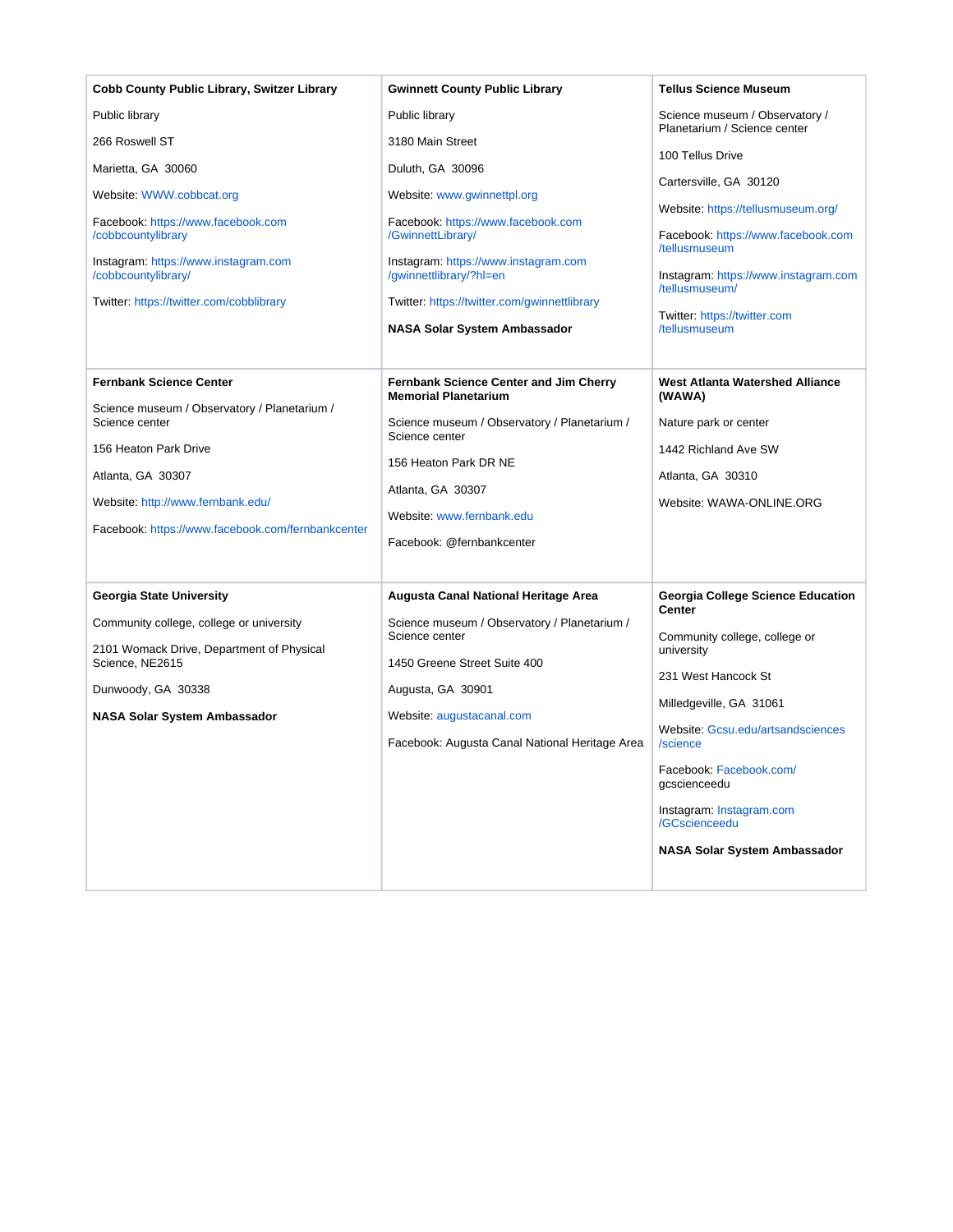<span id="page-15-1"></span><span id="page-15-0"></span>

| Middle Georgia Regional Library<br>Public library<br>1180 Washington Ave<br>Macon, GA 31201<br>Website: www.bibblib.org<br>Facebook: https://www.facebook.com/MGRLibraries                                                                                                                                                                                                                        | <b>Girl Scouts of Historic Georgia</b><br>Other informal education venue<br>535 Liberty Street<br>Savannah, GA 31401<br>Website: www.gshg.org<br>Facebook: Girl Scouts of Historic Georgia<br>Instagram: girlscoutshistoricga<br>Twitter: gagirlscouts                             | <b>Rincon Library Live Oak Public</b><br>Libraries<br>Public library<br>401 S. Columbia Ave<br>Rincon, GA 32326<br>Website: https://www.liveoakpl.org<br>/home<br>Facebook: https://www.facebook.com<br>/liveoakpl/<br>Instagram: https://www.instagram.com                                                                          |
|---------------------------------------------------------------------------------------------------------------------------------------------------------------------------------------------------------------------------------------------------------------------------------------------------------------------------------------------------------------------------------------------------|------------------------------------------------------------------------------------------------------------------------------------------------------------------------------------------------------------------------------------------------------------------------------------|--------------------------------------------------------------------------------------------------------------------------------------------------------------------------------------------------------------------------------------------------------------------------------------------------------------------------------------|
|                                                                                                                                                                                                                                                                                                                                                                                                   |                                                                                                                                                                                                                                                                                    | /liveoakpl/<br>Twitter: https://twitter.com/liveoakpl                                                                                                                                                                                                                                                                                |
| <b>HAWAII</b>                                                                                                                                                                                                                                                                                                                                                                                     |                                                                                                                                                                                                                                                                                    |                                                                                                                                                                                                                                                                                                                                      |
| Hawai'i Volcanoes National Park<br>Nature park or center<br>1 Crater Rim Drive<br>Hawaii National Park, HI 96718<br>Website: https://www.nps.gov/havo/index.htm<br>Facebook: https://www.facebook.com<br>/hawaiivolcanoesnps<br>Instagram: https://www.instagram.com/accounts<br>/login/?next=/hawaiivolcanoesnps/<br>Twitter: https://twitter.com/Volcanoes_NPS<br>Girl Scouts of Hawaii - Kauai | University of Hawaii (UH) Institute for<br>Astronomy (IfA)<br>Community college, college or university<br>640 N. Aohoku Place<br>Hilo. HI 96720<br>Website: www.ifa.hawaii.edu<br>Facebook: @UHIfA<br>Instagram: @uh_lfA<br>Twitter: @UHIfA<br><b>Girl Scouts of Hawaii - Maui</b> | Thelma Parker Memorial Public and<br><b>School Library</b><br>Public library<br>67-1209 Mamalahoa Highway<br>Kamuela, HI 96743<br>Website: librarieshawaii.org<br>Facebook: https://www.facebook.com<br>/HSPLSHIgov<br>Instagram: https://www.instagram.com<br>/hsplshigov/<br>Twitter: https://twitter.com/hsplshigov<br><b>SSA</b> |
| Other                                                                                                                                                                                                                                                                                                                                                                                             | Other                                                                                                                                                                                                                                                                              | Astronomy club or amateur                                                                                                                                                                                                                                                                                                            |
| 4272-B Rice Street                                                                                                                                                                                                                                                                                                                                                                                | 200 B Liholiho Street                                                                                                                                                                                                                                                              | astronomer                                                                                                                                                                                                                                                                                                                           |
| Lihue, HI 96766                                                                                                                                                                                                                                                                                                                                                                                   | Wailuku, HI 96793                                                                                                                                                                                                                                                                  | Wailuku, HI 96793                                                                                                                                                                                                                                                                                                                    |
| Website: gshawaii.org                                                                                                                                                                                                                                                                                                                                                                             | Website: gshawaii.org                                                                                                                                                                                                                                                              | NASA Solar System Ambassador                                                                                                                                                                                                                                                                                                         |
| Kauai Community Science Center                                                                                                                                                                                                                                                                                                                                                                    | Girl Scouts of Hawaii - Oahu                                                                                                                                                                                                                                                       | <b>Bishop Museum</b>                                                                                                                                                                                                                                                                                                                 |
| Science museum / Observatory / Planetarium /<br>Science center<br>9555 Kaumualii Hwy, Unit 103<br>Waimea, HI 96796<br>Website: https://kauaicsc.org<br>Facebook: https://www.facebook.com/kauaicsc<br>Instagram: https://www.instagram.com/kauaicsc/                                                                                                                                              | Other<br>410 Atkinson Drive Suite 2E1 Box 3<br>Honolulu, HI 96814<br>Website: gshawaii.org                                                                                                                                                                                         | Non-science museum<br>1525 Bernice St<br>Honolulu, HI 96817<br>Website: https://www.bishopmuseum.<br>org/<br>Facebook: https://www.facebook.com<br>/BishopMuseum/<br>Instagram: https://www.instagram.com<br>/bishopmuseum/?hl=en<br>Twitter: @bishopmuseum                                                                          |
| <b>IOWA</b>                                                                                                                                                                                                                                                                                                                                                                                       |                                                                                                                                                                                                                                                                                    |                                                                                                                                                                                                                                                                                                                                      |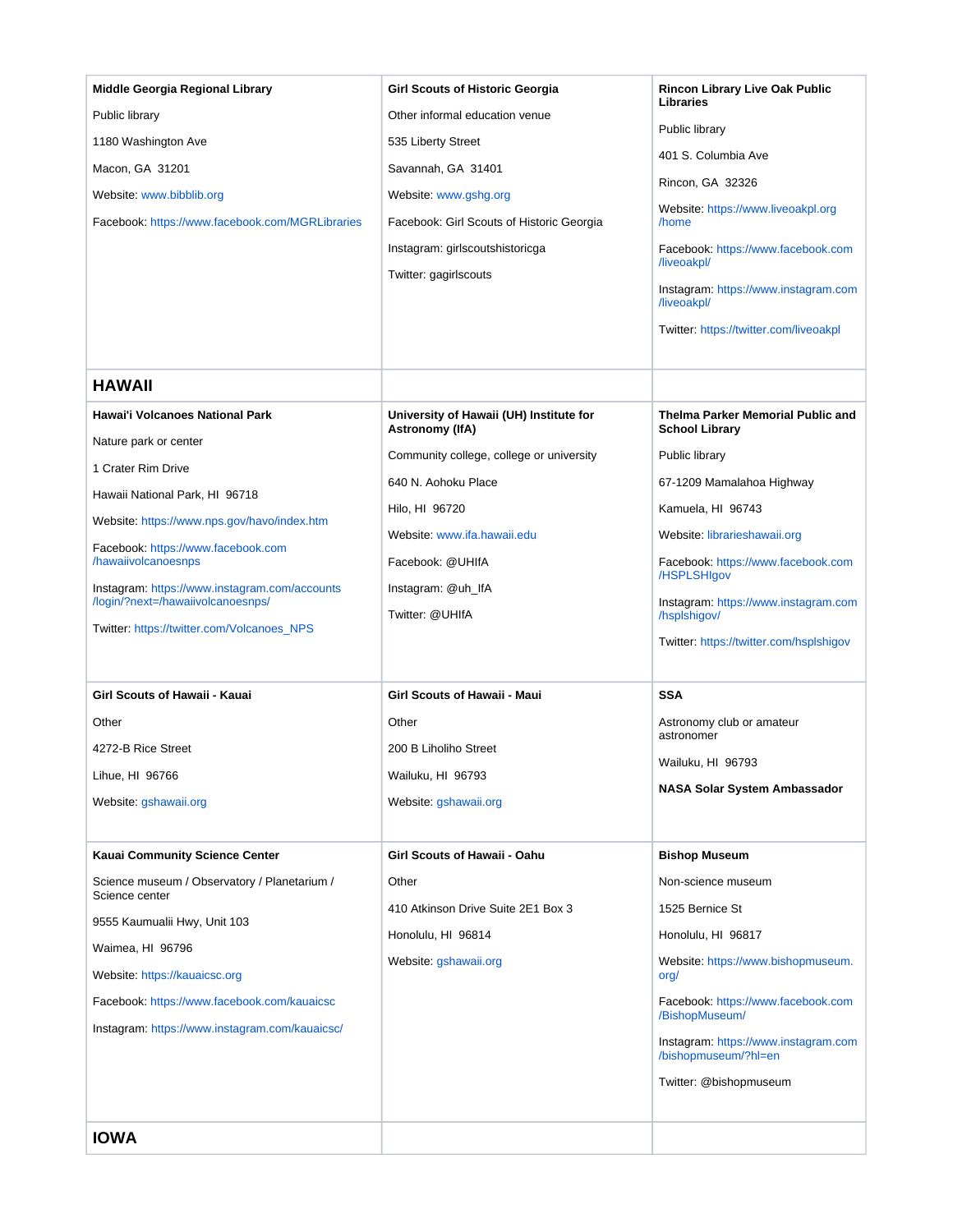<span id="page-16-0"></span>

| <b>Marshalltown Public Library</b><br>Public library<br>Marshalltown Public Library<br>Marshalltown, IA 50158<br>Website: www.marshalltownlibrary.org<br>Facebook: Marshalltown Public Library                 | <b>Science Center of Iowa</b><br>Science museum / Observatory / Planetarium /<br>Science center<br>401 W. MLK Jr. Pkwy<br>Des Moines, IA 50309<br>Website: www.sciowa.org<br>Facebook: science center of jowa<br>NASA Solar System Ambassador | <b>Cedar Falls Public Library (Cedar</b><br>Falls, IA)<br>Public library<br>524 Main Street<br>Cedar Falls, IA 50613<br>Website: https://cedarfallslibrary.org/<br>Facebook: https://www.facebook.com<br>/cedarfallspubliclibrary<br>Instagram: https://www.instagram.com<br>/cflibrary/<br>NASA Solar System Ambassador |
|----------------------------------------------------------------------------------------------------------------------------------------------------------------------------------------------------------------|-----------------------------------------------------------------------------------------------------------------------------------------------------------------------------------------------------------------------------------------------|--------------------------------------------------------------------------------------------------------------------------------------------------------------------------------------------------------------------------------------------------------------------------------------------------------------------------|
| <b>Fayette Community Library</b><br>Public library<br>104 State St.<br>Fayette, IA 52142<br>Website: fayettelibrary.lib.ia.us<br>Facebook: Fayette Community Library                                           | <b>Cedar Amateur Astronomers</b><br>Astronomy club or amateur astronomer<br>1365 Ivanhoe Road<br>Ely, IA 52227<br>Website: https://www.cedar-astronomers.org<br>Facebook: Cedar Amateur Astronomers, Inc.                                     | <b>North Liberty Library</b><br>Public library<br>520 West Cherry St<br>North Liberty, IA 52317<br>Website: https://northlibertylibrary.org/<br>Facebook: NLibertyLibrary<br>Instagram: nlibertylibrary<br>Twitter: NLibertyLibrary                                                                                      |
| <b>Putnam Museum &amp; Science Center</b><br>Science museum / Observatory / Planetarium /<br>Science center<br>1717 W. 1717 W. 12<br>Davenport, IA 52804<br>Website: https://www.Putnam.org                    |                                                                                                                                                                                                                                               |                                                                                                                                                                                                                                                                                                                          |
| <b>IDAHO</b>                                                                                                                                                                                                   |                                                                                                                                                                                                                                               |                                                                                                                                                                                                                                                                                                                          |
| Children's Museum of Idaho<br>Other<br>790 S Progress Ave, Meridian, Idaho, USA<br>Meridian, ID 83642<br>Website: cmidaho.org<br>Facebook: Children's Museum of Idaho<br>Instagram: Children's Museum of Idaho | <b>Boise Public Library</b><br>Public library<br>715 S Capital Blvd<br>Boise, ID 83702<br>NASA Solar System Ambassador                                                                                                                        | <b>Boise Public Library - Collister</b><br>Branch<br>Public library<br>4724 W State St<br>Boise, ID 83703<br>Website: boisepubliclibrary.org                                                                                                                                                                             |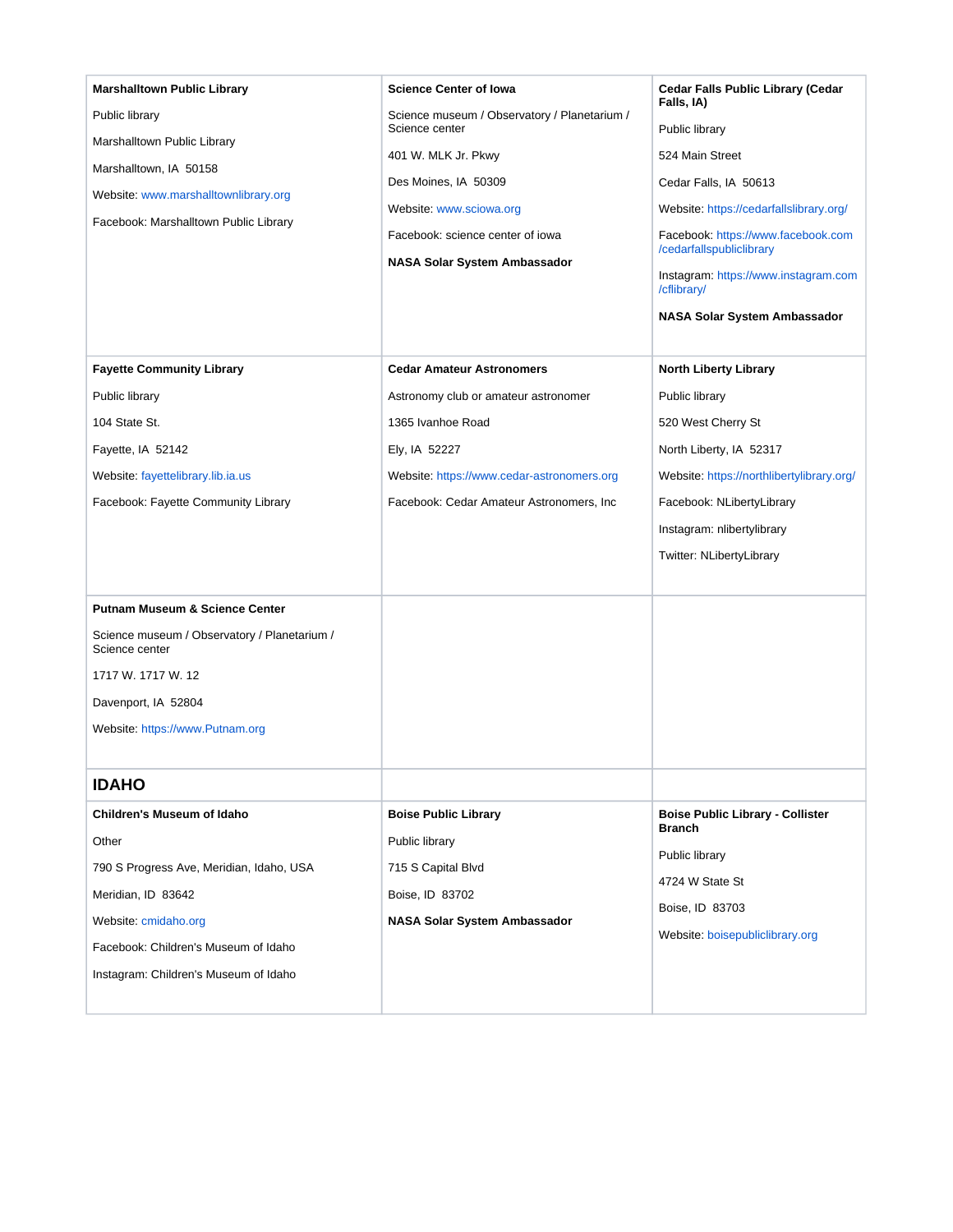<span id="page-17-0"></span>

| <b>Boise Public Schools</b>                                    |                                                                    |                                             |
|----------------------------------------------------------------|--------------------------------------------------------------------|---------------------------------------------|
| K-12 classroom, school or club                                 |                                                                    |                                             |
| 8169 W vVctory Road                                            |                                                                    |                                             |
| Boise, ID 83709                                                |                                                                    |                                             |
| NASA Solar System Ambassador                                   |                                                                    |                                             |
|                                                                |                                                                    |                                             |
| <b>ILLINOIS</b>                                                |                                                                    |                                             |
| <b>Arlington Heights Memorial Library</b>                      | park ridge park district                                           | <b>Palatine High School</b>                 |
| Public library                                                 | Other informal education venue                                     | K-12 classroom, school or club              |
| 500 N Dunton                                                   | 100 S Western                                                      | 1111 North Rohlwing Road                    |
| Arlington Heights, IL 60004                                    | Park Ridge, IL 60068                                               | Palatine, IL 60074                          |
| Website: https://www.ahml.info/                                |                                                                    | NASA Solar System Ambassador                |
| Facebook: https://www.facebook.com<br>/arlingtonheightslibrary |                                                                    |                                             |
| Instagram: https://www.instagram.com/ahml/                     |                                                                    |                                             |
| Twitter: https://twitter.com/ahml                              |                                                                    |                                             |
|                                                                |                                                                    |                                             |
|                                                                |                                                                    |                                             |
| <b>Coal City Middle School</b>                                 | <b>Frankfort Public Library</b>                                    | <b>Trackman Planetarium at Joliet</b>       |
| K-12 classroom, school or club                                 | Public library                                                     | <b>Junior College</b>                       |
| 500 S. Carbon Hill Rd                                          | 21119 S. Pfeiffer Road                                             | Community college, college or<br>university |
| Coal City, IL 60416                                            | Frankfort, IL 60423                                                | 1215 Houbolt Road - E1026                   |
| Website: NASA solar system ambassador Danielle                 | Website: https://www.frankfortlibrary.org/                         | Joliet, IL 60431                            |
| Diamond<br>Facebook: Coal City Middle School Library           | Facebook: https://www.facebook.com<br>/FrankfortLibrary            |                                             |
| <b>NASA Solar System Ambassador</b>                            | Instagram: https://www.instagram.com/frankfort.<br>public.library/ |                                             |
| <b>Saint Xavier University</b>                                 | <b>College for Kids</b>                                            | LaSalle Public Library                      |
| Community college, college or university                       | Other informal education venue                                     | Public library                              |
| 3700 W 103rd St                                                | 173 II-2                                                           | 305 Marquette Street                        |
| Chicago, IL 60655                                              | Dixon, IL 61021                                                    | LaSalle, IL 61301                           |
| Website: https://www.sxu.edu/academics/explore-                | NASA Solar System Ambassador                                       | Website: www.lasalle.lib.il.us              |
| stem/index.aspx                                                |                                                                    | NASA Solar System Ambassador                |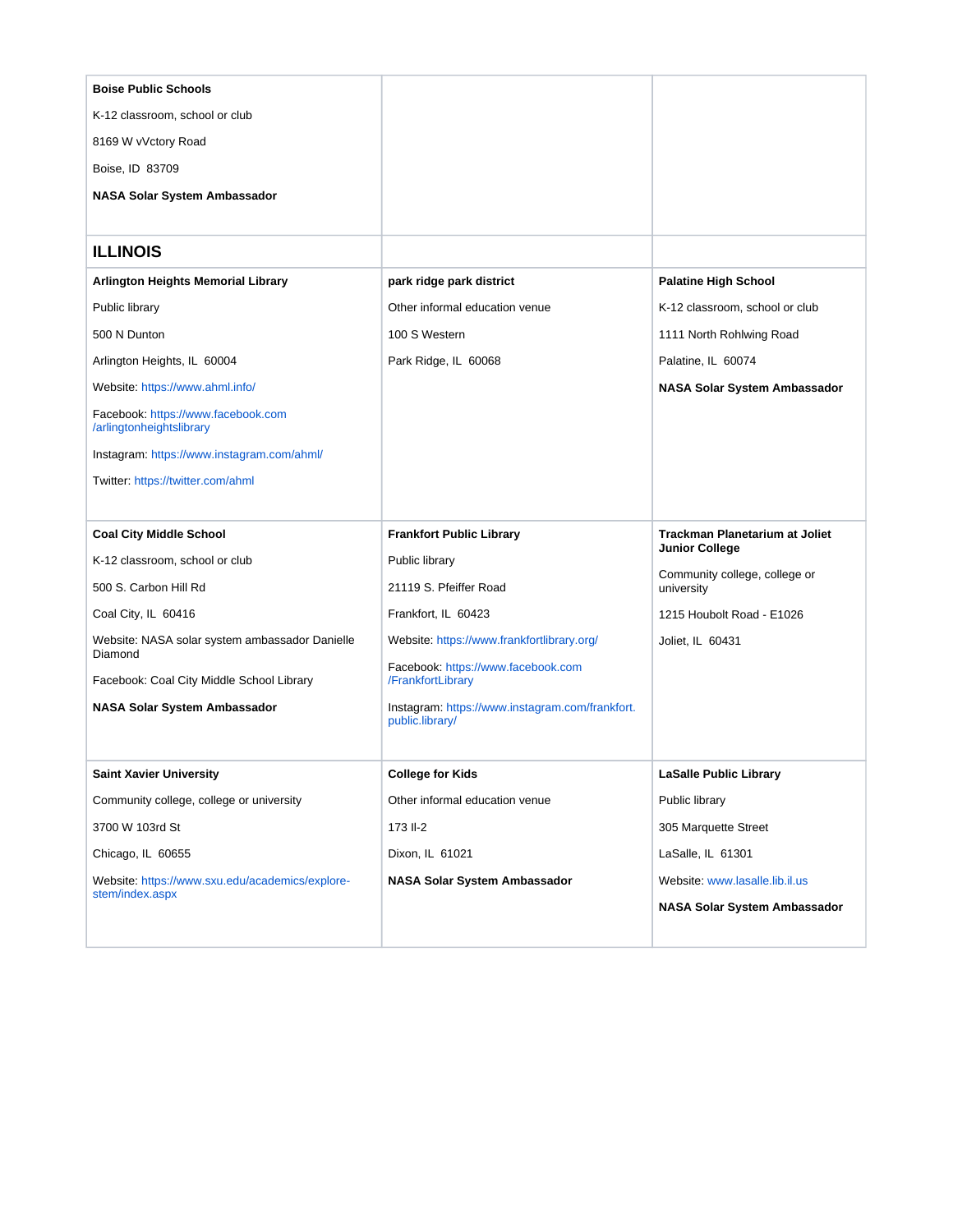<span id="page-18-0"></span>

| Science museum / Observatory / Planetarium /<br>Public library<br>202 S. Main St.<br>Science center<br>310 N. Quincy St.<br>Eureka, IL 61530<br>222 SW Washington St<br>Clinton, IL 61727<br>Website: https://eurekapl.org<br>Peoria, IL 61602<br>Website: www.vwarner.org<br>Facebook: https://www.facebook.com/EurekaPLD<br>Website: www.peoriariverfrontmuseum.org<br>Facebook: https://www.facebook.com<br>Instagram: https://instagram.com/EurekaPLD<br><b>NespasianWarner</b><br>Facebook: https://www.facebook.com<br>/riverfrontmuseum<br>Instagram: @VespasianWarner<br>Instagram: https://www.instagram.com<br>/riverfrontmuseum/<br>Twitter: @VespasianWarner<br><b>Girl Scouts of Southern Illinois</b><br><b>Children's Discovery Museum</b><br>Illinois Space Grant Consortium<br>Science museum / Observatory / Planetarium /<br>Community college, college or university<br>Other informal education venue<br>Science center<br>104 S. Wright Street<br>4 Ginger Creek Parkway<br>101 E. Beaufort St.<br>Urbana, IL 61801<br>Glen Carbon, IL 62034<br>Normal, IL 61761<br>Website: https://isgc.aerospace.illinois.edu/<br>Website: https://www.gsofsi.org/en<br>/our-council/our-program/special-<br>Website: https://www.childrensdiscoverymuseum.net/<br>interest-troops.html<br>Facebook: https://www.facebook.com<br>Facebook: https://www.facebook.com<br>/IllinoisSpace<br>/ChildrensDiscoveryMuseumNormal<br>Facebook: https://www.facebook.com<br>/GirlScoutsofSouthernIllinois/about/?<br>Instagram: https://www.instagram.com<br>/illinoisspace/<br>ref=page_internal<br>Twitter: https://twitter.com/ilspacegrant<br><b>Millikin University</b><br>Community college, college or university<br>1184 west Main<br>Decatur, IL 62522<br><b>INDIANA</b><br><b>Carmel Planetarium</b><br><b>Science Central</b><br><b>Lincoln Birthplace National</b><br><b>Historical Park</b><br>Science museum / Observatory / Planetarium /<br>Science museum / Observatory / Planetarium /<br>Science center<br>Science center<br>Nature park or center<br>Carmel Planetarium 520 East Main Street<br>1950 N. Clinton Street<br>3027 E. South Street<br>Carmel, IN 46032<br>Fort Wayne, IN 46805<br>Lincoln City, IN 47552<br>Website: https://www.ccs.k12.in.us/chs/academics<br><b>NASA Solar System Ambassador</b><br>Website: https://www.nps.gov/libo<br>/planetarium<br>/index.htm<br>Facebook: https://www.facebook.com<br>/LincolnBoyhoodNPS | <b>Eureka Public Library District</b><br>Public library | <b>Peoria Riverfront Museum's Dome</b><br><b>Planetarium</b> | Vespasian Warner Public Library<br><b>District</b> |
|-------------------------------------------------------------------------------------------------------------------------------------------------------------------------------------------------------------------------------------------------------------------------------------------------------------------------------------------------------------------------------------------------------------------------------------------------------------------------------------------------------------------------------------------------------------------------------------------------------------------------------------------------------------------------------------------------------------------------------------------------------------------------------------------------------------------------------------------------------------------------------------------------------------------------------------------------------------------------------------------------------------------------------------------------------------------------------------------------------------------------------------------------------------------------------------------------------------------------------------------------------------------------------------------------------------------------------------------------------------------------------------------------------------------------------------------------------------------------------------------------------------------------------------------------------------------------------------------------------------------------------------------------------------------------------------------------------------------------------------------------------------------------------------------------------------------------------------------------------------------------------------------------------------------------------------------------------------------------------------------------------------------------------------------------------------------------------------------------------------------------------------------------------------------------------------------------------------------------------------------------------------------------------------------------------------------------------------------------------------------------------------------------------------------------------------------------------------------|---------------------------------------------------------|--------------------------------------------------------------|----------------------------------------------------|
|                                                                                                                                                                                                                                                                                                                                                                                                                                                                                                                                                                                                                                                                                                                                                                                                                                                                                                                                                                                                                                                                                                                                                                                                                                                                                                                                                                                                                                                                                                                                                                                                                                                                                                                                                                                                                                                                                                                                                                                                                                                                                                                                                                                                                                                                                                                                                                                                                                                                   |                                                         |                                                              |                                                    |
|                                                                                                                                                                                                                                                                                                                                                                                                                                                                                                                                                                                                                                                                                                                                                                                                                                                                                                                                                                                                                                                                                                                                                                                                                                                                                                                                                                                                                                                                                                                                                                                                                                                                                                                                                                                                                                                                                                                                                                                                                                                                                                                                                                                                                                                                                                                                                                                                                                                                   |                                                         |                                                              |                                                    |
|                                                                                                                                                                                                                                                                                                                                                                                                                                                                                                                                                                                                                                                                                                                                                                                                                                                                                                                                                                                                                                                                                                                                                                                                                                                                                                                                                                                                                                                                                                                                                                                                                                                                                                                                                                                                                                                                                                                                                                                                                                                                                                                                                                                                                                                                                                                                                                                                                                                                   |                                                         |                                                              |                                                    |
|                                                                                                                                                                                                                                                                                                                                                                                                                                                                                                                                                                                                                                                                                                                                                                                                                                                                                                                                                                                                                                                                                                                                                                                                                                                                                                                                                                                                                                                                                                                                                                                                                                                                                                                                                                                                                                                                                                                                                                                                                                                                                                                                                                                                                                                                                                                                                                                                                                                                   |                                                         |                                                              |                                                    |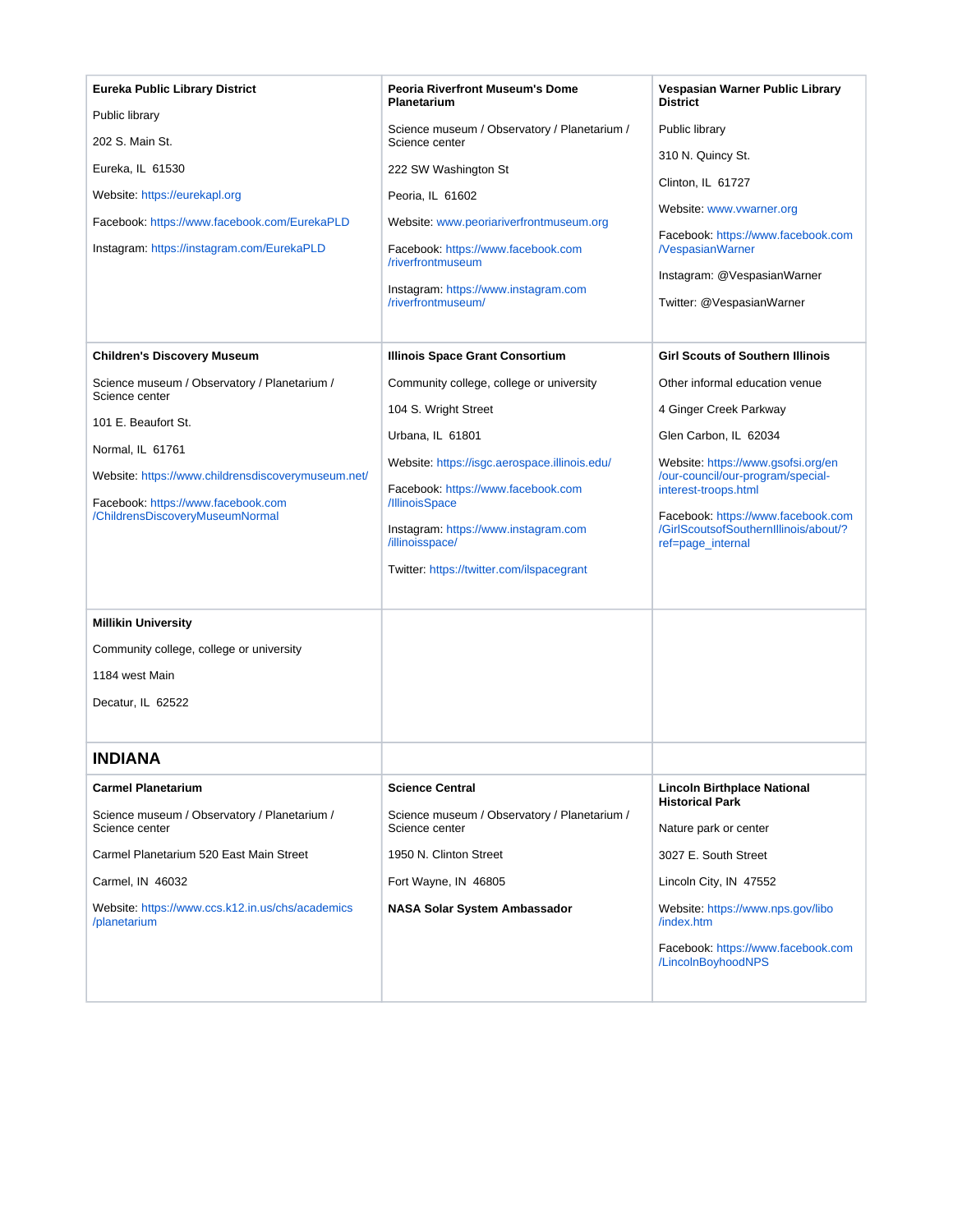<span id="page-19-1"></span><span id="page-19-0"></span>

| Evansville Vanderburgh Public Library<br>Public library<br>200 S.E. Martin Luther King Jr. Blvd.<br>Evansville, IN 47713<br>Website: Evpl.org & https://nasajplssascurry.weebly.<br>com<br>Facebook: https://www.facebook.com/search/top?<br>q=evansville%20vanderburgh%20public%20library &<br>https://www.facebook.com/NASAJPLSSAScurry<br>NASA Solar System Ambassador | <b>Purdue University Department of Physics and</b><br>Astronomy<br>Community college, college or university<br>525 Northwestern Avenue<br>West Lafayette, IN 47907<br>Website: physics.purdue.edu<br>Facebook: https://www.facebook.com<br>/purduephysics<br>Instagram: https://www.instagram.com<br>/purduephysastro/?hl=en<br>Twitter: https://twitter.com/PurduePhysAstro |                                                                                                                                                                                                                                                                                                                           |
|---------------------------------------------------------------------------------------------------------------------------------------------------------------------------------------------------------------------------------------------------------------------------------------------------------------------------------------------------------------------------|------------------------------------------------------------------------------------------------------------------------------------------------------------------------------------------------------------------------------------------------------------------------------------------------------------------------------------------------------------------------------|---------------------------------------------------------------------------------------------------------------------------------------------------------------------------------------------------------------------------------------------------------------------------------------------------------------------------|
| <b>KANSAS</b><br><b>Astronomical Society of Kansas City</b><br>Astronomy club or amateur astronomer<br>26500 Melrose Street<br>Louisburg, KS 66053<br>Website: https://askc.org/about<br>Facebook: https://www.facebook.com/AstronomyKC<br>Instagram: https://www.instagram.com/AstronomyKC/<br>Twitter: https://twitter.com/AstronomyKC                                  | <b>Banner Creek Science Center, Inc.</b><br>Science museum / Observatory / Planetarium /<br>Science center<br>22275 N Road<br>Holton, KS 66436<br>Website: www.bcscience.org<br>Facebook: Banner Creek Science Center                                                                                                                                                        | <b>Lake Afton Public Observatory</b><br>Science museum / Observatory /<br>Planetarium / Science center<br>25000 W 39th South<br>Goddard, KS 67052<br><b>Website: Lakeafton.com</b><br>Facebook: Lake Afton Public<br>Observatory<br>Instagram: Lake Afton Public<br>Observatory<br>Twitter: Lake Afton Public Observatory |
| Cosmosphere<br>Science museum / Observatory / Planetarium /<br>Science center<br>1100 N. Plum St.<br>Hutchinson, KS 67502<br>Website: cosmo.org<br>Facebook: https://www.facebook.com/kscosmosphere<br>Instagram: @the_cosmosphere<br>Twitter https://twitter.com/the cosmosphere                                                                                         | <b>Fort Larned National Historic Site</b><br>Other informal education venue<br>1767 KS Hwy 156<br>Larned, KS 67550<br>Website: www.nps.gov/fols<br>Facebook: https://www.facebook.com<br>/fortlarnednhs<br>Instagram: https://www.instagram.com<br>/fortlarnednps<br>Twitter: https://twitter.com/fortlarnednps                                                              | Santa Fe Trail Center Museum and<br>Library<br>Non-science museum<br>1349 K 156 Hwy<br>Larned, KS 67550<br>Website: https://santafetrailcenter.org/<br>Facebook: https://www.facebook.com<br>/santafetrailcenter                                                                                                          |
| <b>Dodge City Community College</b><br>Community college, college or university<br>2501 N 14th Ave.<br>Dodge City, KS 67801<br>Website: dc3.edu<br><b>KENTUCKY</b>                                                                                                                                                                                                        |                                                                                                                                                                                                                                                                                                                                                                              |                                                                                                                                                                                                                                                                                                                           |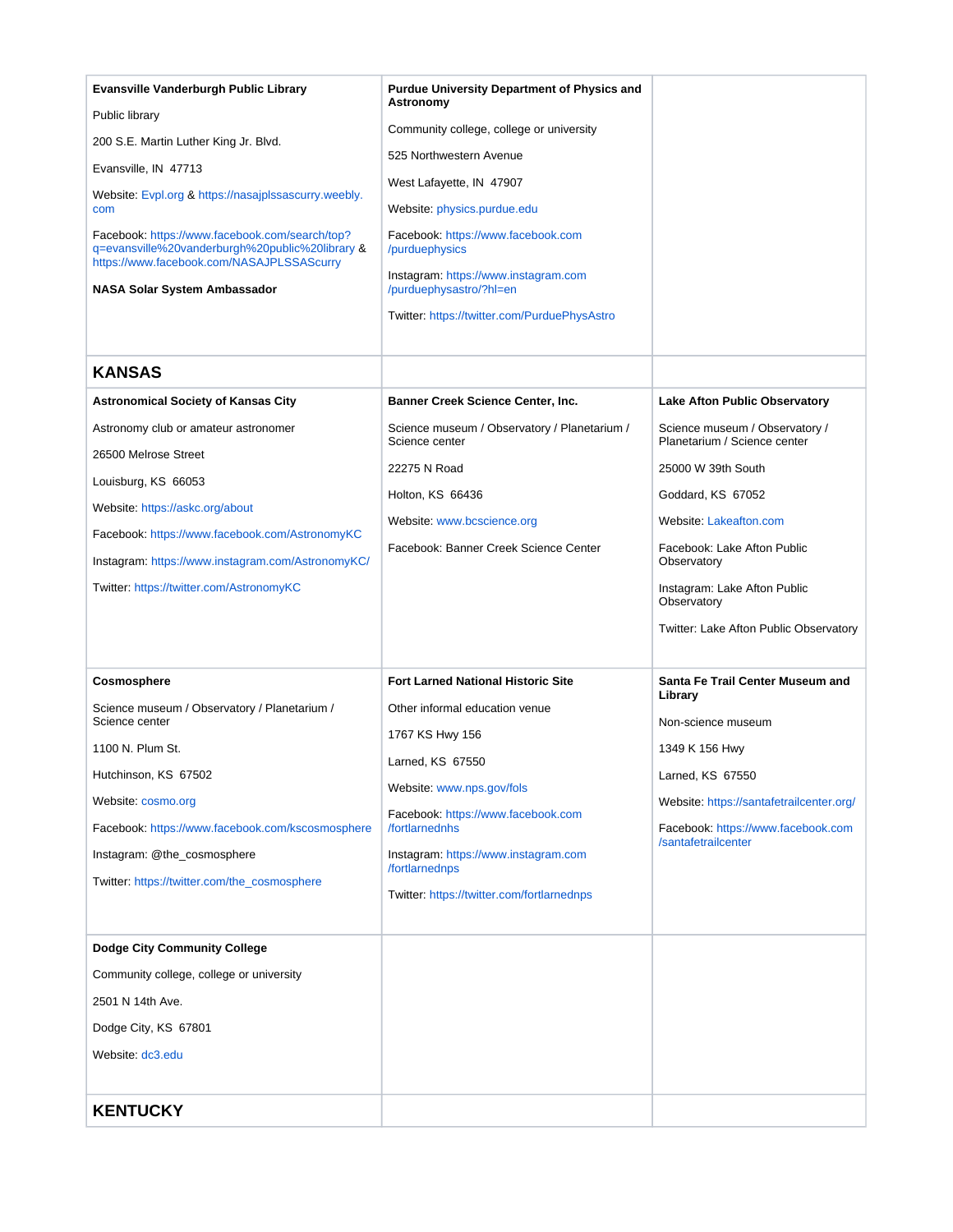<span id="page-20-1"></span><span id="page-20-0"></span>

| <b>Solar System Ambassadors</b>                                   | Rauch Planetarium, University of Louisville                       | <b>Kenton County Public Library</b>                            |
|-------------------------------------------------------------------|-------------------------------------------------------------------|----------------------------------------------------------------|
| Other                                                             | Science museum / Observatory / Planetarium /<br>Science center    | Public library                                                 |
| Louisville, KY 40241                                              |                                                                   | 502 Scott Street                                               |
| NASA Solar System Ambassador                                      | 106 W Brandeis Ave                                                | Covington, KY 41011                                            |
|                                                                   | Louisville, KY 40292                                              | Website: www.kentonlibrary.org                                 |
|                                                                   | Twitter: @benneholwerda                                           | Facebook:<br>@KentonCountyPublicLibrary                        |
|                                                                   |                                                                   | Instagram: Kentonlibrary                                       |
|                                                                   |                                                                   | Twitter: https://twitter.com<br>/kentonlibrary                 |
| <b>Haile Planetarium</b>                                          | East Kentucky Science Center and Varia<br>Planetarium             | <b>Hardin Planetarium</b>                                      |
| Science museum / Observatory / Planetarium /<br>Science center    | Science museum / Observatory / Planetarium /                      | Science museum / Observatory /<br>Planetarium / Science center |
| Northern Kentucky University, 409 Science Center                  | Science center                                                    | 1906 College Heights Blvd.                                     |
| Highland Heights, KY 41099                                        | 7 Bert T. Combs Dr                                                | Bowling Green, KY 42101                                        |
| Website: planetarium.nku.edu                                      | Prestonsburg, KY 41653                                            | Website: wku.edu/planetarium                                   |
| Facebook: https://www.facebook.com<br>/NKUHaileDigitalPlanetarium | Website: https://bigsandy.kctcs.edu/community<br>/eksc/index.aspx | Facebook: https://www.facebook.com<br><b>/WKUPlanetarium</b>   |
| Instagram: https://www.instagram.com                              | Facebook: East Kentucky Science Center and<br>Varia Planetarium   | Twitter: https://twitter.com                                   |
| /haileplanetariumnku/                                             | Instagram: @east_kentucky_science_center                          | /hplanetarium                                                  |
|                                                                   |                                                                   |                                                                |
| <b>Mammoth Cave National Park</b>                                 |                                                                   |                                                                |
| Nature park or center                                             |                                                                   |                                                                |
| 1 Mammoth Cave Parkway                                            |                                                                   |                                                                |
| Mammoth Cave, KY 42259                                            |                                                                   |                                                                |
| Website: www.nps.gov/maca                                         |                                                                   |                                                                |
| Facebook: Mammoth Cave National Park                              |                                                                   |                                                                |
| Instagram: Mammoth Cave National Park                             |                                                                   |                                                                |
| <b>Twitter: Mammoth Cave National Park</b>                        |                                                                   |                                                                |
|                                                                   |                                                                   |                                                                |
| <b>LOUISANA</b>                                                   |                                                                   |                                                                |
| <b>Kenner Planetarium</b>                                         | The Space Cadets                                                  |                                                                |
| Science museum / Observatory / Planetarium /<br>Science center    | Astronomy club or amateur astronomer                              |                                                                |
| 2020 Fourth Street                                                | 2789 Muirfield drive, Zachary, la 70791                           |                                                                |
| Kenner, LA 70062                                                  | Zachary, LA 70791                                                 |                                                                |
| Website: www.kenner.la.us                                         | NASA Solar System Ambassador                                      |                                                                |
|                                                                   |                                                                   |                                                                |
| <b>MASSACHUSETTS</b>                                              |                                                                   |                                                                |
|                                                                   |                                                                   |                                                                |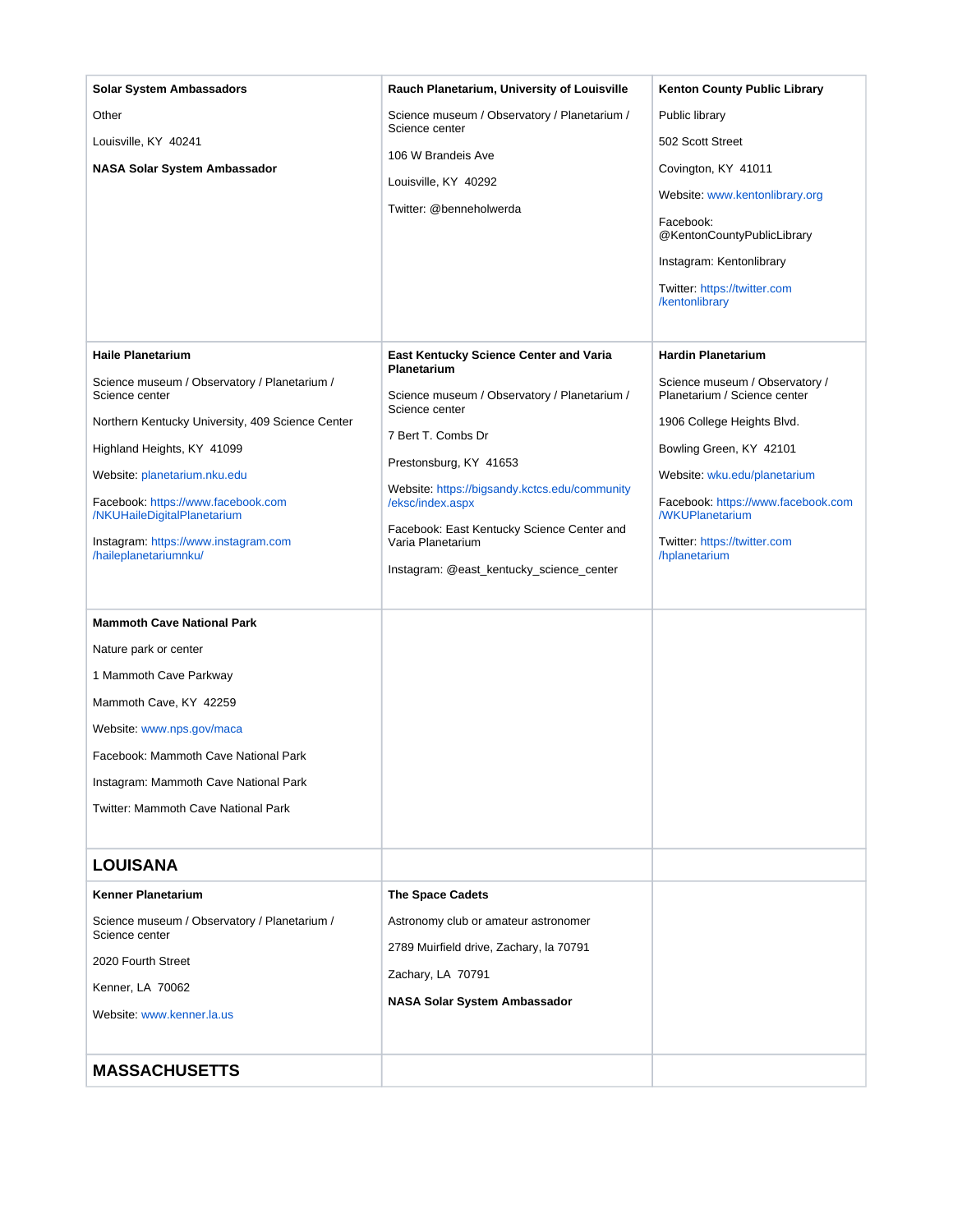| <b>Springfield Museums</b><br>Science museum / Observatory / Planetarium /<br>Science center<br>21 Edwards Street<br>Springfield, MA 1103<br>Website: springfieldmuseums.org                                                                                                            | Boys & Girls Club of Fitchburg and<br>Leominster<br>K-12 classroom, school or club<br>365 Lindell Ave<br>Leominster, MA 1453<br>Website: https://www.bgcfl.org/<br>Facebook: https://www.facebook.com/bgcflorg/<br>Instagram: https://www.instagram.com/bgcfl/?<br>$h$ =en<br>Twitter: https://twitter.com/bgc_fl                                                                                                               | <b>Jacob Edwards Library</b><br>Public library<br>236 Main Street<br>Southbridge, MA 1550<br>Website: www.jacobedwardslibrary.<br>org<br>Facebook: https://www.facebook.com<br>/jacobedwardslibrary                                                      |
|-----------------------------------------------------------------------------------------------------------------------------------------------------------------------------------------------------------------------------------------------------------------------------------------|---------------------------------------------------------------------------------------------------------------------------------------------------------------------------------------------------------------------------------------------------------------------------------------------------------------------------------------------------------------------------------------------------------------------------------|----------------------------------------------------------------------------------------------------------------------------------------------------------------------------------------------------------------------------------------------------------|
| Aldrich Astronomical Society, Inc.<br>Astronomy club or amateur astronomer<br>Aldrich Astronomical Society, Inc. ,50 Sunset Lane<br>Box S<br>Paxton, MA 1612<br>Website: https://aldrich.club<br>Facebook: https://www.facebook.com/AldrichAstro<br><b>NASA Solar System Ambassador</b> | <b>Christa McAuliffe Center for Integrated</b><br><b>Science Learning at Framingham State</b><br><b>University</b><br>Science museum / Observatory / Planetarium /<br>Science center<br>100 State Street<br>Framingham, MA 1702<br>Website: https://cm-center.org/<br>Facebook: https://www.facebook.com<br>/McAuliffeCenter<br>Instagram: @christamcauliffecenter<br>Twitter: @McAuliffeCenter<br>NASA Solar System Ambassador | Solar System Ambassador<br>Public library<br>Framingham, MA 1702<br><b>NASA Solar System Ambassador</b>                                                                                                                                                  |
| <b>Massachusetts Wing Civil Air Patrol</b><br>Other<br>30 Patrick Loop<br>Hanscom AFB, MA 1731<br>Website: www.mawg.cap.gov<br>Twitter: @mawgcap<br>NASA Solar System Ambassador                                                                                                        | <b>South Shore Astronomical Society</b><br>Astronomy club or amateur astronomer<br>85 Branch Street<br>Scituate, MA 2066<br>Website: http://www.ssastros.org/testsite/index.<br>html<br>Facebook: https://www.facebook.com<br>/southshoreastro<br>Instagram: https://www.instagram.com<br>/southshoreastronomy/<br>Twitter: https://twitter.com/SsAstronomy                                                                     | <b>Thomas Crane Public Library</b><br>Public library<br>40 Washington Street<br>Quincy, MA 2169<br>Website: thomascranelibrary.org<br>Facebook: https://www.facebook.com<br>/tcplibrary<br>Instagram: @tcplquincy<br><b>NASA Solar System Ambassador</b> |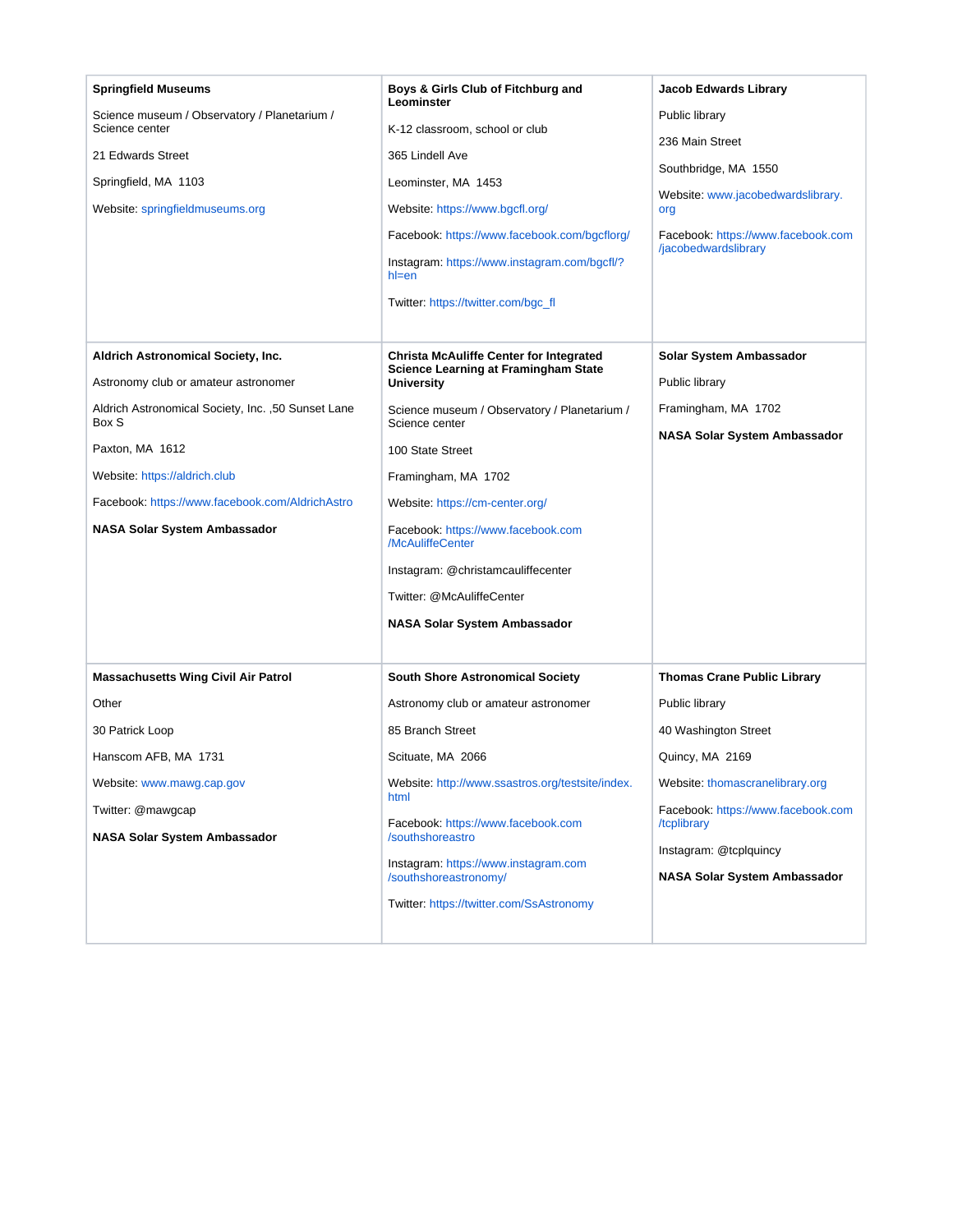<span id="page-22-0"></span>

| <b>Brockton Public Schools</b><br>K-12 classroom, school or club<br>470 Forest Avenue<br>Brockton, MA 2301<br><b>NASA Solar System Ambassador</b>                                     | <b>Wellesley Free Library</b><br>Public library<br>530 Washington Avenue<br>Wellesley, MA 2482<br>Website: https://www.wellesleyfreelibrary.org/<br>Facebook: https://www.facebook.com<br><b>WellesleyLib</b><br>Instagram: https://www.instagram.com<br>/wellesleyfreelibrary/<br>Twitter: https://twitter.com/WellesleyLib<br>NASA Solar System Ambassador | <b>Falmouth Public Library/Solar</b><br><b>System Ambassador</b><br>Public library<br>300 Main St.<br>Falmouth, MA 2540<br>Website: https://www.<br>falmouthpubliclibrary.org<br>Facebook: www.facebook.com<br>/Falmouth-Public-Library-<br>112387557892279<br>Instagram: www.instagram.com<br>/falpublib<br>Twitter: twitter.com/falpublib, twitter.<br>com/MarieZ_SSA<br><b>NASA Solar System Ambassador</b> |
|---------------------------------------------------------------------------------------------------------------------------------------------------------------------------------------|--------------------------------------------------------------------------------------------------------------------------------------------------------------------------------------------------------------------------------------------------------------------------------------------------------------------------------------------------------------|----------------------------------------------------------------------------------------------------------------------------------------------------------------------------------------------------------------------------------------------------------------------------------------------------------------------------------------------------------------------------------------------------------------|
| <b>Maria Mitchell Association</b><br>Science museum / Observatory / Planetarium /<br>Science center<br>4 Vestal Street<br>Nantucket, MA 2554<br>Website: mariamitchell.org            | <b>Cape Cod Museum of Natural History</b><br>Other<br>869 Main Street/Route 6A<br>Brewster, MA 2631<br>Website: www.ccmnh.org<br>Facebook: #ccmnh<br>Instagram: #ccmnh<br>Twitter: @ccmnh                                                                                                                                                                    |                                                                                                                                                                                                                                                                                                                                                                                                                |
| <b>MARYLAND</b><br><b>College Park Aviation Museum</b><br>Science museum / Observatory / Planetarium /<br>Science center<br>1985 Corporal Frank Scott Drive<br>College Park, MD 20740 | Maryland 4-H<br>Other informal education venue<br>8020 Greenmead Drive<br>College Park, MD 20740<br>Website: https://extension.umd.edu/programs/4-<br>h-youth-development/program-areas/stem<br>Facebook: https://www.facebook.com<br>/Maryland4H<br>Instagram: https://www.instagram.com<br>/maryland4h/<br>Twitter: https://twitter.com/Maryland4H         | <b>Prince George's County Memorial</b><br><b>Library System</b><br>Public library<br>9601 Capital Lane<br>Largo, MD 20774<br>Website: pgcmls.info<br>Facebook: https://www.facebook.com<br>/PGCMLS<br>Instagram: @pgcmls<br>Twitter: @pgcmls                                                                                                                                                                   |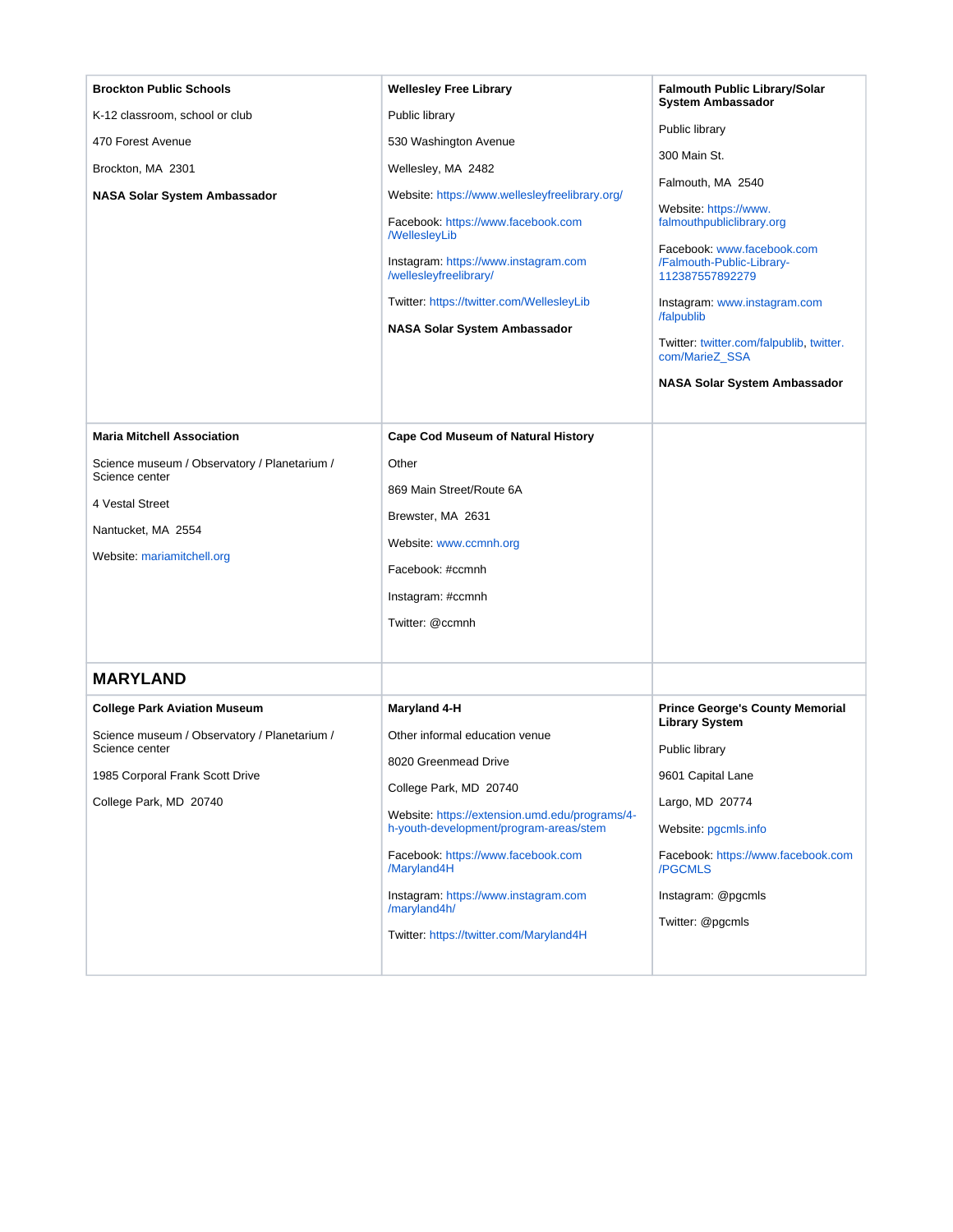<span id="page-23-0"></span>

| <b>Rockville Science Center</b>                                | <b>Gaithersburg Community Museum</b>                               | <b>Anne Arundel Community College</b>                          |
|----------------------------------------------------------------|--------------------------------------------------------------------|----------------------------------------------------------------|
| Science museum / Observatory / Planetarium /<br>Science center | Science museum / Observatory / Planetarium /<br>Science center     | Community college, college or<br>university                    |
| 36C MAryland Ave.                                              | 9 S. Summit Avenue                                                 | 101 College Parkway                                            |
| Rockville, MD 20874                                            | Gaithersburg, MD 20877                                             | Arnold, MD 21012                                               |
| Website: https://www.rockvillesciencecenter.org/               | Website: https://gburg.md/museum                                   | Website: https://www.aacc.edu                                  |
|                                                                | Facebook: https://www.facebook.com<br>/GaithersburgCommunityMuseum |                                                                |
|                                                                | Instagram: https://www.instagram.com<br>/gburgcommunitymuseum/     |                                                                |
| <b>WESTMINSTER ASTRONOMICAL SOCIETY</b>                        | Natural History Society of Maryland                                | <b>MSU</b> rocketry                                            |
| Astronomy club or amateur astronomer                           | Science museum / Observatory / Planetarium /<br>Science center     | Community college, college or<br>university                    |
| <b>BEAR BRANCH NATURE CENTER</b>                               | 6908 Belair Rd                                                     | 1700 E cold spring lane                                        |
| WESTMINSTER, MD 21157                                          | Baltimore, MD 21206                                                | Baltimore, MD 21251                                            |
| Website: https://www.westminsterastro.org/                     | Website: www.marylandnature.org                                    |                                                                |
| Facebook: https://www.facebook.com/groups<br>/215453445191716  | Facebook: https://www.facebook.com                                 |                                                                |
|                                                                | /marylandnature                                                    |                                                                |
|                                                                | Instagram: marylandnature                                          |                                                                |
| <b>Astronomical Society of Greenbelt</b>                       |                                                                    |                                                                |
| Astronomy Club or amateur astronomer                           |                                                                    |                                                                |
| 15 Crescent Road                                               |                                                                    |                                                                |
| Greenbelt, MD 20770                                            |                                                                    |                                                                |
| <b>MAINE</b>                                                   |                                                                    |                                                                |
| <b>Southern Maine Astronomers</b>                              | <b>Auburn Public Library</b>                                       | <b>Versant Power Astronomy Center</b>                          |
| Astronomy club or amateur astronomer                           | Public library                                                     | Science museum / Observatory /<br>Planetarium / Science center |
| 179 Neptune Drive, Suite 300                                   | 49 Spring St                                                       | 167 Rangeley Road                                              |
| Brunswick, ME 4011                                             | Auburn, ME 4210                                                    | Orono, ME 4469                                                 |
| Website: Southernmaineastronomers.org                          | Website: www.auburnpubliclibrary.org                               | Website: https://astro.umaine.edu                              |
| Facebook: Southern Maine Astronomers                           | Facebook: @auburnpubliclibrary                                     | Facebook: https://www.facebook.com                             |
| NASA Solar System Ambassador                                   | Instagram: @apladvocates                                           | /JordanPlanetarium                                             |
|                                                                | Twitter: @auburnmelibrary                                          | Twitter: @GalaxyMaine                                          |
|                                                                |                                                                    | NASA Solar System Ambassador                                   |
|                                                                |                                                                    |                                                                |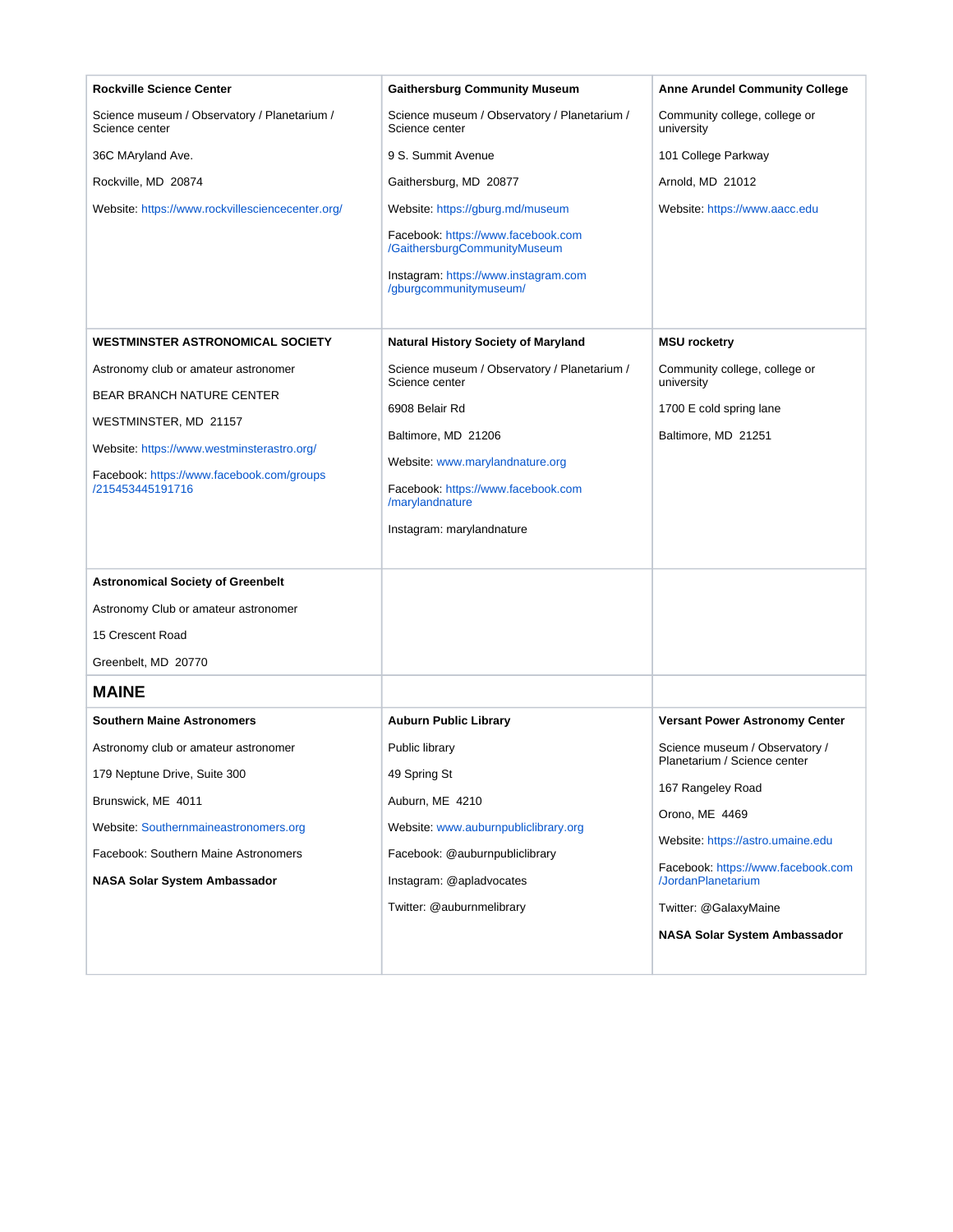<span id="page-24-0"></span>

| Deborah Staber                                                 | <b>Freeport Community Library</b>                             |                                                                |
|----------------------------------------------------------------|---------------------------------------------------------------|----------------------------------------------------------------|
| Science museum / Observatory / Planetarium /<br>Science center | Public library                                                |                                                                |
| 14 Easler Road                                                 | 10 Library Drive                                              |                                                                |
| Hinckley, ME 4944                                              | Freeport, ME 04032                                            |                                                                |
| Website: gwh.org/lcbates                                       |                                                               |                                                                |
| Facebook: L. C. Bates museum                                   |                                                               |                                                                |
|                                                                |                                                               |                                                                |
| <b>MICHIGAN</b>                                                |                                                               |                                                                |
| <b>Oakwoods Nature Center</b>                                  | <b>Great Lakes Association of Astronomy Clubs</b>             | <b>Detroit Public Library</b>                                  |
| Nature park or center                                          | Astronomy club or amateur astronomer                          | Public library                                                 |
| 17845 Savage Road                                              | 6301 Kensington Rd                                            | 5201 Woodward Ave                                              |
| Belleville, MI 48111                                           | Brighton, MI 48116                                            | Detroit, MI 48202                                              |
| Website: metroparks.com                                        | Website: glaac.org                                            | Website: https://detroitpubliclibrary.<br>org/                 |
| Facebook: Huron-Clinton Metroparks                             | Facebook: https://www.facebook.com/GLAAC                      | Facebook: @detroitpubliclibrary                                |
| Instagram: mimetroparks                                        | NASA Solar System Ambassador                                  | Instagram: @detroitpubliclibrary                               |
| <b>NASA Solar System Ambassador</b>                            |                                                               | Twitter: @detroitlibrary                                       |
|                                                                |                                                               |                                                                |
| <b>Summer Astronomy Club</b>                                   | <b>Oakland Astronomy Club</b>                                 | Alice & Jack Wirt Public Library                               |
| K-12 classroom, school or club                                 | Astronomy club or amateur astronomer                          | Public library                                                 |
| 20600 Mack Ave.                                                | 333 North Hill Circle                                         | 500 Center Ave                                                 |
| Grosse Pointe Woods, MI 48236                                  | Rochester, Michigan, 48307, MI 48307                          | Bay City, MI 48708                                             |
|                                                                | Website: oaklandastronomy.net                                 | Website: baycountylibrary.org                                  |
|                                                                | NASA Solar System Ambassador                                  | Facebook: https://www.facebook.com<br>/BCLSchildren            |
|                                                                |                                                               |                                                                |
| Delta College Planetarium                                      | <b>Capital Area Astronomy Association</b>                     | Air Zoo                                                        |
| Science museum / Observatory / Planetarium /<br>Science center | Astronomy club or amateur astronomer                          | Science museum / Observatory /<br>Planetarium / Science center |
| 100 Center Avenue                                              | 755 Science Road East Lansing, MI 48824                       | 6151 Portage Rd, Portage, MI 49002                             |
| Bay City, MI 48708                                             | East Lansing, MI 48824                                        | Portage, MI 49002                                              |
| Website: www.delta.edu/planetarium                             | Website: https://caaastronomy.wixsite.com/caaa<br>/newsletter | Website: www.airzoo.org                                        |
| Facebook: facebook.com/DeltaPlanetarium                        |                                                               |                                                                |
|                                                                |                                                               | Facebook: https://www.facebook.com                             |
| Instagram: instagram.com/planet_delta                          |                                                               | /AirZoo                                                        |
| Twitter: twitter.com/DeltaDome                                 |                                                               |                                                                |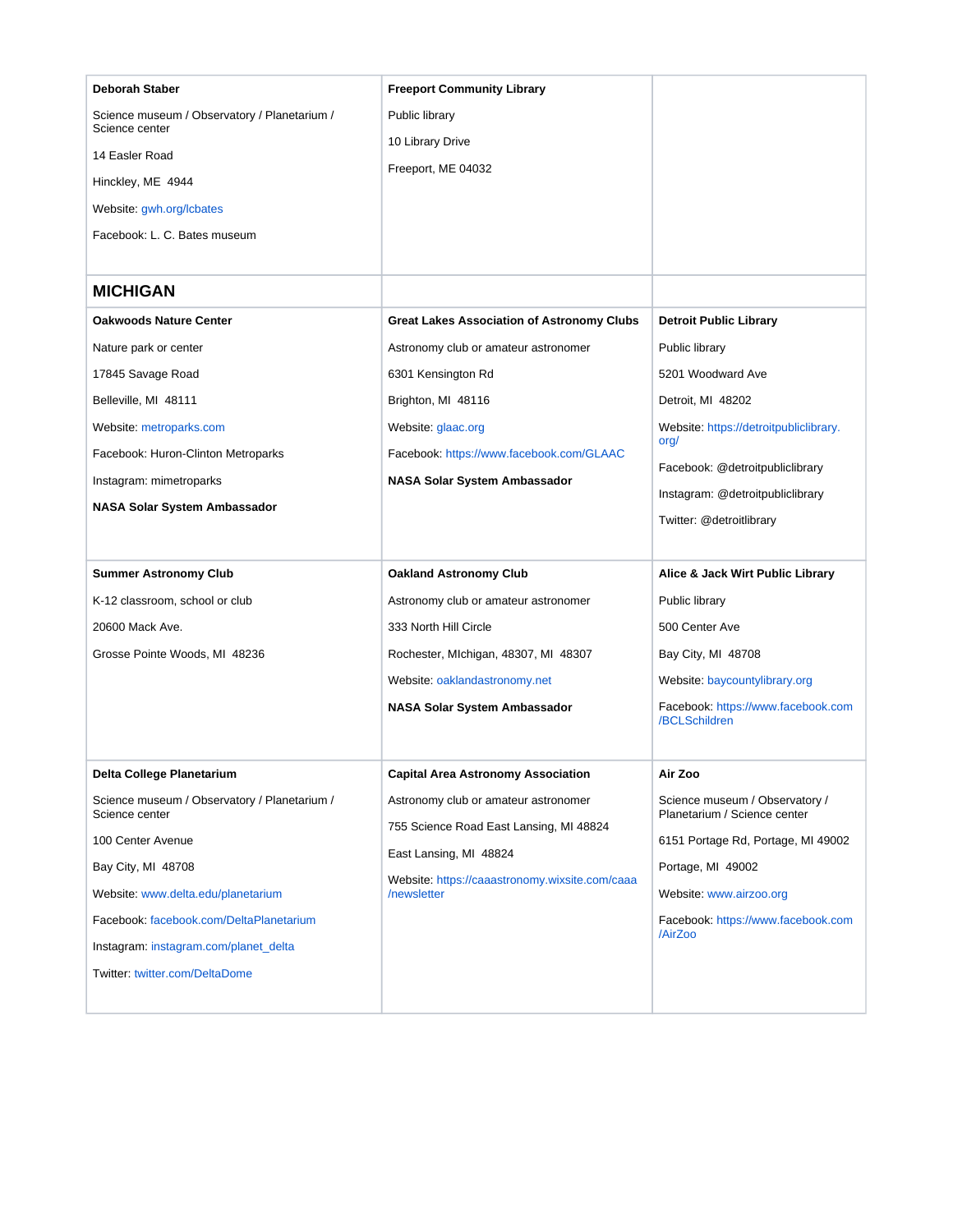<span id="page-25-0"></span>

| <b>Pierce Cedar Creek Institute</b>                              | <b>Hudson Carnegie District Library</b>                                   | <b>Shoreline Astronomy Association</b>                                                                                                                                      |
|------------------------------------------------------------------|---------------------------------------------------------------------------|-----------------------------------------------------------------------------------------------------------------------------------------------------------------------------|
| Nature park or center                                            | Public library                                                            | Astronomy club or amateur                                                                                                                                                   |
| 701 W CLOVERDALE RD                                              | 205 S. Market St.                                                         | astronomer                                                                                                                                                                  |
| Hastings, MI 49058                                               | Hudson, MI 49247                                                          | 7641 Realco Ln                                                                                                                                                              |
| Website: https://www.cedarcreekinstitute.org/                    | Website: www.hudsoncdl.org                                                | Rockford, MI 49341                                                                                                                                                          |
| Facebook: https://www.facebook.com<br>/piercecedarcreekinstitute | Facebook: Hudson Carnegie District Library                                | NASA Solar System Ambassador                                                                                                                                                |
| Instagram: https://www.instagram.com<br>/piercecedarcreek/       |                                                                           |                                                                                                                                                                             |
| Twitter: https://twitter.com/PierceInstitute                     |                                                                           |                                                                                                                                                                             |
| NASA Solar System Ambassador                                     |                                                                           |                                                                                                                                                                             |
|                                                                  |                                                                           |                                                                                                                                                                             |
| <b>Shoreline Amateur Astronomical Association</b>                | <b>White Pines IS Planetarium</b>                                         | <b>Sleeping Bear Dunes National</b><br>Lakeshore                                                                                                                            |
| Astronomy club or amateur astronomer                             | K-12 classroom, school or club                                            | Nature park or center                                                                                                                                                       |
| 15420 Groesbeck Street                                           | 1400 S. Griffin St.                                                       | 9922 W Front St                                                                                                                                                             |
| Grand Haven, MI 49417                                            | Grand Haven, MI 49417                                                     | Empire, MI 49630                                                                                                                                                            |
| Website: www.holland-saaa.org                                    | Website: https://www.ghaps.org/schools<br>/secondary-schools/white-pines/ | Website: https://www.nps.gov/slbe                                                                                                                                           |
| Facebook: facebook.com/shorelineastronomy                        | NASA Solar System Ambassador                                              | /index.htm<br>Facebook: https://www.facebook.com<br>/sbdnl<br>Instagram: https://www.instagram.com<br>/sleepingbearnps/<br>Twitter: https://twitter.com<br>/sleepingbearnps |
| <b>Benzie Shores District Library</b>                            | Northwestern Michigan College                                             | Northwestern Michigan college                                                                                                                                               |
| Public library                                                   | Community college, college or university                                  | Community college, college or                                                                                                                                               |
| 630 Main Street                                                  | 1701 East Front Street                                                    | university                                                                                                                                                                  |
| Frankfort, MI 49635                                              | Traverse City, MI 49686                                                   | 1753 birmley rd                                                                                                                                                             |
| Website: www.benzieshoreslibrary.org                             | Website: https://www.nmc.edu/resources                                    | Traverse City, MI 49686                                                                                                                                                     |
| Facebook: www.facebook.com/benzieshoreslibrary/                  | /observatory/index.html                                                   | NASA Solar System Ambassador                                                                                                                                                |
| Instagram: @benzieshores                                         | NASA Solar System Ambassador                                              |                                                                                                                                                                             |
|                                                                  |                                                                           |                                                                                                                                                                             |
| <b>Traverse Area District Library</b>                            |                                                                           |                                                                                                                                                                             |
| Public library                                                   |                                                                           |                                                                                                                                                                             |
| 610 Woodmere Ave                                                 |                                                                           |                                                                                                                                                                             |
| Traverse City, MI 49686                                          |                                                                           |                                                                                                                                                                             |
| Website: www.tadl.org                                            |                                                                           |                                                                                                                                                                             |
| Facebook: @TraverseAreaDistrictLibrary                           |                                                                           |                                                                                                                                                                             |
| Instagram: @NotJustBooks                                         |                                                                           |                                                                                                                                                                             |
|                                                                  |                                                                           |                                                                                                                                                                             |
| <b>MINNESOTA</b>                                                 |                                                                           |                                                                                                                                                                             |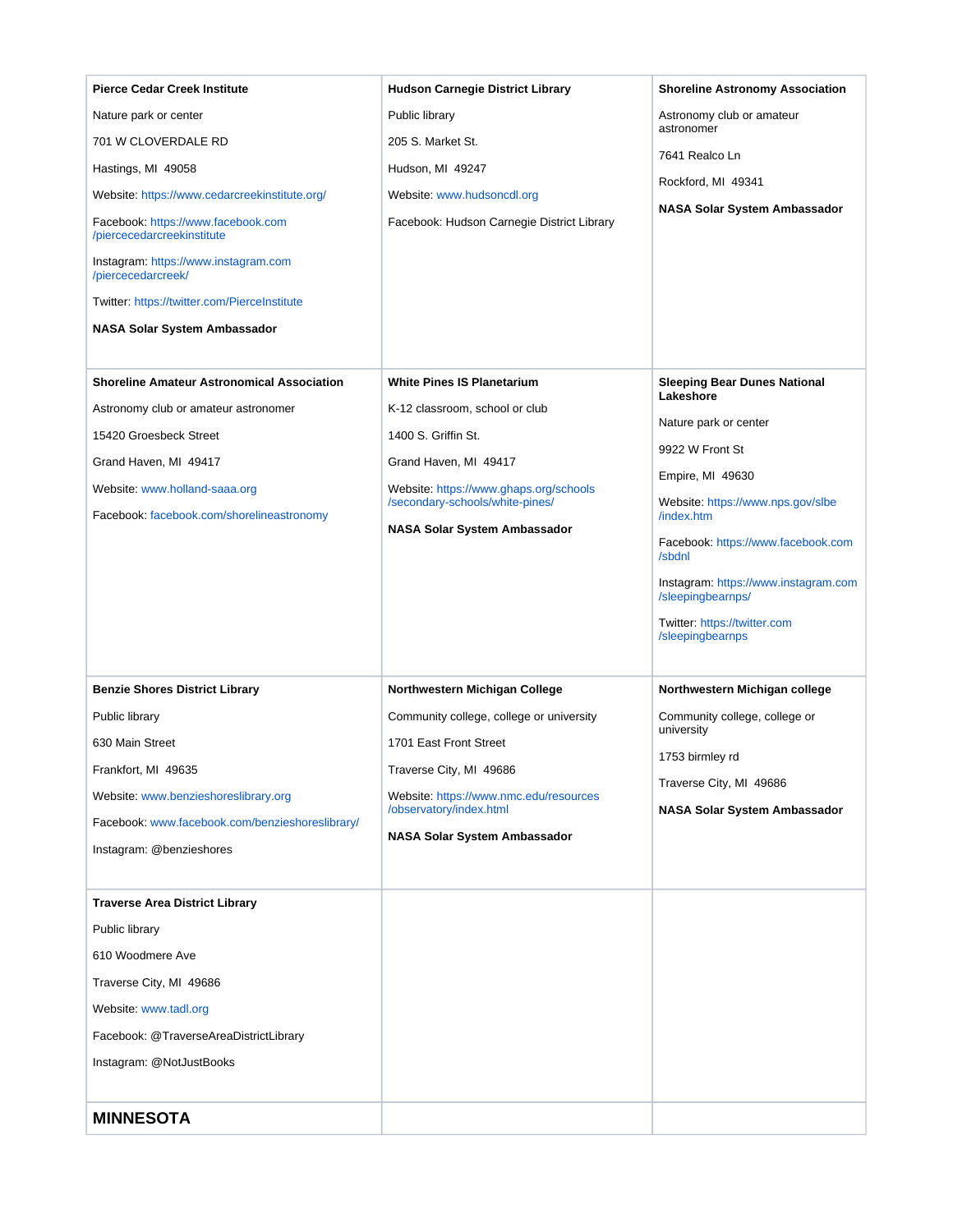<span id="page-26-0"></span>

| <b>Challenger Learning Center of Minnesota</b><br>Science museum / Observatory / Planetarium /<br>Science center<br>16413 Fanning Ct<br>Lakeville, MN 55044<br>Website: https://www.challengermn.org/<br><b>NASA Solar System Ambassador</b>                                                                                                                                    | <b>Ramsey County 4-H</b><br>K-12 classroom, school or club<br>2020 White Bear Ave<br>Maplewood, MN 55109                                                                       | Bell Museum, Whitney and<br>Elizabeth MacMillan Planetarium<br>Science museum / Observatory /<br>Planetarium / Science center<br>2088 Larpenteur Ave W<br>St Paul, MN 55113<br>Website: https://www.bellmuseum.<br>umn.edu/<br>Facebook: https://www.facebook.com<br>/BellMuseum/<br>Instagram: https://www.instagram.com<br>/bellmuseum<br>Twitter: https://twitter.com/BellMuseum |
|---------------------------------------------------------------------------------------------------------------------------------------------------------------------------------------------------------------------------------------------------------------------------------------------------------------------------------------------------------------------------------|--------------------------------------------------------------------------------------------------------------------------------------------------------------------------------|-------------------------------------------------------------------------------------------------------------------------------------------------------------------------------------------------------------------------------------------------------------------------------------------------------------------------------------------------------------------------------------|
| <b>The Bakken Museum</b><br>Science museum / Observatory / Planetarium /<br>Science center<br>3537 Zenith Avenue South<br>Minneapolis, MN 55416<br>Website: thebakken.org                                                                                                                                                                                                       | <b>NASA Solar System Ambassador</b><br>Astronomy club or amateur astronomer<br>Elgin, MN 55932<br>Website: http://citizenastronomer.org<br><b>NASA Solar System Ambassador</b> | Pierz Healy High School<br>K-12 classroom, school or club<br>113 Kamnic<br>Pietz, MN 56401<br>Website: Www.Pierz.K12.mn.us.org<br><b>NASA Solar System Ambassador</b>                                                                                                                                                                                                               |
| <b>Minnesota State University Moorhead Planetarium</b><br>Science museum / Observatory / Planetarium /<br>Science center<br>1104 7th Ave S<br>Moorhead, MN 56563<br>Website: www.mnstate.edu/planetarium<br>Facebook: https://www.facebook.com<br>/msumplanetarium<br>Instagram: https://www.instagram.com<br>/msumplanetarium/<br>Twitter: https://twitter.com/MSUMPlanetarium |                                                                                                                                                                                |                                                                                                                                                                                                                                                                                                                                                                                     |
| <b>MISSOURI</b>                                                                                                                                                                                                                                                                                                                                                                 |                                                                                                                                                                                |                                                                                                                                                                                                                                                                                                                                                                                     |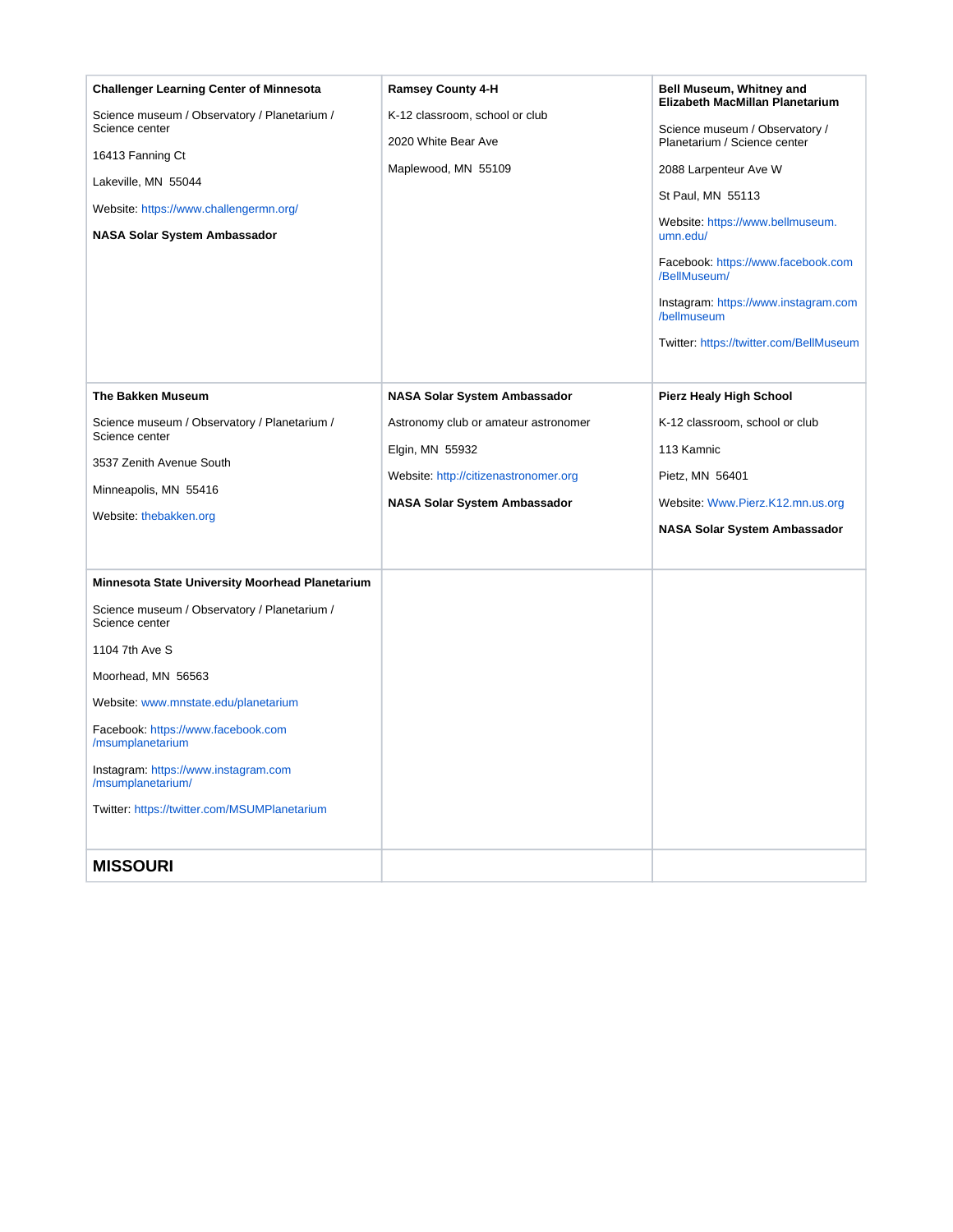<span id="page-27-0"></span>

| Gateway Arch National Park (National Park                                                 | <b>Saint Louis Science Center</b>                            | <b>Girl Scouts of Eastern Missouri</b>                                 |
|-------------------------------------------------------------------------------------------|--------------------------------------------------------------|------------------------------------------------------------------------|
| Service)                                                                                  | Science museum / Observatory / Planetarium /                 | Other informal education venue                                         |
| Other<br>11 N. 4th St.                                                                    | Science center<br>5050 Oakland Avenue                        | 2300 Ball Drive                                                        |
| St. Louis, MO 63102                                                                       | St. Louis, MO 63110                                          | St. Louis, MO 63146                                                    |
| Website: www.nps.gov/jeff                                                                 | Website: www.slsc.org                                        | Website: www.girlscoutsem.org                                          |
| Facebook: www.facebook.com/gatewayarchnps                                                 | Facebook: www.facebook.com                                   | Facebook: https://www.facebook.com<br>/GirlScoutsEasternMO             |
| Instagram: www.instagram.com/gatewayarchnps                                               | /STLScienceCenter                                            | Instagram: https://www.instagram.com                                   |
|                                                                                           | Instagram: www.instagram.com/stlsciencecenter/               | /girlscoutsem/                                                         |
|                                                                                           | Twitter: twitter.com/STLScienceCtr                           | Twitter: https://twitter.com<br>/GirlScoutsEM                          |
|                                                                                           | <b>NASA Solar System Ambassador</b>                          |                                                                        |
|                                                                                           |                                                              |                                                                        |
| <b>SOTV Creators</b><br>Other informal education venue                                    | <b>STEMS on the VINES/SOTV Creators</b><br><b>Collective</b> | Linda Hall Library of Science,<br><b>Engineering, &amp; Technology</b> |
|                                                                                           | Other informal education venue                               | Other                                                                  |
| 1601 East 18th Street, #320B<br>Kansas City, MO 64108                                     | 1601 East 18th Street, #320B                                 | 5109 Cherry Street                                                     |
| Website: https://www.sotvkccreatorsclubs.org/about/                                       | Kansas City, MO 64108                                        | Kansas City, MO 64110                                                  |
|                                                                                           | Website: https://www.sotvkccreatorsclubs.org<br>/about/      | Website: lindahall.org                                                 |
|                                                                                           |                                                              | Facebook: https://www.facebook.com<br>/Linda.Hall.Library              |
|                                                                                           |                                                              | Instagram: https://www.instagram.com<br>/linda.hall.library/           |
|                                                                                           |                                                              | Twitter: https://twitter.com<br>/LindaHall_org                         |
|                                                                                           |                                                              |                                                                        |
| <b>McDonald County Library</b>                                                            | LabSpace Robotics, LLC                                       | <b>Crocker High School</b>                                             |
| Public library                                                                            | Other informal education venue                               | K-12 classroom, school or club                                         |
| 808 BAILEY RD                                                                             | Suite 106 Capital Mall, 3600 Country Club Dr                 | 601 COMMERCIAL                                                         |
| PINEVILLE, MO 64856                                                                       | Jefferson City, MO 65109                                     | CROCKER, MO 65452                                                      |
| Website: www.mcdonaldcountylibrary.org                                                    | Website: www.LabSpaceRobotics.com                            | NASA Solar System Ambassador                                           |
| Facebook: McDonald County Library                                                         | Facebook: https://www.facebook.com<br>/LabSpaceRobotics      |                                                                        |
|                                                                                           |                                                              |                                                                        |
| Wilson's Creek National Battlefield                                                       |                                                              |                                                                        |
| Other                                                                                     |                                                              |                                                                        |
| 6424 West Farm Road 182                                                                   |                                                              |                                                                        |
| Republic, MO 65738                                                                        |                                                              |                                                                        |
| Website: www.nps.gov/wicr                                                                 |                                                              |                                                                        |
| Facebook: https://www.facebook.com/Wilsons-Creek-<br>National-Battlefield-140802912626881 |                                                              |                                                                        |
| <b>MISSISSIPPI</b>                                                                        |                                                              |                                                                        |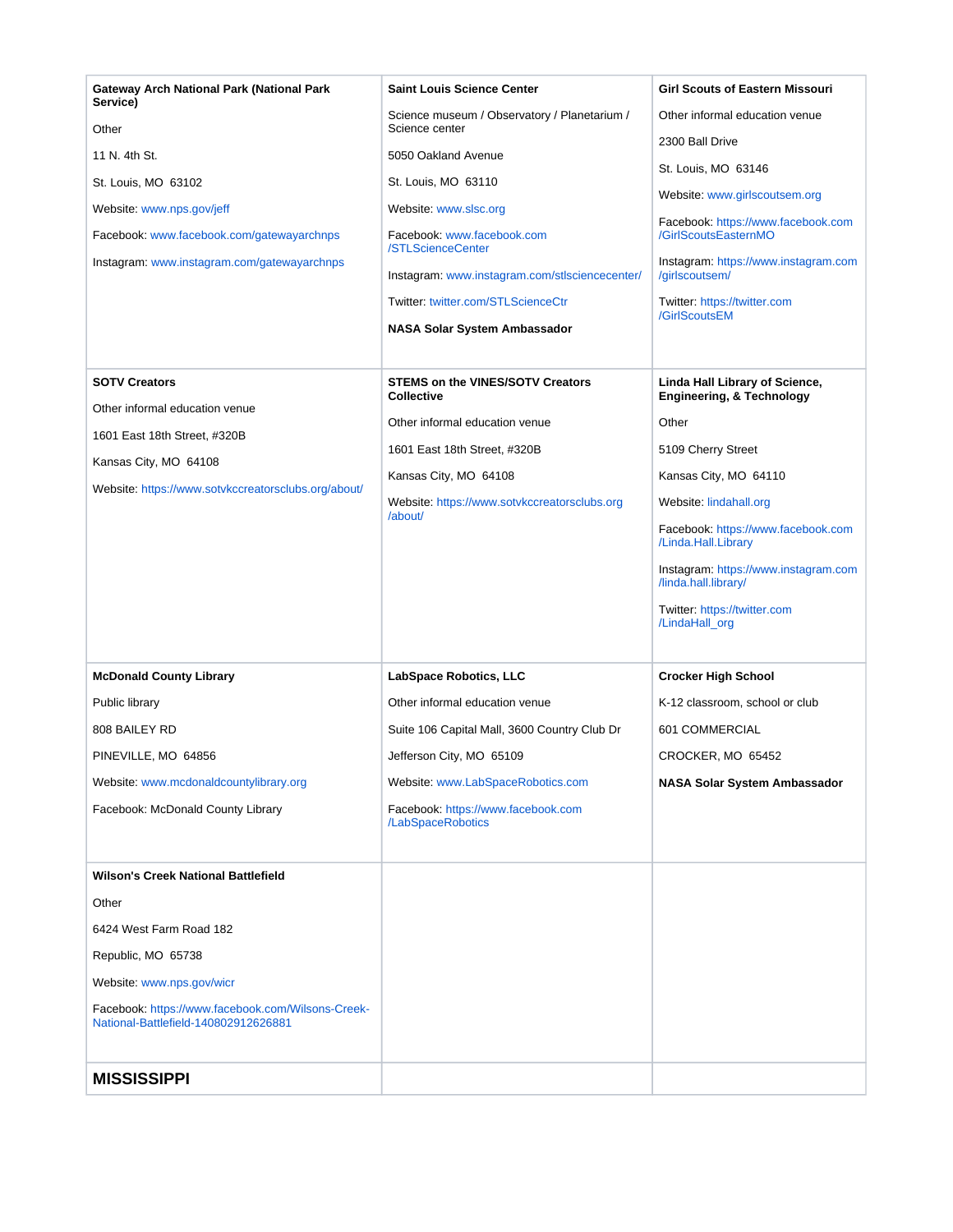<span id="page-28-0"></span>

| Delta State University, Wiley Planetarium                                                             | <b>Mount Locust on the Natchez Trace Parkway</b><br>- National Park Service | <b>Hinds Community College - Utica</b><br><b>Campus</b>        |
|-------------------------------------------------------------------------------------------------------|-----------------------------------------------------------------------------|----------------------------------------------------------------|
| Community college, college or university<br>1003 W Sunflower Rd, Walters Hall 114-F, DSU Box<br>$C-4$ |                                                                             | Other                                                          |
|                                                                                                       | Nature park or center<br>5182 Natchez Trace Parkway                         | 34175 MS - 18                                                  |
|                                                                                                       |                                                                             |                                                                |
| Cleveland, MS 38733                                                                                   | Natchez, MS 39120                                                           | Utica, MS 39175                                                |
| Website: https://www.deltastate.edu/planetarium/                                                      | Website: nps.gov/natr                                                       | Website: https://www.hindscc.edu<br>/campuses/utica            |
| Facebook: https://www.facebook.com<br>/wileyplanetarium/                                              | Facebook: @NatchezTraceParkwayNPS                                           |                                                                |
|                                                                                                       | Instagram: @NatchezTraceNPS                                                 |                                                                |
|                                                                                                       | Twitter: @NatchezTraceNPS                                                   |                                                                |
|                                                                                                       |                                                                             |                                                                |
| <b>MDWFP's MS Museum of Natural Science</b>                                                           | <b>INFINITY Science Center</b>                                              | <b>Infinity Science Center</b>                                 |
| Science museum / Observatory / Planetarium /<br>Science center                                        | Science museum / Observatory / Planetarium /<br>Science center              | Science museum / Observatory /<br>Planetarium / Science center |
| 2148 Riverside Drive                                                                                  | 1 Discovery Circle                                                          | 1 Discovery Circle                                             |
| Jackson, MS 39211                                                                                     | Pearlington, MS 39572                                                       | Pearlington, MS 39572                                          |
| Website: http://www.mdwfp.com/museum/                                                                 | Website: www.visitinfinity.com                                              | Website: Visitinfinity.com                                     |
| Facebook: https://www.facebook.com<br>/msnaturalscience                                               |                                                                             | Facebook: https://m.facebook.com<br>/INFINITYScienceCenter/    |
| Twitter: https://twitter.com/MSScienceMuseum                                                          |                                                                             | Instagram: @visit_infinity                                     |
|                                                                                                       |                                                                             | Twitter: @visit_infinity                                       |
|                                                                                                       |                                                                             |                                                                |
| <b>MONTANA</b>                                                                                        |                                                                             |                                                                |
| <b>Glacier National Park</b>                                                                          | <b>ExplorationWorks</b>                                                     | <b>Belgrade (Montana) Community</b>                            |
| Nature park or center                                                                                 | Science museum / Observatory / Planetarium /<br>Science center              | Library                                                        |
| 50 Going-to-the-Sun Road (St. Mary Visitor Center)                                                    |                                                                             | Public library                                                 |
| Browning, MT 59417<br>Website: www.nps.gov/glac                                                       | 995 Carousel Way                                                            | 106 North Broadway                                             |
|                                                                                                       | Helena, MT 59601                                                            | Belgrade, MT 59714                                             |
| Facebook: www.facebook.com/GlacierNPS                                                                 | Website: explorationworks.org                                               | Website: https://www.belgradelibrary.<br>org/                  |
| Instagram: www.instagram.com/GlacierNPS                                                               | Facebook: ExplorationWorks                                                  |                                                                |
| Twitter: twitter.com/glaciernps                                                                       | Instagram: @explorationworks                                                |                                                                |
|                                                                                                       | Twitter: @ExWorksMT                                                         |                                                                |
|                                                                                                       | NASA Solar System Ambassador                                                |                                                                |
|                                                                                                       |                                                                             |                                                                |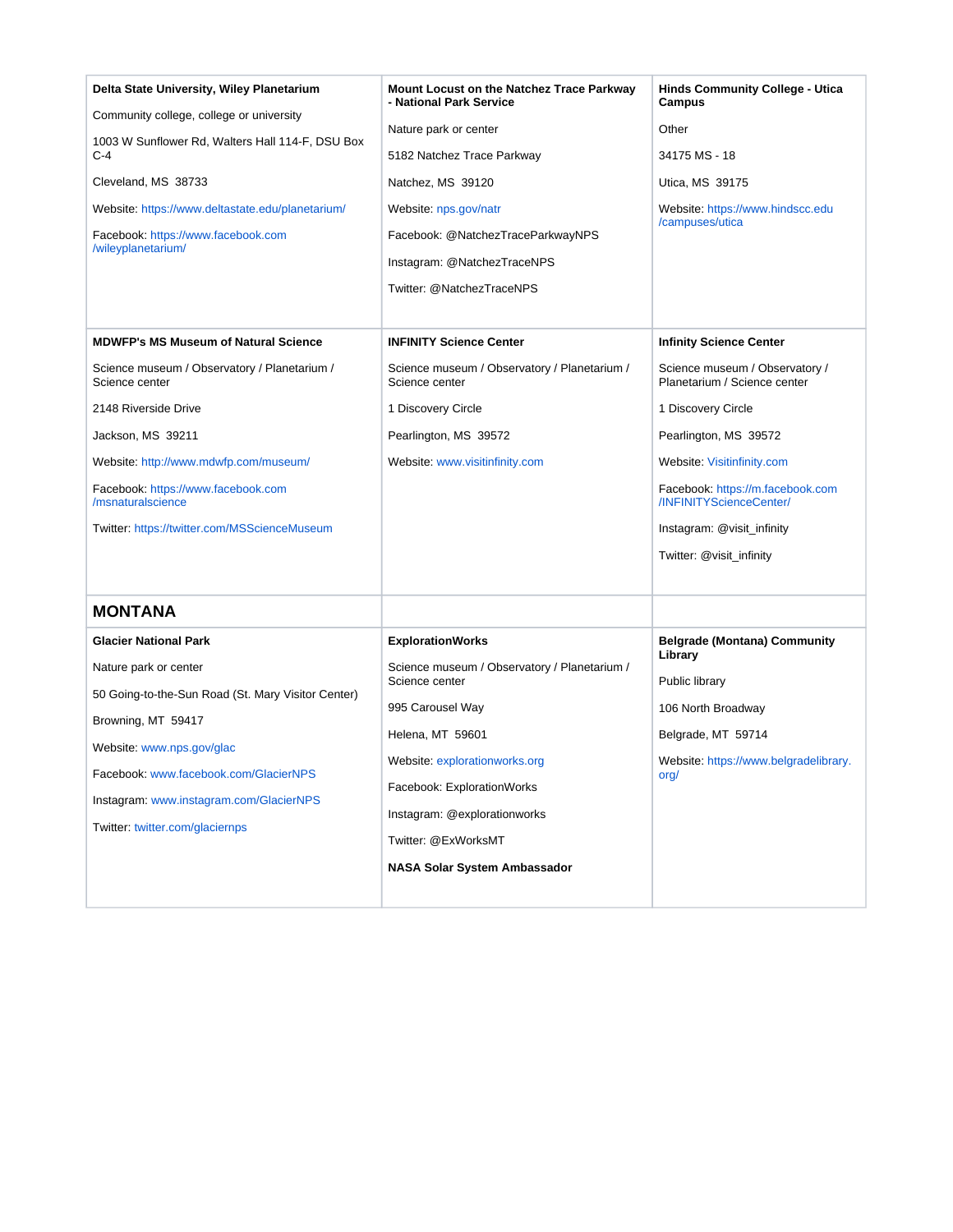<span id="page-29-0"></span>

| <b>Museum of the Rockies</b>                                    | <b>Southwest Montana Astronomical Society</b>                                  | <b>Science Math Resource Center</b>                      |
|-----------------------------------------------------------------|--------------------------------------------------------------------------------|----------------------------------------------------------|
| Science museum / Observatory / Planetarium /<br>Science center  | Astronomy club or amateur astronomer<br>955 Story Mill Rd                      | Community college, college or<br>university              |
| 600 W. Kagy Blvd                                                | Bozeman, MT 59715                                                              | 408 Reid Hall, Montana State<br>University               |
| Bozeman, MT 59715<br>Website: museumoftherockies.org            | Facebook: https://www.facebook.com/Southwest-<br>Montana-Astronomical-Society- | Bozeman, MT 59717                                        |
| Facebook: https://www.facebook.com/mormsu/                      | 134749956618566                                                                | Website: www.montana.edu/smrc                            |
| Instagram: https://www.instagram.com<br>/museum_of_the_rockies/ |                                                                                | Facebook: facebook.com/msusmrc                           |
| Twitter: https://twitter.com/MuseumRockies                      |                                                                                |                                                          |
| <b>Montana Science Center</b>                                   | spectrUM Discovery Area                                                        | <b>Gallatin Valley Friends of the</b><br><b>Sciences</b> |
| Science museum / Observatory / Planetarium /<br>Science center  | Science museum / Observatory / Planetarium /<br>Science center                 | Bozeman, MT                                              |
| 2744 W Main St.                                                 | 455 E. Main St.                                                                |                                                          |
| Bozeman, MT 59718                                               | Missoula, MT 59802                                                             |                                                          |
| Website: https://montanasciencecenter.org/                      | Website: spectrum.umt.edu                                                      |                                                          |
| Instagram: @montanasciencecenter                                | Facebook: @spectrUMDiscoveryArea                                               |                                                          |
|                                                                 | Instagram: @spectrumdiscoveryarea                                              |                                                          |
|                                                                 | <b>NASA Solar System Ambassador</b>                                            |                                                          |
| <b>NORTH CAROLINA</b>                                           |                                                                                |                                                          |
| <b>Alamance County Public Libraries</b>                         | Nido and Mariana Qubein Children's Museum                                      | <b>Guilford College</b>                                  |
| Public library                                                  | Non-science museum                                                             | Community college, college or                            |
| 342 S. Spring Street                                            | 200 Qubein Ave.                                                                | university                                               |
| Burlington, NC 27215                                            | High Point, NC 27262                                                           | 5800 West Friendly Avenue                                |
| Website: www.alamancelibraries.org                              | Website: QubeinChildrensMuseum.org                                             | Greensboro, NC 27410                                     |
| Facebook: facebook.com/AlamanceLibraries                        | Facebook: https://www.facebook.com                                             | Website: https://www.guilford.edu/                       |
| Instagram: @alamancelibraries                                   | /QubeinChildrensMuseum                                                         |                                                          |
| Twitter: @ACLibraries                                           | Instagram: https://www.instagram.com<br>/qubeinchildrensmuseum/                |                                                          |
|                                                                 |                                                                                |                                                          |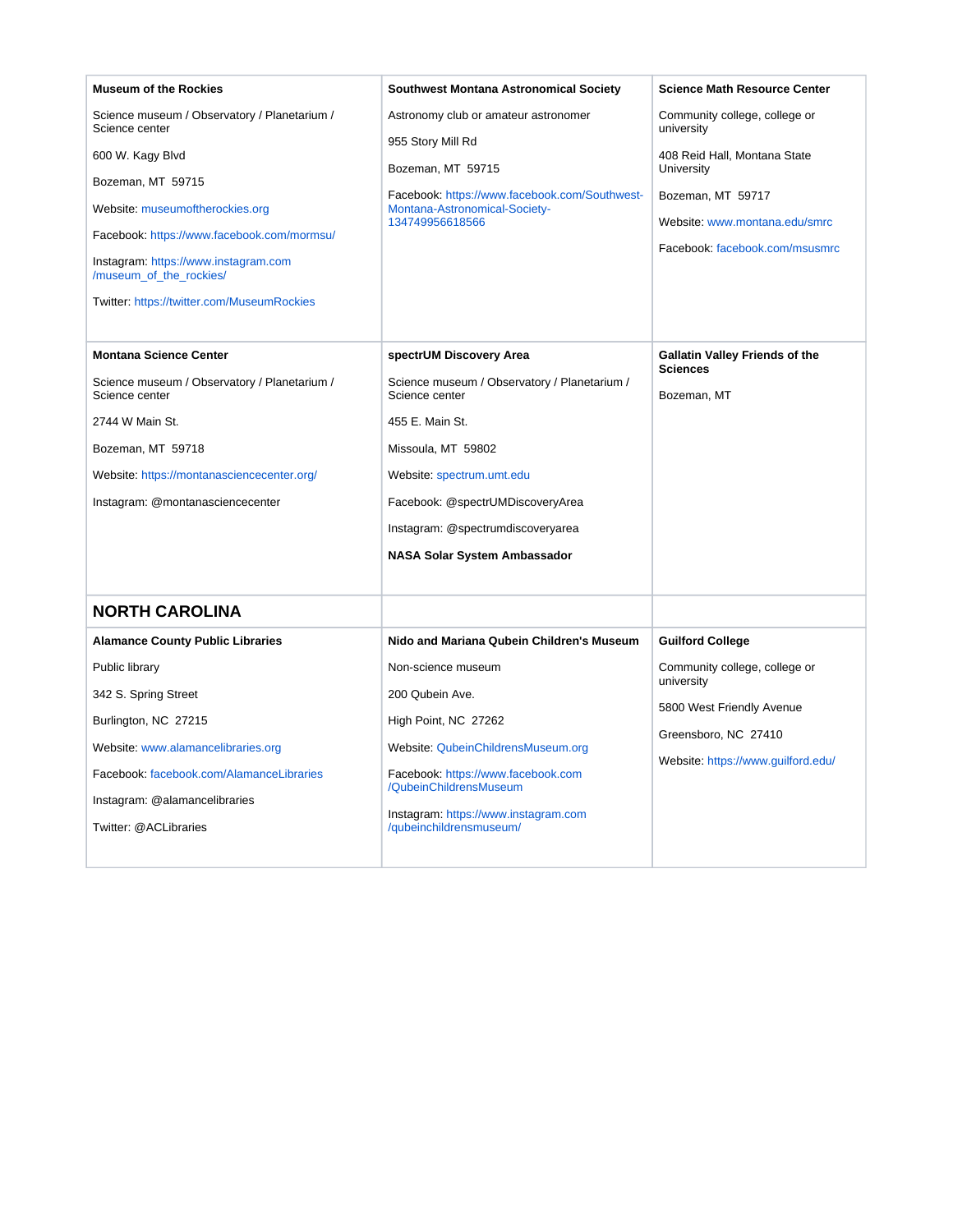| Kidzu Children's Museum                                                                                                                                                                                                                                                       | <b>Morehead Planetarium and Science Center</b>                                                                                                                                                                                                                                                                                                                                                       | <b>Granville County Historical Society</b>                                                                                                                                                                                                                                                                                                                                                                 |
|-------------------------------------------------------------------------------------------------------------------------------------------------------------------------------------------------------------------------------------------------------------------------------|------------------------------------------------------------------------------------------------------------------------------------------------------------------------------------------------------------------------------------------------------------------------------------------------------------------------------------------------------------------------------------------------------|------------------------------------------------------------------------------------------------------------------------------------------------------------------------------------------------------------------------------------------------------------------------------------------------------------------------------------------------------------------------------------------------------------|
| Non-science museum<br>201 S Estes Dr<br>Chapel Hill, NC 27514<br>Website: www.kidzuchildrensmusem.org<br>Facebook: https://www.facebook.com/Kidzu<br>Instagram: https://www.instagram.com/kidzucm/<br>Twitter: https://twitter.com/kidzucm<br><b>Granville County Schools</b> | Science museum / Observatory / Planetarium /<br>Science center<br>250 E Franklin St<br>Chapel Hill, NC 27514<br>Website: https://moreheadplanetarium.org/<br>Facebook: https://www.facebook.com<br>/moreheadplanetarium/<br>Instagram: https://www.instagram.com<br>/moreheadplanetarium/?hl=en<br>Twitter: https://twitter.com/moreheadplanet?<br>lang=en<br>Anastasia Vail - NASA/JPL Solar System | Other<br>1 Museum Lane<br>Oxford, NC 27565<br>Website: www.granvillemuseumnc.org<br>Facebook: Granville Museum<br>Instagram: Granville Museum                                                                                                                                                                                                                                                              |
| K-12 classroom, school or club<br>3200 Webb School Road<br>Oxford, NC 27565<br>Website: https://www.gcs.k12.nc.us/<br>Facebook: https://www.facebook.com/gcpschools<br>Twitter: https://twitter.com/GCPSchools                                                                | Ambassador<br>Other<br>Raleigh, NC 27616<br>Facebook: fb.com/SSAVail<br>NASA Solar System Ambassador                                                                                                                                                                                                                                                                                                 | <b>Triangle Land Conservancy</b><br>Nature park or center<br>514 S Duke St.<br>Durham, NC 27701<br>Website: https://www.triangleland.org/<br>Facebook: @trianglelandconservancy<br>Instagram: @trianglelandconservancy                                                                                                                                                                                     |
| <b>Tar River Astronomy Club</b><br>Astronomy club or amateur astronomer<br>207 Gay St.<br>Rocky Mount, NC 27804<br>Website: ImperialCentre.org<br>Facebook: The Imperial Centre, Rocky Mount, NC                                                                              | North Carolina Museum Of Natural Sciences<br>at Greenville<br>Science museum / Observatory / Planetarium /<br>Science center<br>729 Dickinson Avenue<br>Greenville, NC 27834<br>Website: atimeforscience.org<br>Facebook: https://www.facebook.com<br>/atimeforscience/<br>Instagram: @atimeforscince                                                                                                | <b>Imagination Station Science &amp;</b><br><b>History Museum</b><br>Science museum / Observatory /<br>Planetarium / Science center<br>224 Nash St SE<br>Wilson, NC 27893<br>Website: https://scienceandhistory.org/<br>Facebook: https://www.facebook.com<br>/ImaginationStationNC/<br>Instagram: https://www.instagram.com<br>/imaginationstationnc/<br>Twitter: https://twitter.com<br>/ImaginationStat |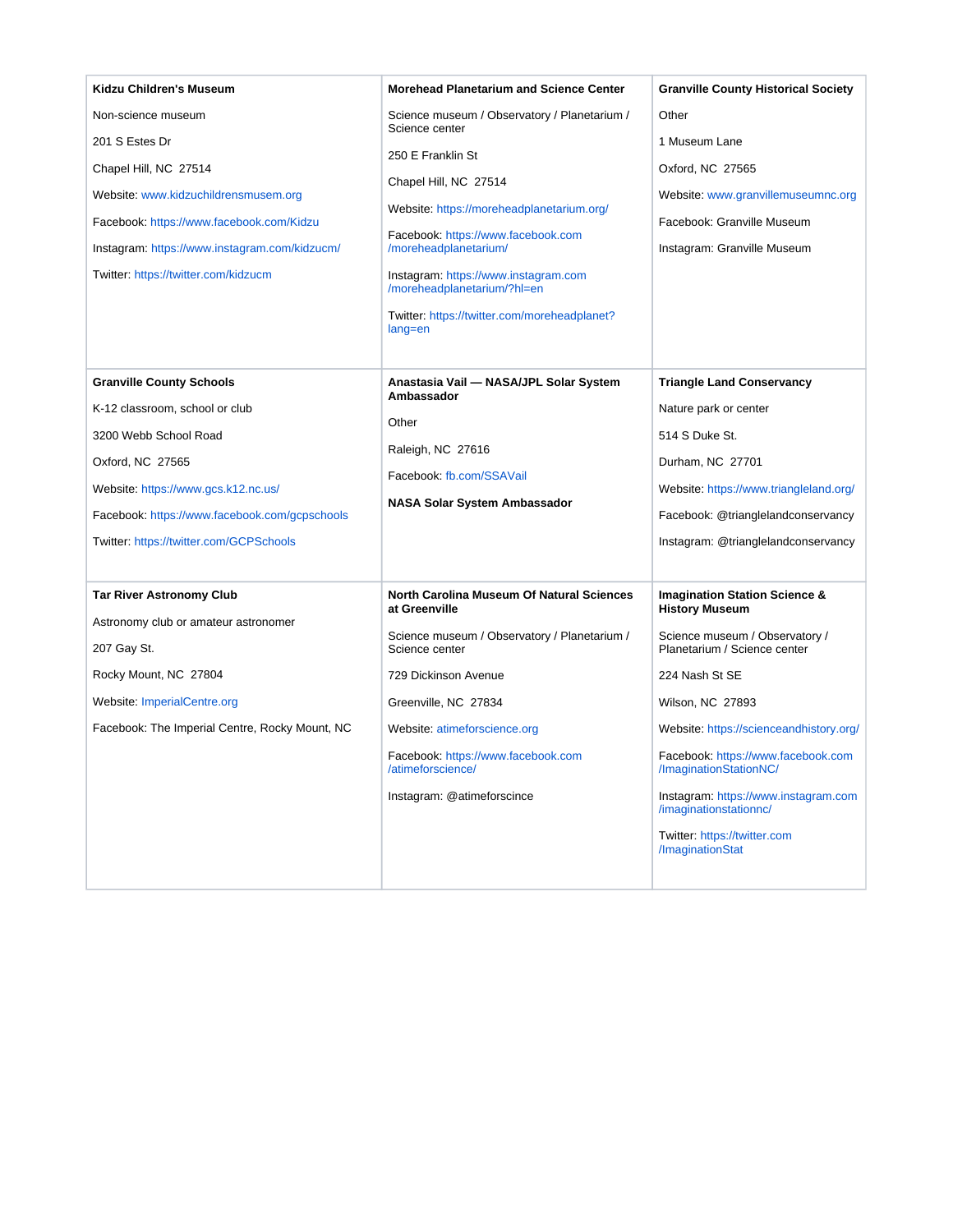| Elizabeth City State University Khan Planetarium                                                                                                                                                                                                                                           | <b>Hertford County Public Library</b>                                                                                                                                                                                                                                                          | <b>Schiele Museum of Natural History</b>                                                                                                                                                                                                                                                                           |
|--------------------------------------------------------------------------------------------------------------------------------------------------------------------------------------------------------------------------------------------------------------------------------------------|------------------------------------------------------------------------------------------------------------------------------------------------------------------------------------------------------------------------------------------------------------------------------------------------|--------------------------------------------------------------------------------------------------------------------------------------------------------------------------------------------------------------------------------------------------------------------------------------------------------------------|
| Science museum / Observatory / Planetarium /<br>Science center<br>1704 Weeksville Road<br>Elizabeth City, NC 27909<br>Website: https://ecsu.edu/planetarium<br>Facebook: https://www.facebook.com<br>/ecsukhanplanetarium                                                                  | Public library<br>303 W. Tryon St<br>Winton, NC 27986<br>Website: www.arlnc.org<br>Facebook: @hertfordcountypubliclibrary                                                                                                                                                                      | Science museum / Observatory /<br>Planetarium / Science center<br>1500 East Garrison Blvd.<br>Gastonia, NC 28054<br>Website: schielemuseum.org<br>Facebook: https://www.facebook.com<br>/schielemuseum/<br>Instagram: https://www.instagram.com<br>/schielemuseum/<br>Twitter: https://twitter.com<br>/The_Schiele |
| <b>Cabarrus County Public Library</b>                                                                                                                                                                                                                                                      | <b>Charlotte Amateur Astronomers Club</b>                                                                                                                                                                                                                                                      | Nasa Solar System Ambassador                                                                                                                                                                                                                                                                                       |
| Public library<br>201 Sims Parkway                                                                                                                                                                                                                                                         | Astronomy club or amateur astronomer<br>9636 Belloak lane                                                                                                                                                                                                                                      | Other<br>Waxhaw, NC 28173                                                                                                                                                                                                                                                                                          |
| Harrisburg, NC 28075<br>Website: www.cabarruscounty.us/library<br>Facebook: https://www.facebook.com<br>/cabarruscountylibrary<br>Instagram: https://www.instagram.com<br>/cabarruscountylibrary/                                                                                          | Waxhaw, NC 28173<br>Website: https://solarsystem.nasa.gov<br>/ambassadors/2288/<br>Facebook: https://www.facebook.com<br>/SSAabbasmokhtarzadeh<br>Instagram: https://www.instagram.com<br>/abmtz_nasa_jpl_ssa<br>Twitter: https://www.twitter.com/@abbasmtzssa<br>NASA Solar System Ambassador | Facebook: https://www.facebook.com<br>/SSAabbasmzadeh<br>Instagram: https://www.instagram.com<br>/abmtz_nasa_jpl_ssa/<br>Twitter: http://twitter.com<br>/@abbasmtzssa<br><b>NASA Solar System Ambassador</b>                                                                                                       |
| <b>Fayetteville State University Planetarium</b><br>Science museum / Observatory / Planetarium /<br>Science center<br>1200 Murchison Road<br>Fayetteville, NC 28301<br>Website: https://www.uncfsu.edu/community<br>/planetarium<br>Facebook: https://www.facebook.com<br>/FSUPlanetarium/ | Robeson County Partnership for Children, Inc.<br>Non-science museum<br>210 E. 2nd Street<br>Lumberton, NC 28358<br>Website: www.robesonpartnership.org                                                                                                                                         | <b>Robeson Planetarium</b><br>Science museum / Observatory /<br>Planetarium / Science center<br>100 Hargrave St.<br>Lumberton, NC 28358<br><b>NASA Solar System Ambassador</b>                                                                                                                                     |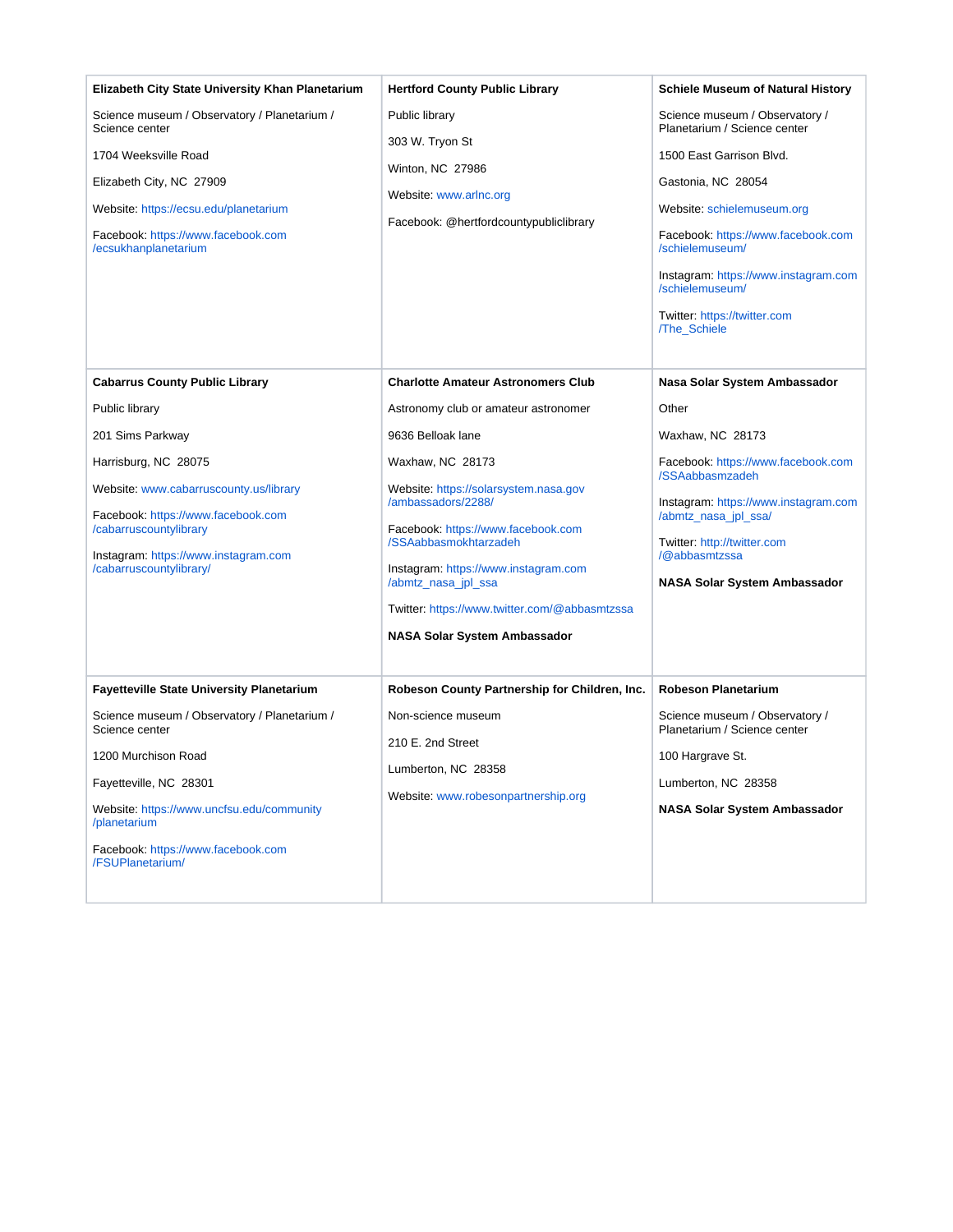<span id="page-32-0"></span>

| Ingram Planetarium                                                                  | <b>Cape Lookout National Seashore</b>                  | <b>Cape Lookout National Seashore</b>                          |
|-------------------------------------------------------------------------------------|--------------------------------------------------------|----------------------------------------------------------------|
| Science museum / Observatory / Planetarium /<br>Science center                      | Other                                                  | Other informal education venue                                 |
| 7625 High Market Street                                                             | 131 Charles Street                                     | 131 Charles St                                                 |
| Sunset Beach, NC 28468                                                              | Harkers Island, NC 28531                               | Harkers Island, NC 28531                                       |
|                                                                                     | Website: www.nps.gov/calo                              | Website: www.nps.gov/CapeLookout                               |
| Website: museumplanetarium.org                                                      | Facebook: @CapeLookoutNPS                              | Facebook: https://www.facebook.com                             |
| Facebook: https://www.facebook.com<br>/IngramPlanetarium                            | Instagram: @capelookoutnps                             | /CapeLookoutNPS                                                |
|                                                                                     | Twitter: @CapeLookoutNPS                               | Instagram: https://www.instagram.com<br>/capelookoutnps/       |
|                                                                                     |                                                        | Twitter: https://twitter.com<br>/CapeLookoutNPS                |
|                                                                                     |                                                        | <b>NASA Solar System Ambassador</b>                            |
| NASA/JPL Solar System Ambassador                                                    | <b>Craven Community College</b>                        | <b>Catawba Science Center</b>                                  |
| Other                                                                               | Community college, college or university               | Science museum / Observatory /<br>Planetarium / Science center |
| Morehead City, NC 28557                                                             | 800 College Ct                                         |                                                                |
| Website: ccgazers.com                                                               | New Bern, NC 28562                                     | 243 Third Ave NE                                               |
| Facebook: https://www.facebook.com/CCgazers                                         | Website: https://cravencc.edu/                         | Hickory, NC 28601                                              |
| NASA Solar System Ambassador                                                        | Twitter: My twitter account (where I will share        | Website: www.catawbascience.org                                |
|                                                                                     | Ambassador activities): @carpscience                   | Facebook: https://www.facebook.com<br>/catawbascience          |
|                                                                                     | <b>NASA Solar System Ambassador</b>                    | Instagram: @catawbascience                                     |
|                                                                                     |                                                        | Twitter: @cscscience                                           |
| <b>Smoky Mountain STEM Collaborative</b>                                            | <b>Blue Ridge Parkway / National Park Service</b>      |                                                                |
| Community college, college or university                                            |                                                        |                                                                |
|                                                                                     | Nature park or center                                  |                                                                |
| 447 College Dr., 308 Bradford Hall                                                  | 199 Hemphill Knob Rd.                                  |                                                                |
| Sylva, NC 28779                                                                     | Asheville, NC 28803                                    |                                                                |
| Website: https://www.southwesterncc.edu/stem<br>/smoky-mountains-stem-collaborative | Website: https://www.nps.gov/blri/index.htm            |                                                                |
| Facebook: https://www.facebook.com/smoky.stem.1                                     | Facebook: https://www.facebook.com<br>/BlueRidgeNPS    |                                                                |
| Twitter: https://twitter.com/home                                                   | Instagram: https://www.instagram.com<br>/BlueRidgeNPS/ |                                                                |
|                                                                                     | Twitter: https://twitter.com/BlueRidgeNPS              |                                                                |
| <b>NORTH DAKOTA</b>                                                                 |                                                        |                                                                |
|                                                                                     |                                                        |                                                                |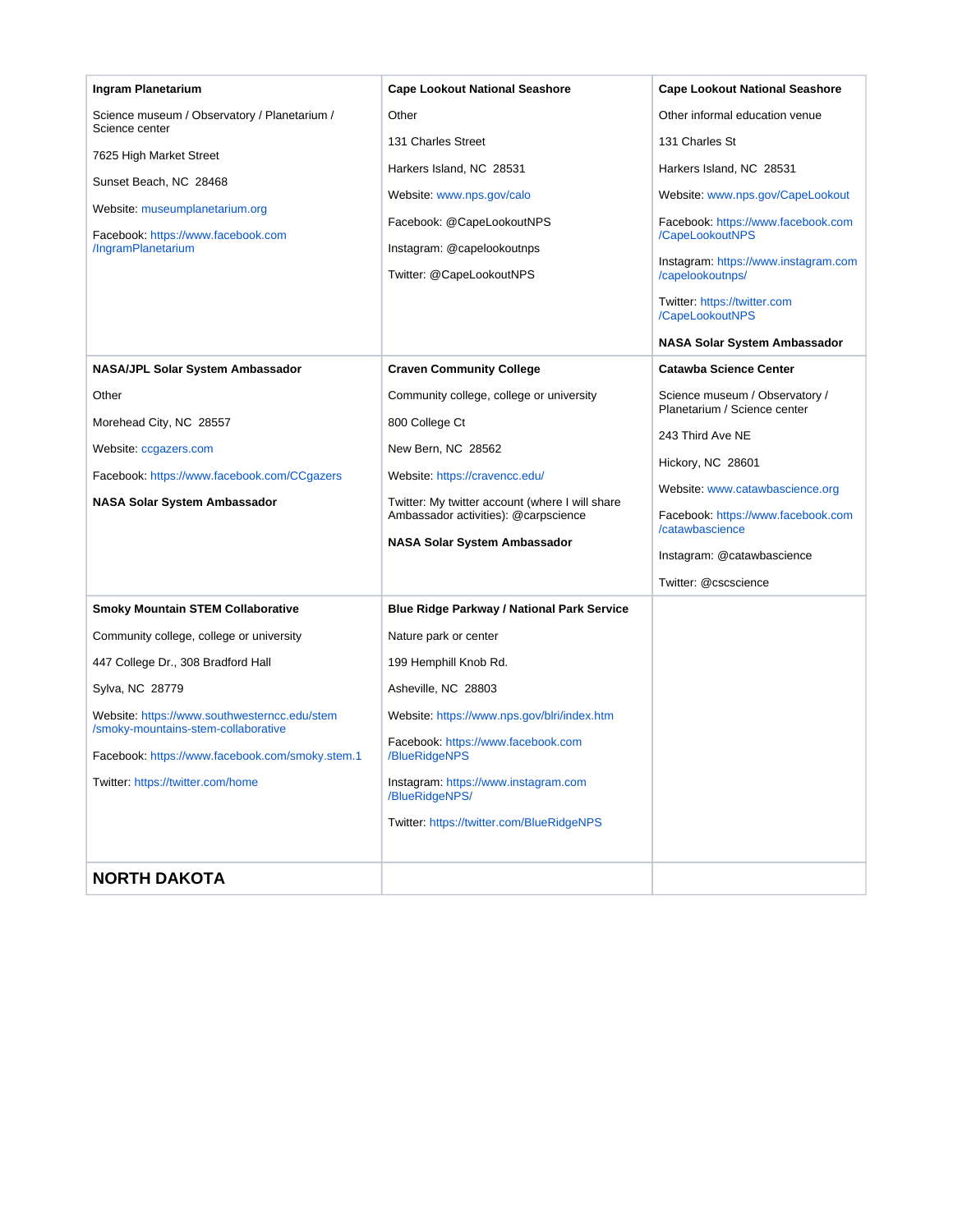<span id="page-33-1"></span><span id="page-33-0"></span>

| North Dakota's Gateway to Science                                |                                                                                                                                                                                                         |                                                                                                                                                                                                                           |
|------------------------------------------------------------------|---------------------------------------------------------------------------------------------------------------------------------------------------------------------------------------------------------|---------------------------------------------------------------------------------------------------------------------------------------------------------------------------------------------------------------------------|
| Science museum / Observatory / Planetarium /<br>Science center   |                                                                                                                                                                                                         |                                                                                                                                                                                                                           |
| 1810 Schafer St Ste 1                                            |                                                                                                                                                                                                         |                                                                                                                                                                                                                           |
| Bismarck, ND 58501                                               |                                                                                                                                                                                                         |                                                                                                                                                                                                                           |
| Website: https://gatewaytoscience.org/                           |                                                                                                                                                                                                         |                                                                                                                                                                                                                           |
| Facebook: https://www.facebook.com<br>/gatewaytoscience          |                                                                                                                                                                                                         |                                                                                                                                                                                                                           |
| Instagram: https://www.instagram.com<br>/gatewaytoscience/?hl=en |                                                                                                                                                                                                         |                                                                                                                                                                                                                           |
| Twitter: https://twitter.com/gateway2science                     |                                                                                                                                                                                                         |                                                                                                                                                                                                                           |
| <b>NEBRASKA</b>                                                  |                                                                                                                                                                                                         |                                                                                                                                                                                                                           |
| <b>Wayne State College</b>                                       | <b>Girl Scouts Spirit of Nebraska</b>                                                                                                                                                                   | North Platte Public Library                                                                                                                                                                                               |
| Community college, college or university                         | Other informal education venue                                                                                                                                                                          | Public library                                                                                                                                                                                                            |
| 1111 Main St                                                     | 101 S. Maloney Drive                                                                                                                                                                                    | 120 W 4th ST                                                                                                                                                                                                              |
| Wayne, NE 68787                                                  | North Platte, NE 69101                                                                                                                                                                                  | North Platte, NE 69101                                                                                                                                                                                                    |
| Website: www.wsc.edu/planetarium                                 | Website: www.girlscoutsnebraska.org<br>Facebook: https://www.facebook.com<br>/girlscoutsnebraska<br>Instagram: https://www.instagram.com<br>/girlscoutsne/<br>Twitter: https://twitter.com/girlscoutsne | Website: https://www.ci.north-platte.<br>ne.us/library<br>Facebook: https://www.facebook.com<br>/NorthPlattePL<br>Instagram: https://www.facebook.com<br>/NorthPlattePL<br>Twitter: https://twitter.com<br>/NorthPlattePL |
| <b>Chadron State College</b>                                     | Agate Fossil Beds National Monument                                                                                                                                                                     |                                                                                                                                                                                                                           |
| Community college, college or university                         | Other                                                                                                                                                                                                   |                                                                                                                                                                                                                           |
| 1000 Main St                                                     | 301 River Road                                                                                                                                                                                          |                                                                                                                                                                                                                           |
| Chadron, NE 69337                                                | Harrison, NE 69346                                                                                                                                                                                      |                                                                                                                                                                                                                           |
|                                                                  | Website: www.NPS.GOV/agfo                                                                                                                                                                               |                                                                                                                                                                                                                           |
| <b>NEW HAMPSHIRE</b>                                             |                                                                                                                                                                                                         |                                                                                                                                                                                                                           |
| <b>McAuliffe-Shepard Discovery Center</b>                        |                                                                                                                                                                                                         |                                                                                                                                                                                                                           |
| Science museum / Observatory / Planetarium /<br>Science center   |                                                                                                                                                                                                         |                                                                                                                                                                                                                           |
| 2 Institute Drive                                                |                                                                                                                                                                                                         |                                                                                                                                                                                                                           |
| Concord, NH 3301                                                 |                                                                                                                                                                                                         |                                                                                                                                                                                                                           |
| Website: starhop.com                                             |                                                                                                                                                                                                         |                                                                                                                                                                                                                           |
| Facebook: MSDiscoveryCenter                                      |                                                                                                                                                                                                         |                                                                                                                                                                                                                           |
| Instagram: msdiscoverycenter                                     |                                                                                                                                                                                                         |                                                                                                                                                                                                                           |
| Twitter: msdiscoverycntr                                         |                                                                                                                                                                                                         |                                                                                                                                                                                                                           |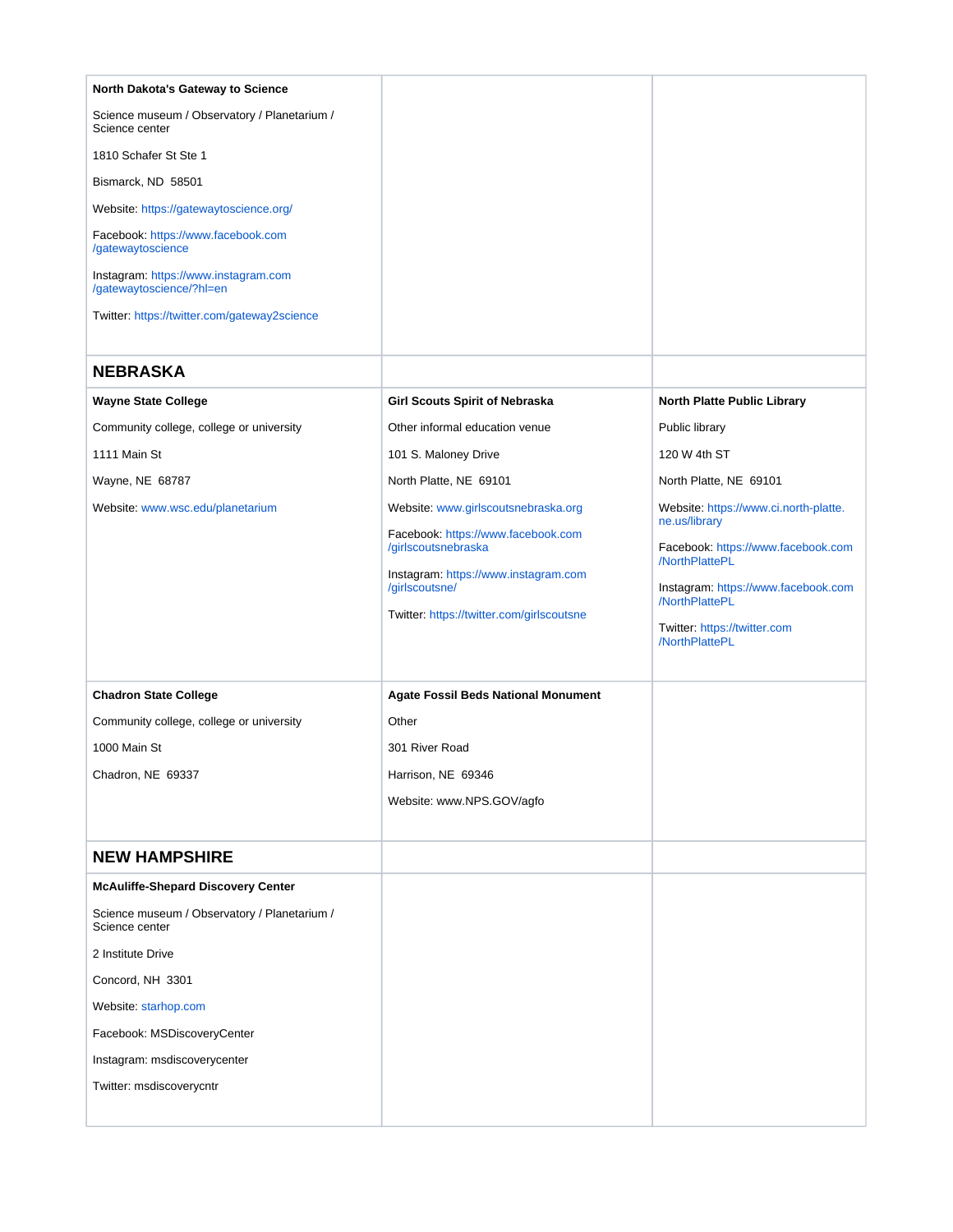<span id="page-34-0"></span>

| <b>NEW JERSEY</b>                                               |                                                                   |                                                                                        |
|-----------------------------------------------------------------|-------------------------------------------------------------------|----------------------------------------------------------------------------------------|
| <b>Ringwood Public Library</b>                                  | <b>Wayne Public Library</b>                                       | <b>National Park Service - Paterson</b><br><b>Great Falls National Historical Park</b> |
| Public library                                                  | Public library                                                    |                                                                                        |
| 30 Cannici Dr.                                                  | 461 Valley Road                                                   | Nature park or center                                                                  |
| Ringwood, NJ 7456                                               | Wayne, NJ 7470                                                    | 72 McBride Avenue Extension                                                            |
| Website: ringwoodlibrary.org                                    | Website: www.waynepubliclibrary.org                               | Paterson, NJ 7501                                                                      |
| Facebook: https://www.facebook.com<br>/RingwoodPublicLibrary/   | Facebook: https://www.facebook.com<br><b>/WPLWayneNJ</b>          | Website: www.nps.gov/pagr<br>Facebook: https://www.facebook.com<br>/PatersonGreatFalls |
| Instagram: https://www.instagram.com<br>/ringwoodpubliclibrary/ | Instagram: https://www.instagram.com<br>/wpllibrary/?hl=en        | Instagram: https://www.instagram.com<br>/patersongreatfalls/                           |
| Twitter: https://twitter.com/ringwoodlibrary                    | Twitter: https://twitter.com/WaynePubLib                          | Twitter: https://twitter.com                                                           |
| NASA Solar System Ambassador                                    | NASA Solar System Ambassador                                      | /Paterson Falls                                                                        |
| <b>Holy Innocents' Episcopal Church</b>                         | <b>Stafford Branch Ocean County Library</b>                       | South Jersey Astronomy Club                                                            |
| Other                                                           | Public library                                                    | Astronomy club or amateur                                                              |
| 410 S. Atlantic Avenue                                          | 129 North Main Street                                             | astronomer                                                                             |
| Beach Haven, NJ 8008                                            | Manahawkin, NJ 8050                                               | 15 Stone Mill Court                                                                    |
| Website: www.hiecbh.com                                         | <b>NASA Solar System Ambassador</b>                               | Egg Harbor Township, NJ 8234                                                           |
| NASA Solar System Ambassador                                    |                                                                   | Website: https://www.sjac.us/                                                          |
|                                                                 |                                                                   | Facebook: @SJAC                                                                        |
|                                                                 |                                                                   | <b>NASA Solar System Ambassador</b>                                                    |
|                                                                 |                                                                   |                                                                                        |
| <b>Novins Planetarium</b>                                       | <b>Planetarium at Raritan Valley Community</b><br>College         | <b>New Brunswick Free Public Library</b>                                               |
| Science museum / Observatory / Planetarium /<br>Science center  | Science museum / Observatory / Planetarium /                      | Public library                                                                         |
| Ocean County College, Building 13, North College                | Science center                                                    | 60 Livingston Avenue                                                                   |
| <b>Drive</b>                                                    | 118 Lamington Road                                                | New Brunswick, NJ 8901                                                                 |
| Toms River, NJ 8754                                             | Branchburg, NJ 8876                                               | Website: www.nbfpl.org                                                                 |
| Website: www.ocean.edu/planetarium                              | Website: https://www.raritanval.edu/planetarium                   | Facebook: nbfpl                                                                        |
| Facebook: https://www.facebook.com<br>/OCCPlanetarium           | Facebook: https://www.facebook.com/groups                         | Instagram: nbfpl                                                                       |
|                                                                 | /rvccplanetarium and https://www.facebook.com<br>/RVCCPlanetarium | <b>Twitter: NBFPLNJ</b>                                                                |
| Instagram: https://www.instagram.com<br>/occplanetarium/        | Instagram: https://www.instagram.com<br>/rvccplanetarium/         |                                                                                        |
|                                                                 |                                                                   |                                                                                        |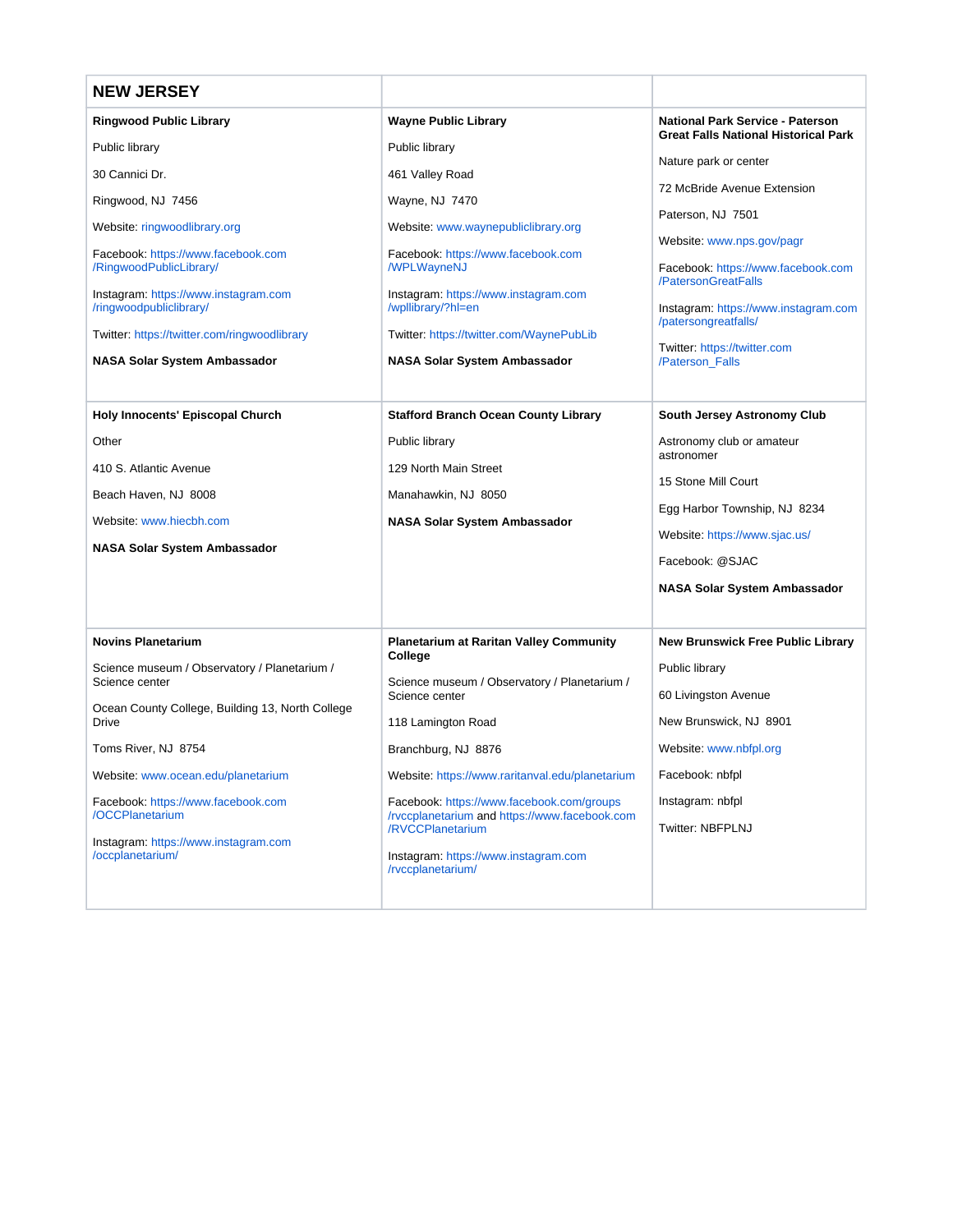<span id="page-35-1"></span><span id="page-35-0"></span>

| <b>North Brunswick Public Library</b>                                                                                                                                                                                                                                     |                                                                                                                                                                                                                                                                                                                                                                                |                                                                                                                                                 |
|---------------------------------------------------------------------------------------------------------------------------------------------------------------------------------------------------------------------------------------------------------------------------|--------------------------------------------------------------------------------------------------------------------------------------------------------------------------------------------------------------------------------------------------------------------------------------------------------------------------------------------------------------------------------|-------------------------------------------------------------------------------------------------------------------------------------------------|
| Public library                                                                                                                                                                                                                                                            |                                                                                                                                                                                                                                                                                                                                                                                |                                                                                                                                                 |
| 800 Hermann Road                                                                                                                                                                                                                                                          |                                                                                                                                                                                                                                                                                                                                                                                |                                                                                                                                                 |
| North Brunswick, NJ 8902                                                                                                                                                                                                                                                  |                                                                                                                                                                                                                                                                                                                                                                                |                                                                                                                                                 |
| Website: northbrunswicklibrary.org                                                                                                                                                                                                                                        |                                                                                                                                                                                                                                                                                                                                                                                |                                                                                                                                                 |
| Facebook: https://www.facebook.com<br>/NorthBrunswickLibrary/                                                                                                                                                                                                             |                                                                                                                                                                                                                                                                                                                                                                                |                                                                                                                                                 |
| Instagram: https://www.instagram.com<br>/northbrunswicklibrary/?hl=en                                                                                                                                                                                                     |                                                                                                                                                                                                                                                                                                                                                                                |                                                                                                                                                 |
| Twitter: https://twitter.com/NoBrunsLibrary                                                                                                                                                                                                                               |                                                                                                                                                                                                                                                                                                                                                                                |                                                                                                                                                 |
| <b>NEW MEXICO</b>                                                                                                                                                                                                                                                         |                                                                                                                                                                                                                                                                                                                                                                                |                                                                                                                                                 |
| El Malpais National Monument (NPS)<br>Nature park or center<br>1900 E Santa Fe Ave<br>Grants, NM 87020<br>Website: https://www.nps.gov/elma/index.htm<br>Facebook: www.facebook.com/elmalpaisnps<br>Instagram: @elmalpaisnps<br>Santa Fe Public Library<br>Public library | New Mexico Museum of Natural History &<br><b>Science</b><br>Science museum / Observatory / Planetarium /<br>Science center<br>1801 MOUNTAIN RD NW<br>ALBUQUERQUE, NM 87104<br>Website: https://nmnaturalhistory.org/<br>Facebook: https://www.facebook.com/NMMNHS<br>Pajarito Environmental Education Center<br>Science museum / Observatory / Planetarium /<br>Science center | <b>Bradbury Science Museum</b><br>Science museum / Observatory /<br>Planetarium / Science center<br>1350 Central Avenue<br>Los Alamos, NM 87110 |
| 6599 Jaguar Dr<br>Santa Fe, NM 87507                                                                                                                                                                                                                                      | 2600 Canyon Rd<br>Los Alamos, NM 87544<br>Website: www.peecnature.org                                                                                                                                                                                                                                                                                                          |                                                                                                                                                 |
| <b>NEVADA</b>                                                                                                                                                                                                                                                             |                                                                                                                                                                                                                                                                                                                                                                                |                                                                                                                                                 |
| <b>Las Vegas Astronomical Society</b>                                                                                                                                                                                                                                     | <b>Great Basin National Park</b>                                                                                                                                                                                                                                                                                                                                               | <b>The Discovery</b>                                                                                                                            |
| Astronomy club or amateur astronomer                                                                                                                                                                                                                                      | Nature park or center                                                                                                                                                                                                                                                                                                                                                          | Science museum / Observatory /<br>Planetarium / Science center                                                                                  |
| 3200 E Cheyenne Ave                                                                                                                                                                                                                                                       | 100 Great Basin National Park                                                                                                                                                                                                                                                                                                                                                  | 490 S Center Street                                                                                                                             |
| North Las Vegas, NV 89030                                                                                                                                                                                                                                                 | Baker, NV 89311                                                                                                                                                                                                                                                                                                                                                                | Reno, NV 89501                                                                                                                                  |
| Website: https://lvastronomy.org/Home.html                                                                                                                                                                                                                                | Website: https://www.nps.gov/grba/                                                                                                                                                                                                                                                                                                                                             | Website: www.nvdm.org                                                                                                                           |
| Facebook: https://www.facebook.com/groups<br>/81273219287<br>Instagram: https://www.instagram.com<br>/las_vegas_astronomical_society/                                                                                                                                     | Facebook: Great Basin National Park<br>Instagram: greatbasinnp<br><b>Twitter: Great Basin NPS</b>                                                                                                                                                                                                                                                                              | Facebook: https://www.facebook.com<br>/search/top?q=the%20discovery                                                                             |
| Twitter: https://twitter.com/LVAstronomy                                                                                                                                                                                                                                  |                                                                                                                                                                                                                                                                                                                                                                                |                                                                                                                                                 |
| NASA Solar System Ambassador                                                                                                                                                                                                                                              |                                                                                                                                                                                                                                                                                                                                                                                |                                                                                                                                                 |
|                                                                                                                                                                                                                                                                           |                                                                                                                                                                                                                                                                                                                                                                                |                                                                                                                                                 |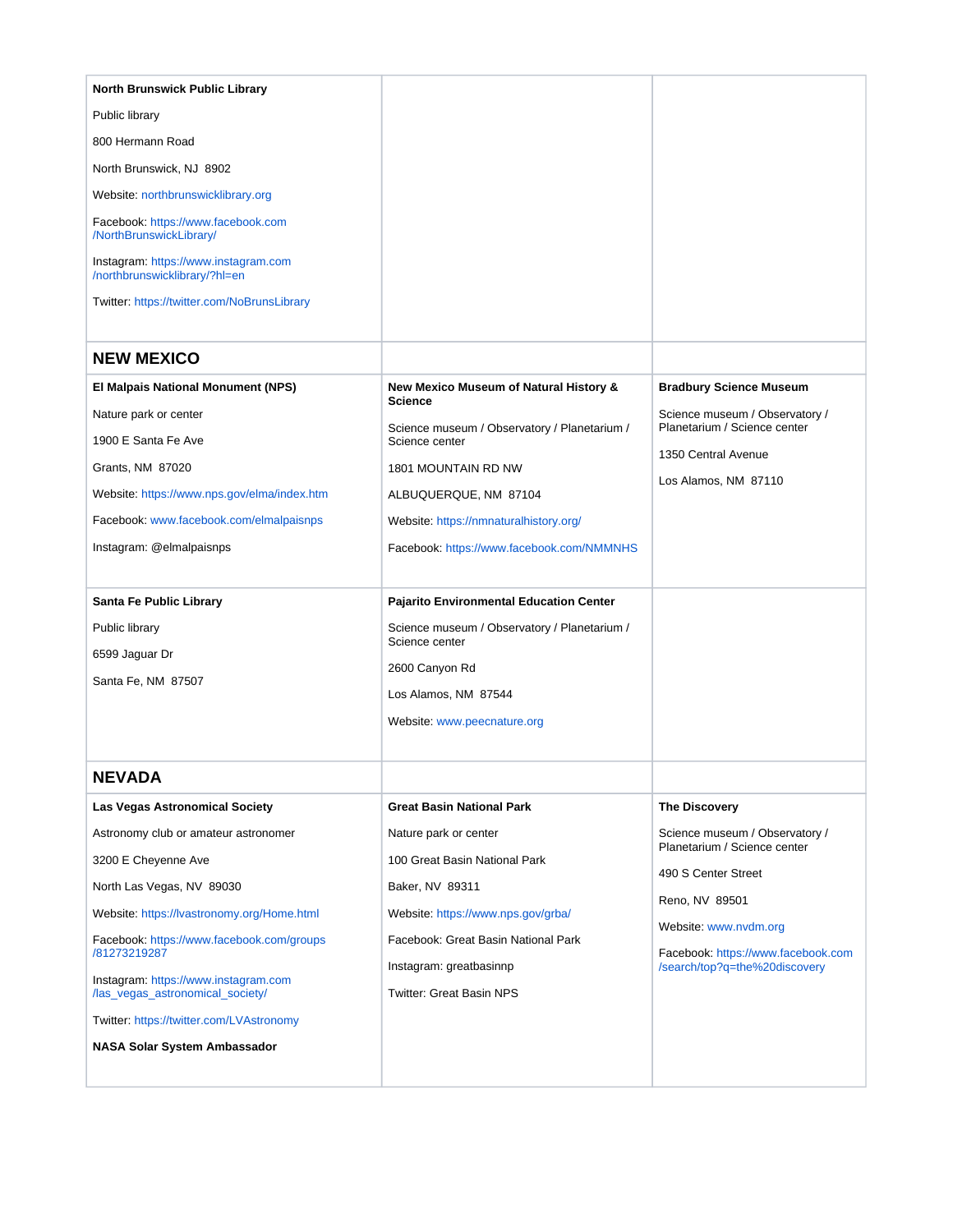<span id="page-36-0"></span>

| Jack C Davis Observatory / Western Nevada<br>College           |                                                        |                                                                  |
|----------------------------------------------------------------|--------------------------------------------------------|------------------------------------------------------------------|
| Science museum / Observatory / Planetarium /<br>Science center |                                                        |                                                                  |
| 2269 Vanpatten Ave.                                            |                                                        |                                                                  |
| Carson City, NV 89703                                          |                                                        |                                                                  |
| Website: https://www.wnc.edu/observatory/                      |                                                        |                                                                  |
| <b>NEW YORK</b>                                                |                                                        |                                                                  |
| Katherine Troche, SSA                                          | <b>CCNY Planetarium / City College of New York</b>     | Intrepid Sea, Air & Space Museum                                 |
| Other informal education venue                                 | Community college, college or university               | Science museum / Observatory /<br>Planetarium / Science center   |
| New York, NY 10001                                             | 275 St Nicholas Terrace                                |                                                                  |
| Website: kuiperkat.org                                         | New York, NY 10031                                     | One Intrepid Square, 12th Ave & 46th<br><b>Street</b>            |
| Facebook: facebook.com/kuiperkat                               | Website: https://ccnyplanetarium.org/                  | New York, NY 10036                                               |
| Instagram: @kuiperkat                                          | Facebook: https://www.facebook.com<br>/ccnyplanetarium | Website: http://www.intrepidmuseum.<br>org                       |
| Twitter: twitter.com/kuiperkat                                 | Instagram: https://www.instagram.com                   |                                                                  |
| <b>NASA Solar System Ambassador</b>                            | /ccnyplanetarium/                                      | Facebook: https://www.facebook.com<br>/IntrepidMuseum            |
|                                                                | Twitter: https://twitter.com/CCNYPlanetarium           | Instagram: https://www.instagram.com<br>/intrepidmuseum/         |
|                                                                |                                                        | Twitter: https://twitter.com<br>/intrepidmuseum                  |
|                                                                |                                                        | NASA Solar System Ambassador                                     |
| <b>Westchester Children's Museum</b>                           | NASA SSA Solar System Ambassador                       | <b>Westhampton Free Library</b>                                  |
| Other informal education venue                                 | Other informal education venue                         | Public library                                                   |
| 100 Playland Parkway                                           | Monroe, NY 10950                                       | 7 Library Ave.                                                   |
| Rye, NY 10580                                                  | Facebook: Jim hall nasa solar system<br>ambassador     | Westhampton Beach, NY 11978                                      |
| Website: www.discoverwcm.org                                   |                                                        | Website: www.westhamptonlibrary.net                              |
| Facebook: https://www.facebook.com/discoverWCM/                |                                                        | Facebook: https://www.facebook.com<br><b>/Westhamptonlibrary</b> |
| Instagram: https://www.instagram.com/discoverwcm/              |                                                        |                                                                  |
| Twitter: https://twitter.com/discoverwcm                       |                                                        | Instagram: https://www.instagram.com<br>/westhamlibrary/         |
|                                                                |                                                        | Twitter: https://twitter.com<br>/whamLibrary                     |
|                                                                |                                                        | NASA Solar System Ambassador                                     |
|                                                                |                                                        |                                                                  |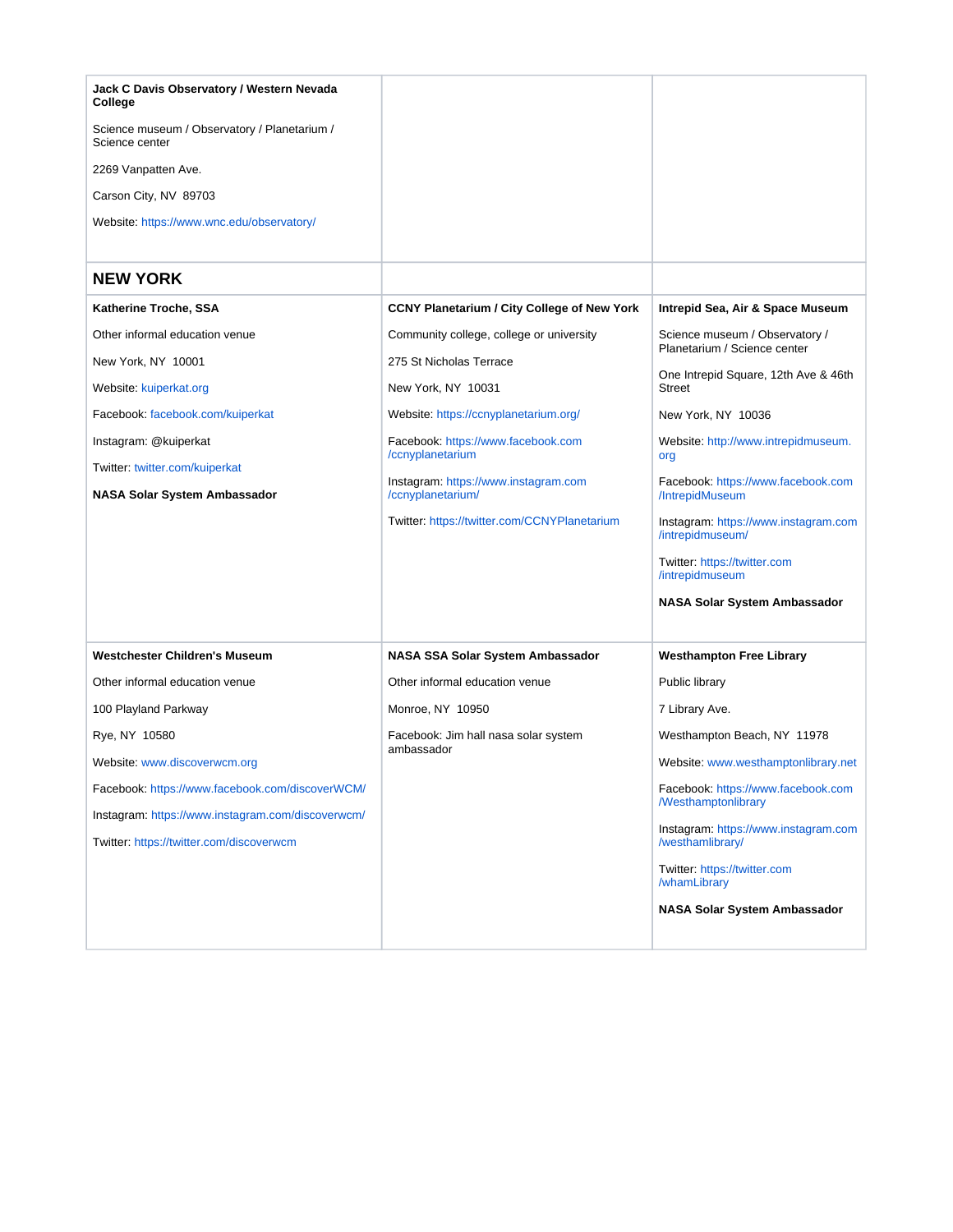<span id="page-37-0"></span>

| <b>SUNY Schenectady County Community College</b>                                          | <b>Mamakating Library</b>                                                    | Milton J. Rubenstein Museum of<br><b>Science &amp; Technology</b> |
|-------------------------------------------------------------------------------------------|------------------------------------------------------------------------------|-------------------------------------------------------------------|
| Community college, college or university                                                  | Public library                                                               | Science museum / Observatory /                                    |
| 78 Washington Ave                                                                         | 128 Sullivan Street                                                          | Planetarium / Science center                                      |
| Schenectady, NY 12305                                                                     | Wurtsboro, NY 12790                                                          | 500 S Franklin Street                                             |
| Website: https://sunysccc.edu/Academics/Math-<br>Science-Technology-and-Health/CSTEP.html | Website: mamakatinglibrary.org                                               | Syracuse, NY 13202                                                |
| Facebook: https://www.facebook.com/SUNY.<br>SchenectadyCountyCommunityCollege             | Facebook: https://www.facebook.com<br>/mamakatinglibrary/                    | Website: most.org                                                 |
| Instagram: https://www.instagram.com<br>/sunyschenectady/                                 |                                                                              |                                                                   |
| Twitter: https://twitter.com/SUNYSchenectady                                              |                                                                              |                                                                   |
| AJ Read Science Discovery Center                                                          | Kopernik Observatory & Science Center                                        | <b>Walworth-Seely Public Library</b>                              |
| Science museum / Observatory / Planetarium /                                              | Science museum / Observatory / Planetarium /                                 | Public library                                                    |
| Science center                                                                            | Science center                                                               | 3600 Lorraine Drive                                               |
| Physical Science 112, 108 Ravine parkway                                                  | 698 Underwood Road                                                           | Walworth, NY 14568                                                |
| Oneonta, NY 13820                                                                         | Vestal, NY 13850                                                             | Website: www.walworthlibrary.org                                  |
| Website: https://suny.oneonta.edu/science-discovery-<br>center                            | Website: http://www.kopernik.org<br>Facebook: Kopernik Observatory & Science | Facebook: https://www.facebook.com<br>/WalworthSeelyPublicLibrary |
|                                                                                           | Center                                                                       | Instagram:                                                        |
|                                                                                           | NASA Solar System Ambassador                                                 | @walworthseelypubliclibrary                                       |
|                                                                                           |                                                                              |                                                                   |
| <b>Monroe Community College Optics Club</b>                                               | <b>Ithaca Sciencenter</b>                                                    |                                                                   |
| Community college, college or university                                                  | Science museum / Observatory / Planetarium /<br>Science center               |                                                                   |
| 1000 East Henrietta Road                                                                  | 601 1st St.                                                                  |                                                                   |
| Rochester, NY 14623                                                                       | Ithaca, NY 14850                                                             |                                                                   |
| <b>NASA Solar System Ambassador</b>                                                       | Website: http://www.sciencenter.org/index.html                               |                                                                   |
|                                                                                           | Facebook: https://www.facebook.com                                           |                                                                   |
|                                                                                           | /Sciencenter/                                                                |                                                                   |
|                                                                                           | Instagram: https://www.instagram.com<br>/sciencenter/?hl=en                  |                                                                   |
|                                                                                           | Twitter: https://twitter.com/sciencenter?lang=en                             |                                                                   |
|                                                                                           |                                                                              |                                                                   |
| <b>OHIO</b>                                                                               |                                                                              |                                                                   |
| <b>Columbus Astronomical Society</b>                                                      | The Ohio State University - Newark/The Works                                 | The Works: Ohio Center for<br>History, Art, and Technology        |
| Astronomy club or amateur astronomer                                                      | Science museum / Observatory / Planetarium /<br>Science center               | Science museum / Observatory /                                    |
| 3199 Columbus Pike                                                                        | 55 South 1st Street                                                          | Planetarium / Science center                                      |
| Delaware, OH 43015                                                                        | Newark, OH 43055                                                             | 55 S 1st Street                                                   |
| Website: www.columbusAstronomy.org                                                        | Website: https://newark.osu.edu/initiatives                                  | Newark, OH 43055                                                  |
|                                                                                           | /scidome.html                                                                | Website: www.attheworks.org                                       |
|                                                                                           |                                                                              | Facebook: @attheworks                                             |
|                                                                                           |                                                                              | Instagram: theworksmuseumohio                                     |
|                                                                                           |                                                                              |                                                                   |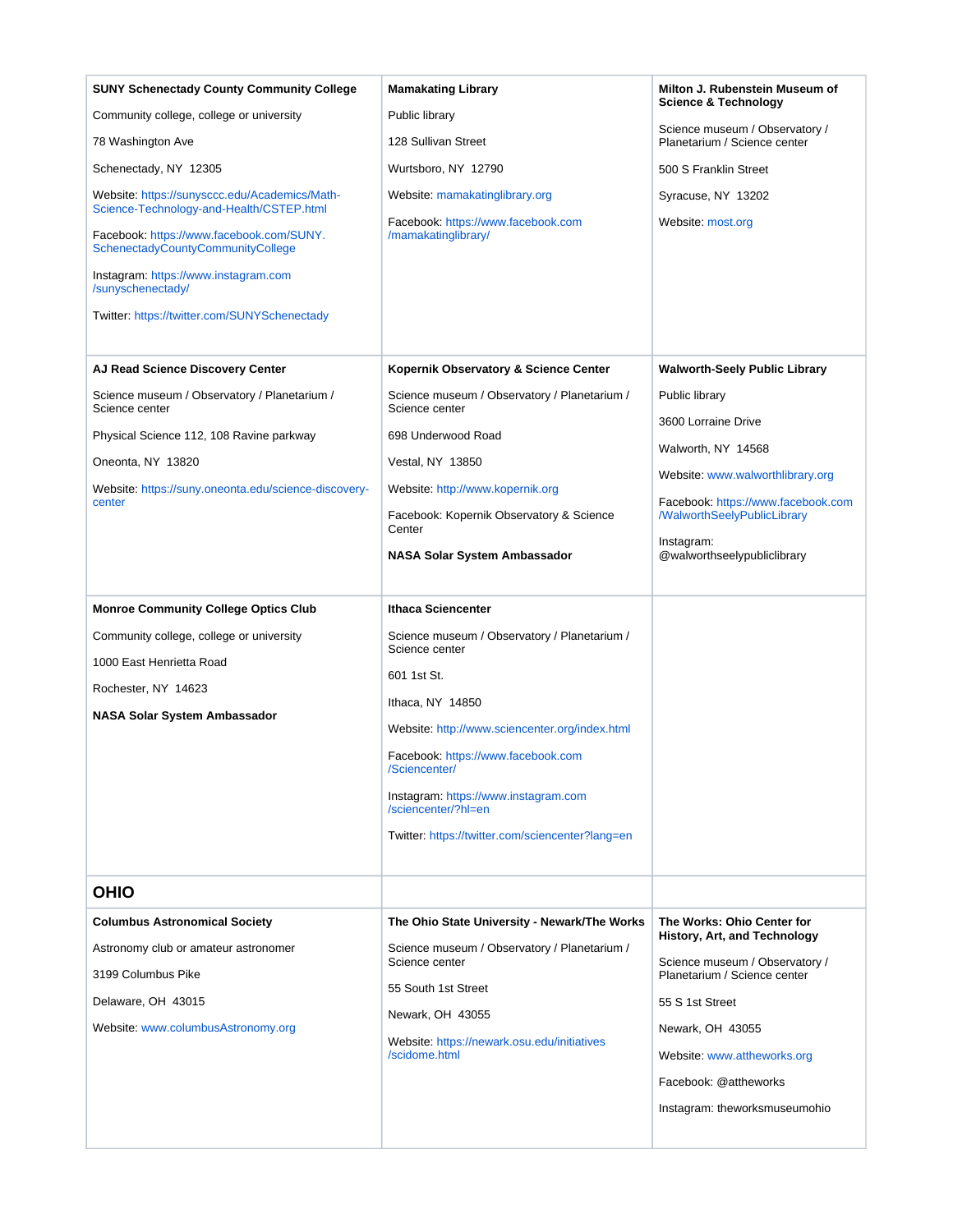<span id="page-38-0"></span>

| <b>Imagination Station</b>                                                                                                                                                                                                                                                                                                                                                                                           | <b>Challenger Learning Center of Lake Erie West</b>                                                                                                                                                                                                                                                                                                     | <b>Lakewood Public Library</b>                                                                                                                                                                                          |
|----------------------------------------------------------------------------------------------------------------------------------------------------------------------------------------------------------------------------------------------------------------------------------------------------------------------------------------------------------------------------------------------------------------------|---------------------------------------------------------------------------------------------------------------------------------------------------------------------------------------------------------------------------------------------------------------------------------------------------------------------------------------------------------|-------------------------------------------------------------------------------------------------------------------------------------------------------------------------------------------------------------------------|
| Science museum / Observatory / Planetarium /<br>Science center                                                                                                                                                                                                                                                                                                                                                       | Science museum / Observatory / Planetarium /<br>Science center                                                                                                                                                                                                                                                                                          | Public library                                                                                                                                                                                                          |
| 1 Discovery Way<br>Toledo, OH 43604<br>Website: imaginationstationtoledo.org                                                                                                                                                                                                                                                                                                                                         | 4955 Seaman Rd.<br>Oregon, OH 43616<br>Website: http://www.esclakeeriewest.org<br>/challenger-learning-center<br>Facebook: https://www.facebook.com<br>/ChallengerLakeErieWest<br>Instagram: https://www.instagram.com/clclew/<br>Twitter: https://twitter.com/CLCLEW                                                                                   | 15425 Detroit Avenue<br>Lakewood, OH 44107<br>Website: https://www.<br>lakewoodpubliclibrary.org/<br>Facebook: https://www.facebook.com<br>/LakewoodPublicLibrary/<br>Twitter: https://twitter.com<br>/LakewoodLibrary/ |
| <b>Summit County Astronomy Club</b><br>Science museum / Observatory / Planetarium /<br>Science center<br>2850A West Market St<br>Fairlawn, OH 44333                                                                                                                                                                                                                                                                  | <b>St. Barbara School</b><br>K-12 classroom, school or club<br>2809 Lincoln Way W<br>Massillon, OH 44647<br>Website: https://www.starkcountycatholicschools.<br>org/stbarbara_home.aspx<br>Facebook: https://www.facebook.com<br>/StBarbaraMassillon/                                                                                                   | <b>Lebanon Public library</b><br>Public library<br>101 S. Broadway<br>Lebanon, OH 45036<br>Website: www.lebanonlibrary.org<br>Facebook: Lebanon Public Library<br>Instagram: leblib<br>Twitter: leblib                  |
| <b>Cincinnati Observatory</b><br>Science museum / Observatory / Planetarium /<br>Science center<br>3489 Observatory Place<br>Cincinnati, OH 45208<br>Website: www.cincinnatiobservatory.org<br>Facebook: https://www.facebook.com<br>/CincinnatiObservatoryCenter/<br>Instagram: https://www.instagram.com<br>/cincinnatiobservatory/<br>Twitter: https://twitter.com/cinobservatory<br>NASA Solar System Ambassador | <b>Boonshoft Museum of Discovery</b><br>Science museum / Observatory / Planetarium /<br>Science center<br>2600 DeWeese Pkwy<br>Dayton, OH 45414<br>Website: www.boonshoftmuseum.org<br>Facebook: https://www.facebook.com<br>/BoonshoftMuseum/<br>Instagram: http://instagram.com<br>/BoonshoftMuseum/<br>Twitter: https://twitter.com/BoonshoftMuseum/ |                                                                                                                                                                                                                         |
| <b>OKLAHOMA</b>                                                                                                                                                                                                                                                                                                                                                                                                      |                                                                                                                                                                                                                                                                                                                                                         |                                                                                                                                                                                                                         |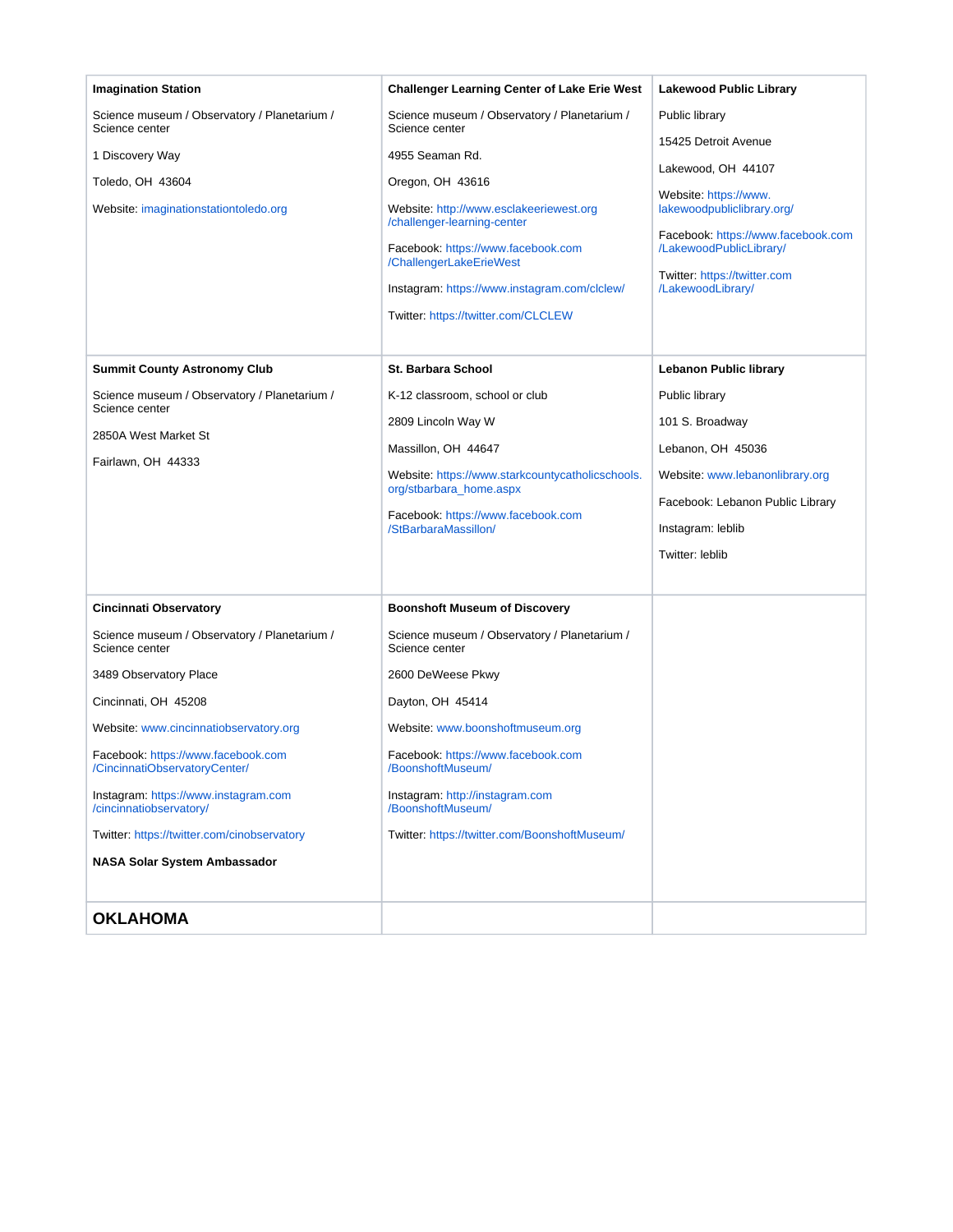<span id="page-39-0"></span>

| Metropolitan Library System - Ralph Ellison<br>Library | <b>Science Museum Oklahoma</b>                                            | <b>Murray State College</b>                                    |
|--------------------------------------------------------|---------------------------------------------------------------------------|----------------------------------------------------------------|
| Public library                                         | Science museum / Observatory / Planetarium /<br>Science center            | Community college, college or<br>university                    |
| 2000 NE 23rd st                                        | 2020 Remington Place                                                      | 2901 Mt Washington Rd                                          |
| Oklahoma City, OK 73111                                | Oklahoma City, OK 73111                                                   | Ardmore, OK 73401                                              |
| Website: www.metrolibrary.org                          | Website: sciencemuseumok.org                                              | NASA Solar System Ambassador                                   |
| Facebook: https://www.facebook.com/metrolibrary        | Facebook: Science Museum Oklahoma                                         |                                                                |
| Instagram: @metrolibraryok                             | Instagram: sciencemuseumok                                                |                                                                |
|                                                        | Twitter: @sciencemuseumok                                                 |                                                                |
|                                                        |                                                                           |                                                                |
| <b>Lawton Public Schools</b>                           | <b>Bartlesville Astronomical Society</b>                                  | <b>Muskogee STEAM Center</b>                                   |
| K-12 classroom, school or club                         | Astronomy club or amateur astronomer                                      | Other informal education venue                                 |
| 1401 NW Bessie Ave                                     | 615 SW Jennings #302                                                      | no physical venue currently                                    |
| Lawton, OK 73507                                       | Bartlesville, OK 74005                                                    | Muskogee, OK 74401                                             |
| NASA Solar System Ambassador                           | Website: https://sites.google.com/site<br>/bartlesvilleastronomyclub/home | Facebook: https://www.facebook.com<br>/groups/519921971693398/ |
|                                                        | Facebook: https://www.facebook.com/bvilleastro                            |                                                                |
|                                                        |                                                                           |                                                                |
| <b>OREGON</b>                                          |                                                                           |                                                                |
| <b>Lewis and Clark National Historical park</b>        | <b>Evergreen Aviation &amp; Space Museum</b>                              | Oregon Museum of Science and                                   |
| Other                                                  | Science museum / Observatory / Planetarium /                              | <b>Industry (OMSI)</b>                                         |
| 92343 Fort Clatsop Road                                | Science center                                                            | Science museum / Observatory /<br>Planetarium / Science center |
| Astoria, OR 97103                                      | 500 NE Capt. Michael King Smith Way                                       | 1945 SE Water Ave                                              |
| Website: www.nps.gov/lewi                              | McMinnville, OR 97128                                                     | Portland, OR 97214                                             |
| Facebook: LewisandClarkNationalHistoricalPark          | Website: evergreenmuseum.org                                              | Website: OMSI.edu                                              |
| Instagram: lewisandclarknps                            | Facebook: https://www.facebook.com<br>/EvergreenMuseum                    |                                                                |
| Twitter: @LewisClarkNPS                                | Instagram: https://www.instagram.com<br>/evergreenmuseum/                 |                                                                |
|                                                        | Twitter: https://twitter.com/EvergreenMuseum                              |                                                                |
|                                                        |                                                                           |                                                                |
| <b>Airway Science for Kids</b>                         | <b>Oregon Charter Academy</b>                                             | <b>ScienceWorks Museum</b>                                     |
| Other informal education venue                         | K-12 classroom, school or club                                            | Science museum / Observatory /                                 |
| 3710 N Mississippi Ave                                 | 833 NW Santiam Blvd                                                       | Planetarium / Science center                                   |
| Portland, OR 97227                                     | Mill City, OR 97360                                                       | 1500 E. Main Street                                            |
| Website: https://www.airsci.org/                       | Website: https://www.oregoncharter.org/                                   | Ashland, OR 97520                                              |
| Facebook: https://www.facebook.com/AirwayScience       | Facebook: https://www.facebook.com                                        | Website: scienceworksmuseum.org                                |
| Instagram: https://www.instagram.com                   | /oregoncharteracademy/                                                    | Facebook: www.facebook.com<br>/scienceworksmuseum              |
| /airwayscience/?hl=en                                  | Instagram: https://www.instagram.com<br>/oregoncharteracademy/            | Instagram: www.instagram.com<br>/scienceworksmuseum            |
|                                                        | Twitter: https://twitter.com/OregonCharter                                | Twitter: twitter.com/Science_Works                             |
|                                                        |                                                                           | NASA Solar System Ambassador                                   |
|                                                        |                                                                           |                                                                |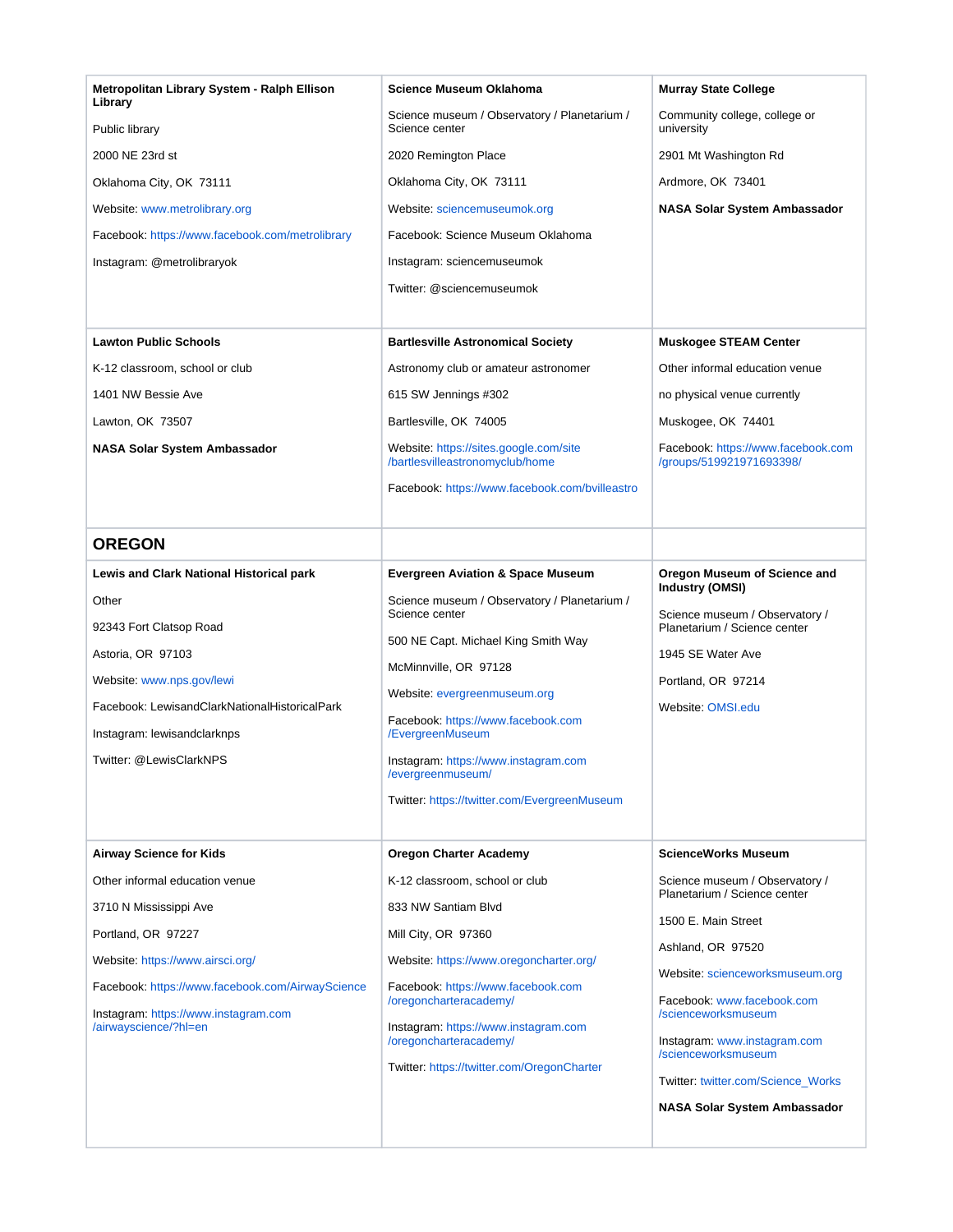<span id="page-40-0"></span>

| <b>Sunriver Nature Center &amp; Observatory</b>                                          |                                                                                 |                                                                  |
|------------------------------------------------------------------------------------------|---------------------------------------------------------------------------------|------------------------------------------------------------------|
| Science museum / Observatory / Planetarium /<br>Science center                           |                                                                                 |                                                                  |
| 57245 River Rd                                                                           |                                                                                 |                                                                  |
| Sunriver, OR 97707                                                                       |                                                                                 |                                                                  |
| Website: www.snco.org                                                                    |                                                                                 |                                                                  |
| Instagram: Oregon Observatory                                                            |                                                                                 |                                                                  |
| NASA Solar System Ambassador                                                             |                                                                                 |                                                                  |
|                                                                                          |                                                                                 |                                                                  |
| <b>PENNSYLVANIA</b>                                                                      |                                                                                 |                                                                  |
| Monongahela Area Library                                                                 | <b>Saint Francis University</b>                                                 | <b>Starlight Astronomy club</b>                                  |
| Public library                                                                           | Community college, college or university                                        | Astronomy club or amateur<br>astronomer                          |
| 813 West Main Street                                                                     | 117 Evergreen Drive                                                             |                                                                  |
| Monongahela, PA 15063                                                                    | Loretto, PA 15940                                                               | 383 Fort Roberdeau Rd,                                           |
| Website: https://www.washlibs.org/monongahela                                            | Website: https://www.francis.edu/                                               | Altoona, PA, PA 16601                                            |
| Facebook: https://www.facebook.com<br>/monongahelalibrary                                | Facebook: https://www.facebook.com<br>/SFUSTEAM; https://www.facebook.com       | Facebook: https://www.facebook.com<br>/neilarmstrongplanetarium/ |
| NASA Solar System Ambassador                                                             | /QuantumQuestFest                                                               |                                                                  |
|                                                                                          |                                                                                 |                                                                  |
|                                                                                          | Twitter: www.twitter.com/SFUOutreach                                            |                                                                  |
|                                                                                          |                                                                                 |                                                                  |
| <b>Library System of Bradford County</b><br>Public library                               | Lykens Valley Children's Museum<br>Science museum / Observatory / Planetarium / | <b>East Shore Area Library</b><br>Public library                 |
| 16093 Route 6                                                                            | Science center                                                                  | 4501 Ethel St                                                    |
|                                                                                          | 33 S. Market Street                                                             |                                                                  |
| Troy, PA 16947                                                                           | Elizabethville, PA 17023                                                        | Harrisburg, PA 17109<br>Website: https://www.dcls.org/           |
| Website: http://bradcolibrarysystem.org/                                                 | Website: www.lvcm.org                                                           |                                                                  |
| Facebook: https://www.facebook.com/LibSysBradCo/<br>Instagram: https://www.instagram.com | Facebook: Www. Facebook. Com<br>/lykensvalleychildrensmuseum                    | NASA Solar System Ambassador                                     |
| /bradco libraries/                                                                       | Instagram: Instagram.com                                                        |                                                                  |
|                                                                                          | /lykensvalleychildrensmuseum                                                    |                                                                  |
|                                                                                          |                                                                                 |                                                                  |
| <b>Eisenhower National Historic Site</b>                                                 | <b>York County Astronomical Society</b>                                         | Ryan Observatory at Muddy Run                                    |
| Non-science museum                                                                       | Astronomy club or amateur astronomer                                            | Science museum / Observatory /<br>Planetarium / Science center   |
| 1195 Baltimore Pike                                                                      | 400 Mundis Race Road                                                            | 172 Bethesda Church Road West                                    |
| Gettysburg, PA 17325                                                                     | York, PA 17404                                                                  | Holtwood, PA 17532                                               |
| Website: www.nps.gov/eise                                                                | Website: www.astroyork.com                                                      | Website: ryanobservatory.com                                     |
| Facebook: www.facebook.com/EisenhowerNPS                                                 |                                                                                 |                                                                  |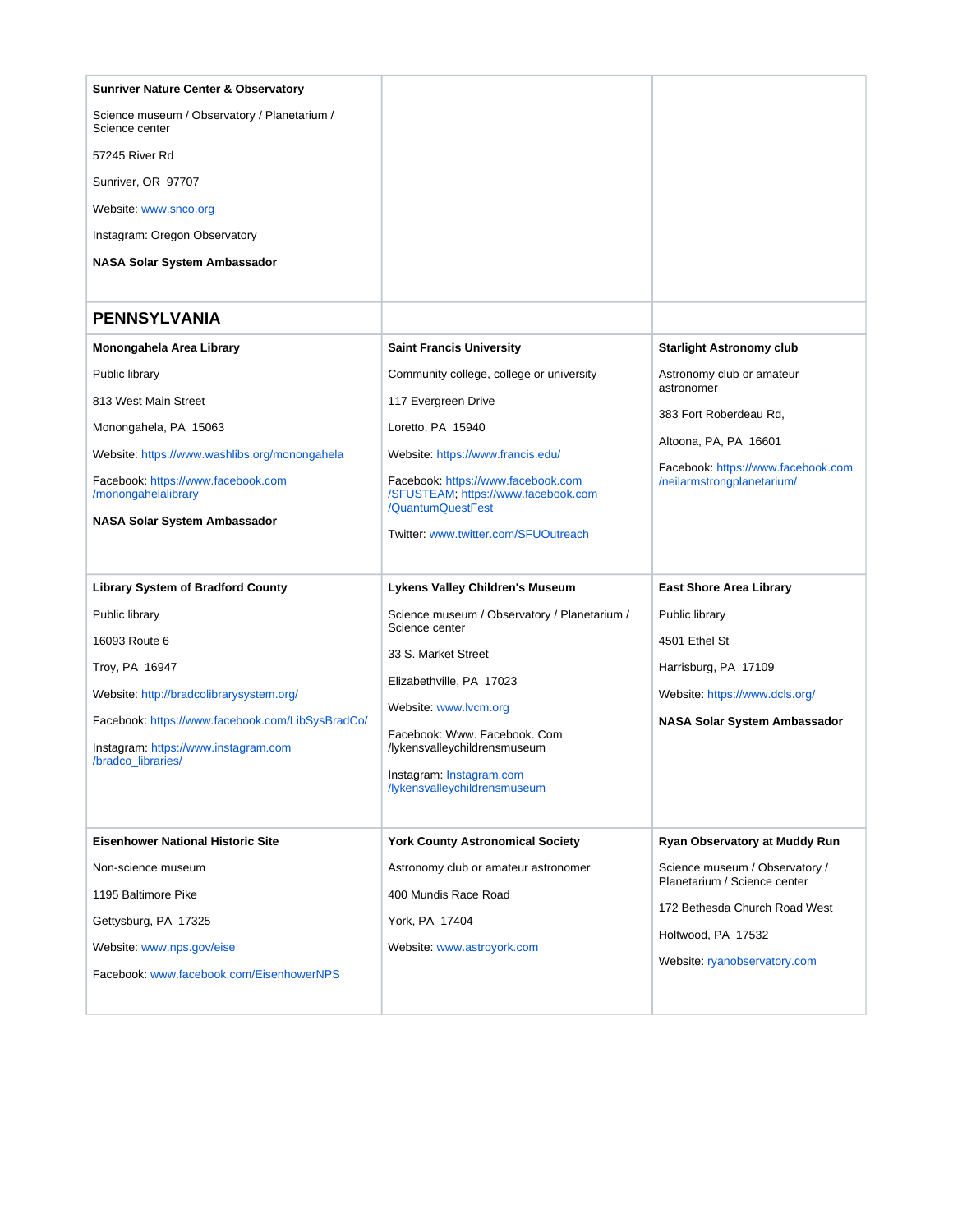<span id="page-41-0"></span>

| <b>Priestley Forsyth Memorial Library</b>                                | <b>Nurture Nature Center</b>                                 | <b>Nurture Nature Center</b>                               |
|--------------------------------------------------------------------------|--------------------------------------------------------------|------------------------------------------------------------|
| Public library                                                           | Science museum / Observatory / Planetarium /                 | Science museum / Observatory /                             |
| 100 King Street                                                          | Science center                                               | Planetarium / Science center                               |
| Northumberland, PA 17857                                                 | 518 Northampton Street                                       | 518 Northampton Street                                     |
| Website: http://www.priestleyforsyth.org                                 | Easton, PA 18042                                             | Easton, PA 18042                                           |
| Facebook: Priestley Forsyth Memorial Library                             | Website: https://nurturenaturecenter.org/                    | Website: https://nurturenaturecenter.<br>org/              |
| Instagram: Priestley Forsyth Memorial Library                            |                                                              | Facebook: https://www.facebook.com<br>/nurturenaturecenter |
| Twitter: Priestley Forsyth Memorial Library                              |                                                              | Instagram: @nurturenaturecenter                            |
|                                                                          |                                                              | Twitter: @NNCEaston                                        |
|                                                                          |                                                              |                                                            |
| <b>Holland Elementary School</b>                                         | NASA Solar System Ambassador, Penn State<br>Abington         | <b>Margaret R. Grundy Memorial</b><br>Library              |
| K-12 classroom, school or club                                           | Community college, college or university                     | Public library                                             |
| 597 Beverly Road                                                         | 1600 Woodland Rd.                                            | 680 Radcliffe Street                                       |
| Holland, PA 18966                                                        | Abington, PA 19001                                           | Bristol, PA 19007                                          |
|                                                                          | Website: https://www.abington.psu.edu/                       | Website: https://www.grundylibrary.org                     |
|                                                                          | <b>NASA Solar System Ambassador</b>                          | Facebook: @GrundyLib                                       |
|                                                                          |                                                              | Instagram: @thegrundylibrary                               |
|                                                                          |                                                              | Twitter: @GrundyLibrary                                    |
|                                                                          |                                                              |                                                            |
|                                                                          |                                                              |                                                            |
| Darby Free Library                                                       | <b>Middletown Free Library</b>                               | <b>West Chester University</b>                             |
| Public library                                                           | Public library                                               | Community college, college or                              |
| 1001 Main St                                                             | 464 S. Old Middletown Rd                                     | university                                                 |
| Darby, PA 19023                                                          | Media, PA 19063                                              | Mather Planetarium                                         |
| Website: DarbyLibrary.org                                                | Website: www.middletownfreelibrary.org                       | West Chester, PA 19383                                     |
| Facebook: Darby Free Library                                             | Facebook: https://www.facebook.com<br>/MiddletownFreeLibrary | Website: https://www.wcupa.edu<br>/sciences-mathematics    |
|                                                                          | Instagram: https://www.instagram.com                         | /earthSpaceSciences/planetarium<br>/publicShows.aspx       |
|                                                                          | /middletownfreelibrary/                                      |                                                            |
|                                                                          |                                                              |                                                            |
| <b>Reading Public Museum</b>                                             | <b>Bethlehem Public Library</b>                              | <b>Chester County Astronomical</b><br>Society              |
| Science museum / Observatory / Planetarium /<br>Science center           | <b>Public Library</b>                                        | Astronomy club or amateur                                  |
| 500 Museum Road                                                          | 11 W Church St.                                              | astronomer                                                 |
| Reading, PA 19611                                                        | Bethlehem, PA 18018                                          | Dowington, PA                                              |
| Website: https://www.readingpublicmuseum.org/                            | www.bapl.org                                                 |                                                            |
| Facebook: https://www.facebook.com                                       | <b>NASA Solar System Ambassador</b>                          |                                                            |
| /readingpublicmuseum/<br>Instagram: https://www.instagram.com/rdgmuseum/ |                                                              |                                                            |
| Twitter: https://twitter.com/rdgmuseum                                   |                                                              |                                                            |
|                                                                          |                                                              |                                                            |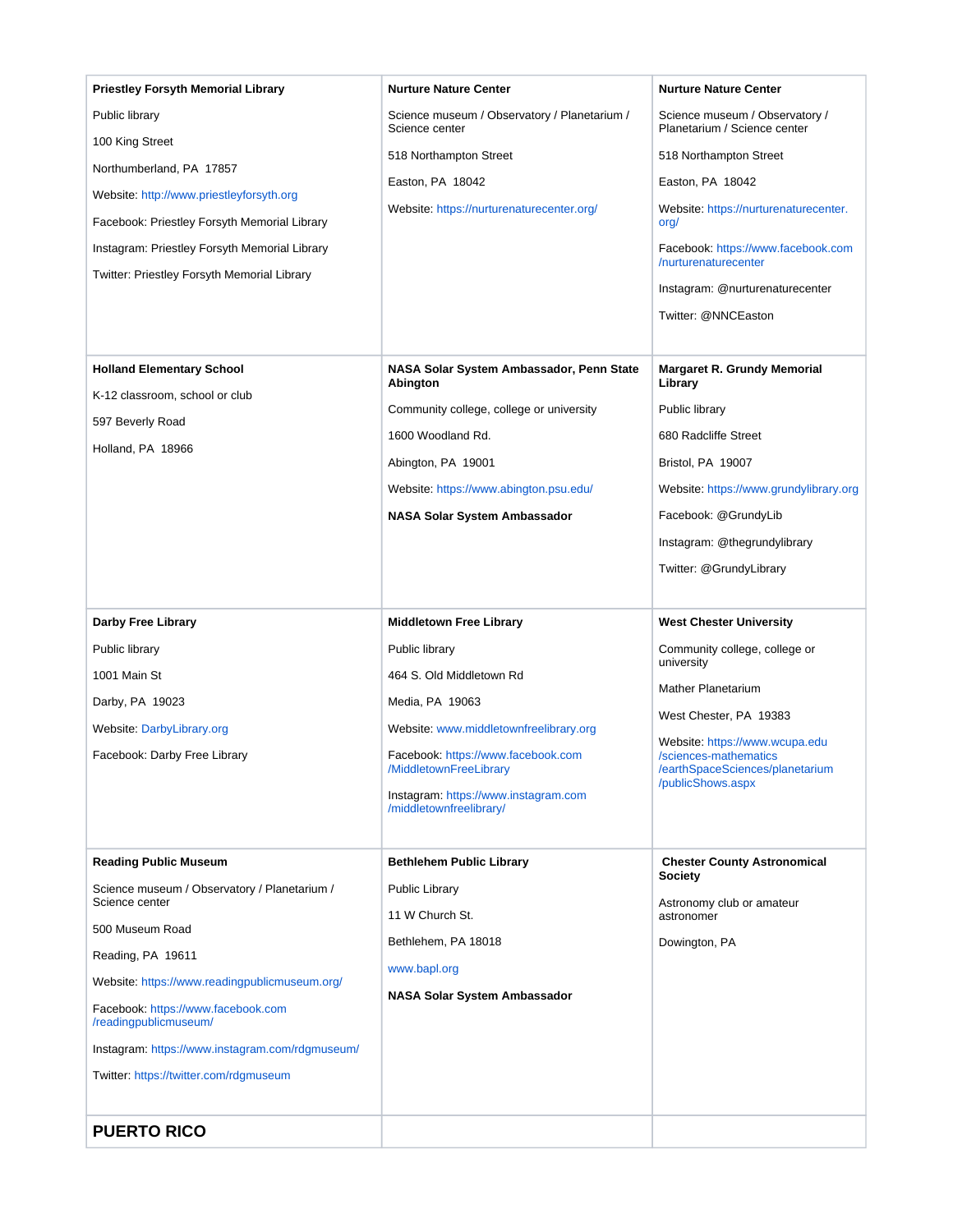<span id="page-42-1"></span><span id="page-42-0"></span>

| <b>Arecibo Observatory</b>                                     | Jose Castro                                                                  | Sociedad de Astronomía del Caribe<br>and SSA from Puerto Rico  |
|----------------------------------------------------------------|------------------------------------------------------------------------------|----------------------------------------------------------------|
| Science museum / Observatory / Planetarium /<br>Science center | Astronomy club or amateur astronomer                                         | Astronomy club or amateur                                      |
| Road 625 Barrio Esperanza                                      | 86 Calle Comercio<br>Yauco, PR 698                                           | astronomer<br>225 cll Gautier Benitez Unit 8191                |
| Arecibo, PR 612                                                |                                                                              |                                                                |
| Website: www.naic.edu                                          | Website: https://www.flickr.com/photos/joe_colo/<br>Facebook: Joe Castro     | Caguas, PR 726                                                 |
| Facebook: https://www.facebook.com/Arecibo.<br>Observatory/    | Instagram: @satcomsta                                                        | Website: https://www.<br>sociedadastronomia.com/               |
| Instagram: https://www.instagram.com/arecibo.<br>observatory/  | Twitter: @satcomsta                                                          | Facebook: https://www.facebook.com<br>/sociedad.astronomia     |
| Twitter: https://twitter.com/areciboradar                      | <b>NASA Solar System Ambassador</b>                                          | NASA Solar System Ambassador                                   |
|                                                                |                                                                              |                                                                |
| Colegio San Antonio de Padua H.S.                              | <b>OCCAE</b>                                                                 |                                                                |
| K-12 classroom, school or club                                 | Astronomy club or amateur astronomer                                         |                                                                |
| Calle Frailes Capuchinos, esq. Arzuaga 216                     | Calle Edmee AQ10, Villa Rica                                                 |                                                                |
| Río Piedras, PR 926                                            | Bayamon, PR 959                                                              |                                                                |
| Website: https://csa.edu.pr/observatorio                       | Facebook: https://www.facebook.com<br>/CESARMLSSADSASAPROCCAE/ andh ttps://w |                                                                |
| Facebook: Observatorio CSA                                     | ww.facebook.com/profile.php?<br>id=100072076862679                           |                                                                |
| Twitter: Observatorio CSA                                      |                                                                              |                                                                |
|                                                                | <b>NASA Solar System Ambassador</b>                                          |                                                                |
| <b>RHODE ISLAND</b>                                            |                                                                              |                                                                |
| <b>Barrington Public Library</b>                               | <b>Frosty Drew Observatory</b>                                               | <b>Museum of Natural History and</b><br><b>Planetarium</b>     |
| Public library                                                 | Science museum / Observatory / Planetarium /<br>Science center               |                                                                |
| 281 County Rd.                                                 |                                                                              | Science museum / Observatory /<br>Planetarium / Science center |
| Barrington, RI 2806                                            | Ninigret Park, 62 Park Ln                                                    | 1000 Elmwood Ave                                               |
| Website: www.barrringtonlibrary.org                            | Charlestown, RI 2813                                                         | Providence, RI 2907                                            |
| Facebook: Barrington Public Library                            | <b>NASA Solar System Ambassador</b>                                          | Website: https://www.providenceri.gov                          |
| Instagram: @barringtonlibrary_teens                            |                                                                              | /museum/                                                       |
| Twitter: BPLRI                                                 |                                                                              | Facebook: https://www.facebook.com<br>/rwpmuseum               |
| <b>NASA Solar System Ambassador</b>                            |                                                                              | Instagram: https://www.instagram.com<br>/rwpmuseum/            |
|                                                                |                                                                              | Twitter: https://twitter.com<br>/RWPMuseum                     |
| <b>SOUTH CAROLINA</b>                                          |                                                                              |                                                                |
|                                                                |                                                                              |                                                                |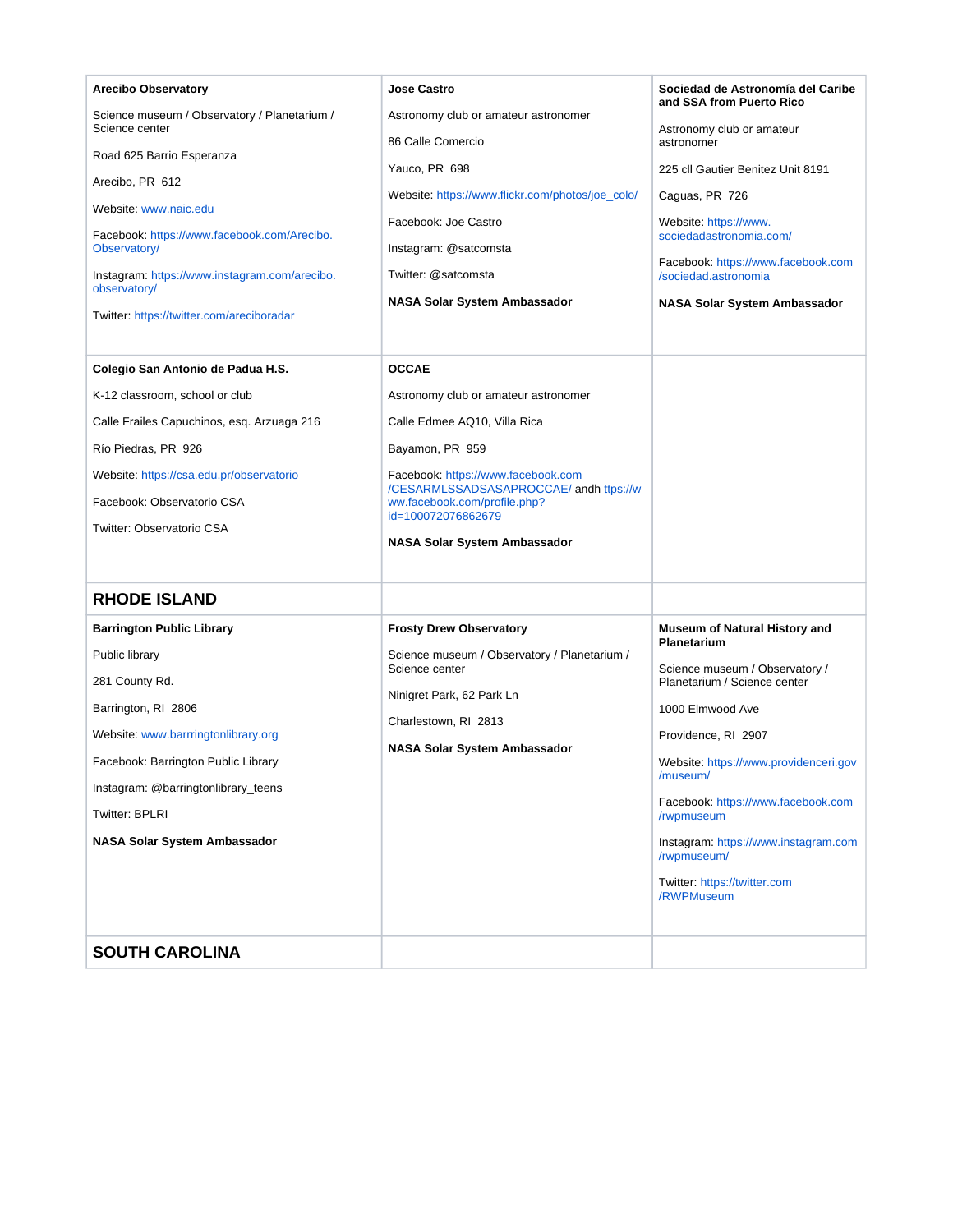<span id="page-43-1"></span><span id="page-43-0"></span>

| South Carolina State Museum                                    | <b>Challenger Learning Center of Richland One</b>              | <b>Lowcountry Stargazers</b>                                    |
|----------------------------------------------------------------|----------------------------------------------------------------|-----------------------------------------------------------------|
| Science museum / Observatory / Planetarium /<br>Science center | Science museum / Observatory / Planetarium /<br>Science center | Astronomy club or amateur<br>astronomer                         |
| 301 Gervais St                                                 | 2600A Barhamville Road                                         | 130 Callibluff Drive,                                           |
| Columbia, SC 29201                                             | Columbia, SC 29204                                             | Summerville, SC 29486                                           |
| Website: http://www.scmuseum.org                               | Website: www.thechallengercenter.net                           | Website: lowcountrystargazers.org                               |
| Facebook: https://www.facebook.com/scstatemuseum               | Instagram: ChallengerSC                                        | Facebook: lowcountrystargazers.org                              |
|                                                                |                                                                |                                                                 |
| <b>Tri-County Cradle to Career</b>                             | The Children's Museum of the Upstate                           | <b>Roper Mountain Astronomers</b>                               |
| K-12 classroom, school or club                                 | Non-science museum                                             | Astronomy club or amateur<br>astronomer                         |
| 305 Seven Farms Dr., Apt. 508                                  | 300 College St                                                 |                                                                 |
| Charleston, SC 29492                                           | Greenville, SC 29601                                           | 402 Roper Mountain Rd                                           |
| Website: http://tricountycradletocareer.org/ourteam.<br>html   | Website: tcmupstate.org                                        | Greenville, SC 29615<br>Website: https://rmastro.com/           |
|                                                                | Facebook: https://www.facebook.com                             |                                                                 |
| NASA Solar System Ambassador                                   | <b>TCMUpstate</b>                                              | Facebook: https://www.facebook.com<br>/ropermountainastronomers |
|                                                                | Instagram: @tcmupstate                                         |                                                                 |
| Kings Mountain National Military Park                          | <b>Museum of York County</b>                                   |                                                                 |
| Other                                                          | Science museum / Observatory / Planetarium /                   |                                                                 |
| 2625 Park Rd                                                   | Science center                                                 |                                                                 |
| Blacksburg, SC 29702                                           | 4621 Mt. Gallant Road                                          |                                                                 |
| Website: nps.gov/kimo                                          | Rock Hill, SC 39732                                            |                                                                 |
| Facebook: kingsmountainNPS                                     | Website: www.chmuseums.org/myco                                |                                                                 |
|                                                                | Facebook: www.facebook.com<br>/museumofyorkcounty              |                                                                 |
|                                                                | <b>NASA Solar System Ambassador</b>                            |                                                                 |
|                                                                |                                                                |                                                                 |
| <b>SOUTH DAKOTA</b>                                            |                                                                |                                                                 |
| <b>South Dakota Discovery Center</b>                           | <b>Badlands National Park</b>                                  |                                                                 |
| Science museum / Observatory / Planetarium /<br>Science center | Nature park or center                                          |                                                                 |
| 805 W Sioux Avenue                                             | 25216 Ben Reifel Rd.                                           |                                                                 |
| Pierre, SD 57501                                               | Interior, SD 57750                                             |                                                                 |
| Website: www.sd-discovery.org                                  | Website: https://www.nps.gov/badl/index.htm                    |                                                                 |
| Facebook: https://www.facebook.com                             | Instagram: https://www.facebook.com<br>/BadlandsNPS            |                                                                 |
| /SouthDakotaDiscoveryCenter                                    | Twitter: https://twitter.com/BadlandsNPS                       |                                                                 |
| Instagram: sddiscoverycenter                                   |                                                                |                                                                 |
| Twitter: @sodakdiscovery                                       |                                                                |                                                                 |
|                                                                |                                                                |                                                                 |
| <b>TENNESSEE TN</b>                                            |                                                                |                                                                 |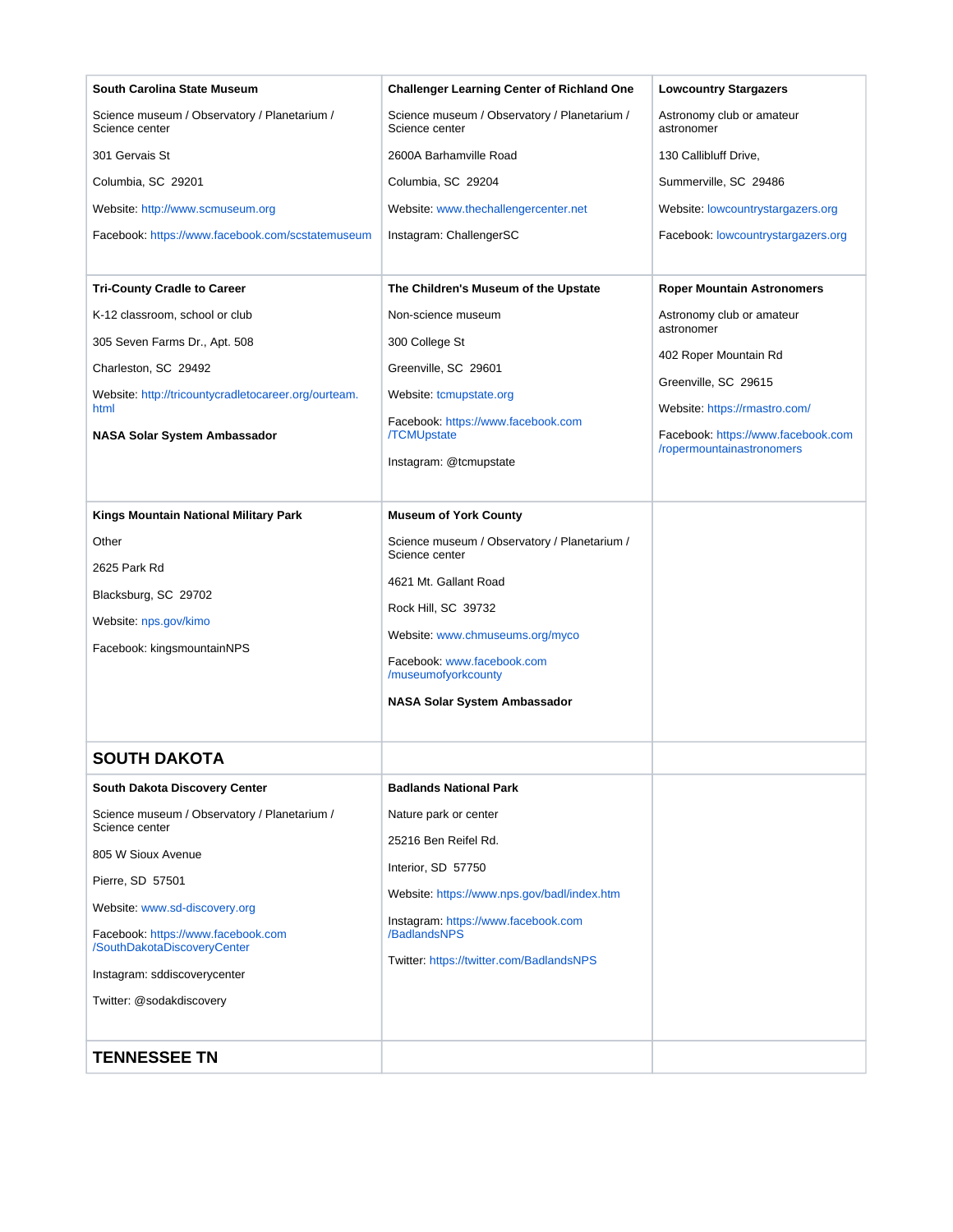| <b>Vanderbilt University Dyer Observatory</b>                  | <b>Williamson County TN 4-H</b>                                | Janet's Planet Astronaut Academy                                     |
|----------------------------------------------------------------|----------------------------------------------------------------|----------------------------------------------------------------------|
| Science museum / Observatory / Planetarium /<br>Science center | Other informal education venue                                 | K-12 classroom, school or club                                       |
| 1000 Oman Drive                                                | 4215 Long Lane, Suite 200                                      | 1106 Forest Harbor Drive                                             |
| Brentwood, TN 37027                                            | Franklin, TN 37064                                             | Hendersnville, TN 37075                                              |
| Website: https://dyer.vanderbilt.edu/                          | Website: williamson.tennessee.edu                              | Website: https://www.janetsplanet.com                                |
| Facebook: https://www.facebook.com/dyerobservers/              | Facebook: @WilliamsonCoExtension                               | Facebook: https://www.facebook.com<br>/JanetsPlanet                  |
| Instagram: https://www.instagram.com/dyerobservers/            | Instagram: @williamsoncountyextension                          | Instagram: https://www.instagram.com                                 |
| Twitter: https://twitter.com/dyerobservers                     |                                                                | /janetsplanetofficial/                                               |
|                                                                |                                                                | Twitter: https://twitter.com<br>/JanetsPlanet                        |
|                                                                |                                                                | <b>NASA Solar System Ambassador</b>                                  |
| Camp S.T.E.M.                                                  | <b>MGL Library</b>                                             | <b>Gateway STEM Center</b>                                           |
| K-12 classroom, school or club                                 | Public library                                                 | Science museum / Observatory /                                       |
| Box 330916                                                     | 521 Mercury Blvd                                               | Planetarium / Science center                                         |
| Murfreesboro, TN 37130                                         | Murfreesboro, TN 37130                                         | 4917 Highway 41 North, Suite 130                                     |
| Website: www.campstem.us                                       | Website: rclstn.org                                            | Springfield, TN 37172                                                |
| Facebook: www.facebook.com/campstem                            | Facebook: Rutherford County Library System                     | Website: www.gatewaystemcenter.<br>com                               |
| Instagram: www.instagram.com/camp_stem                         | Instagram: Rutherford County Library System                    | Facebook: https://www.facebook.com                                   |
| Twitter: www.twitter.com/campstem                              | Twitter: Rutherford County Library System                      | /gatewaystemtn                                                       |
| Vanderbilt Collaborative for STEM Education and<br>Outreach    | American Museum of Science and Energy                          | <b>Big South Fork National River &amp;</b><br><b>Recreation Area</b> |
| Community college, college or university                       | Science museum / Observatory / Planetarium /<br>Science center | Nature park or center                                                |
| 134 Magnolia Circle                                            | 115 Main Street East                                           | 4564 Leatherwood Rd                                                  |
| Nashville, TN 37203                                            | Oak Ridge, TN 37830                                            | Oneida, TN 37841                                                     |
| Website: https://www.vanderbilt.edu/cseo/                      | Website: amse.org                                              | Website: https://www.nps.gov/biso<br>/index.htm                      |
| Facebook: https://www.facebook.com<br>/STEMEdOutreach          | Facebook: American Museum of Science and<br>Energy             | Facebook: https://www.facebook.com<br>/BigSouthForkNPS               |
| Twitter: https://twitter.com/VanderbiltCSEO                    |                                                                | Instagram: https://www.instagram.com<br>/bigsouthforknps/            |
|                                                                |                                                                | Twitter: https://twitter.com<br>/BigSouthForkNPS                     |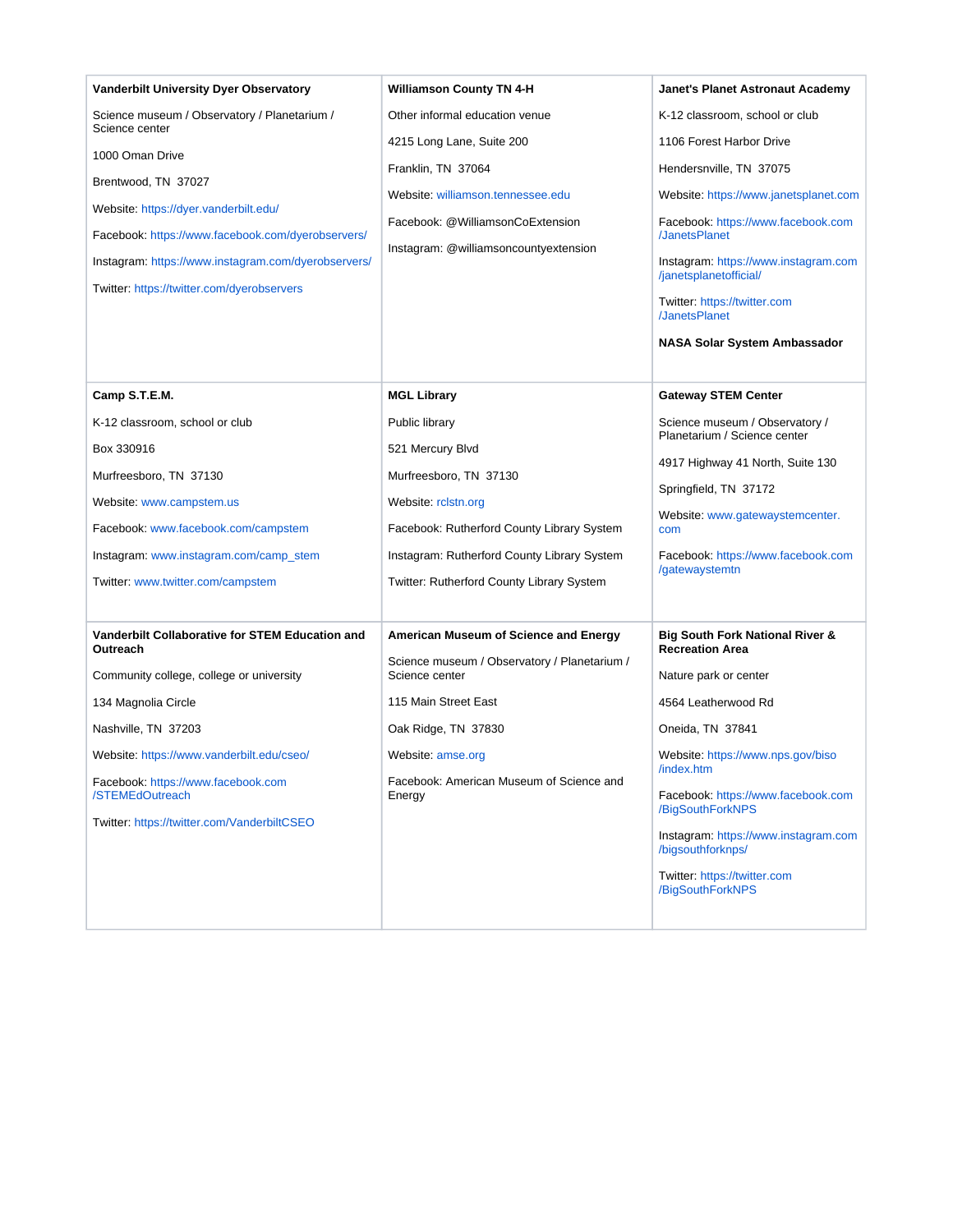<span id="page-45-0"></span>

| <b>Muse Knoxville</b>                                          | <b>South Knoxville Elementary</b>                          | <b>McIver's Grant Public Library</b>               |
|----------------------------------------------------------------|------------------------------------------------------------|----------------------------------------------------|
| Science museum / Observatory / Planetarium /<br>Science center | K-12 classroom, school or club                             | Public library                                     |
| 516 North Beaman Street                                        | 801 Sevier Ave                                             | 410 W. Court St.                                   |
| Knoxville, TN 37914                                            | Knoxville, TN 37920                                        | Dyersburg, TN 38024                                |
| Website: themuseknoxville.org                                  | Website: www.knoxschools.org/southknoxelem                 | Website: www.<br>McIversGrantPublicLibrary.org     |
|                                                                | Facebook: southknoxelem                                    | Facebook: https://www.facebook.com                 |
|                                                                | Instagram: @tanna.nicely                                   | /McIversGrantPublicLibrary                         |
|                                                                | Twitter: @southknoxbears @tannanicely                      | Instagram: mciversgrant                            |
|                                                                |                                                            |                                                    |
| Museum of Science and History, AutoZone Dome                   | <b>Martin Public Library</b>                               | <b>Jackson Madison County Library</b>              |
| at the Sharpe Planetarium                                      | Public library                                             | Public library                                     |
| Science museum / Observatory / Planetarium /<br>Science center | 410 S. Lindell St.                                         | 433 E Lafayette St                                 |
| 3050 Central Ave                                               | Martin, TN 38237                                           | Jackson, TN 38301                                  |
| Memphis, TN 38111                                              | Website: www.martinpubliclibrary.org                       | Website: https://www.memphis.edu<br>/lambuth/      |
| Website: https://moshmemphis.com/                              | Facebook: https://www.facebook.com<br>/martinpubliclibrary | Facebook: https://www.facebook.com                 |
| Facebook: https://www.facebook.com                             | Instagram: https://www.instagram.com                       | /MDAndersonPlanetarium                             |
| /memphismuseums                                                | /martinpubliclibrary/                                      | NASA Solar System Ambassador                       |
| NASA Solar System Ambassador                                   |                                                            |                                                    |
| <b>Giles County Public Library</b>                             |                                                            |                                                    |
| Public library                                                 |                                                            |                                                    |
| 122 South Second Street                                        |                                                            |                                                    |
| Pulaski, TN 38478                                              |                                                            |                                                    |
| Website: http://www.gilescountylibrary.org/                    |                                                            |                                                    |
|                                                                |                                                            |                                                    |
| Facebook: @gilescountypubliclibrary                            |                                                            |                                                    |
| Instagram: @gilescolibrary                                     |                                                            |                                                    |
| <b>TEXAS</b>                                                   |                                                            |                                                    |
|                                                                |                                                            |                                                    |
| <b>Sci-Tech Discovery Center</b>                               | <b>McKinney Public Library</b>                             | <b>McKinney Christian Academy</b>                  |
| Science museum / Observatory / Planetarium /<br>Science center | Public library                                             | K-12 classroom, school or club                     |
| 8004 N Dallas Pkwy                                             | 101 E. Hunt Street                                         | 3601 Bois D'Arc Rd                                 |
| Frisco, TX 75034                                               | McKinney, TX 75069                                         | McKinney, TX 75071                                 |
| Website: www.mindstretchingfun.org                             | Website: https://www.mckinneytexas.org/116<br>/Library     | Website: www.mckinneychristian.org                 |
| Facebook: www.facebook.com/scitechdiscoverycenter              | Facebook: https://www.facebook.com                         | Facebook: @McKinney Christian<br>Academy           |
|                                                                | /McKinneyLibrary                                           | Instagram: @boesegirl<br>@mckinneychristianacademy |
|                                                                |                                                            | NASA Solar System Ambassador                       |
|                                                                |                                                            |                                                    |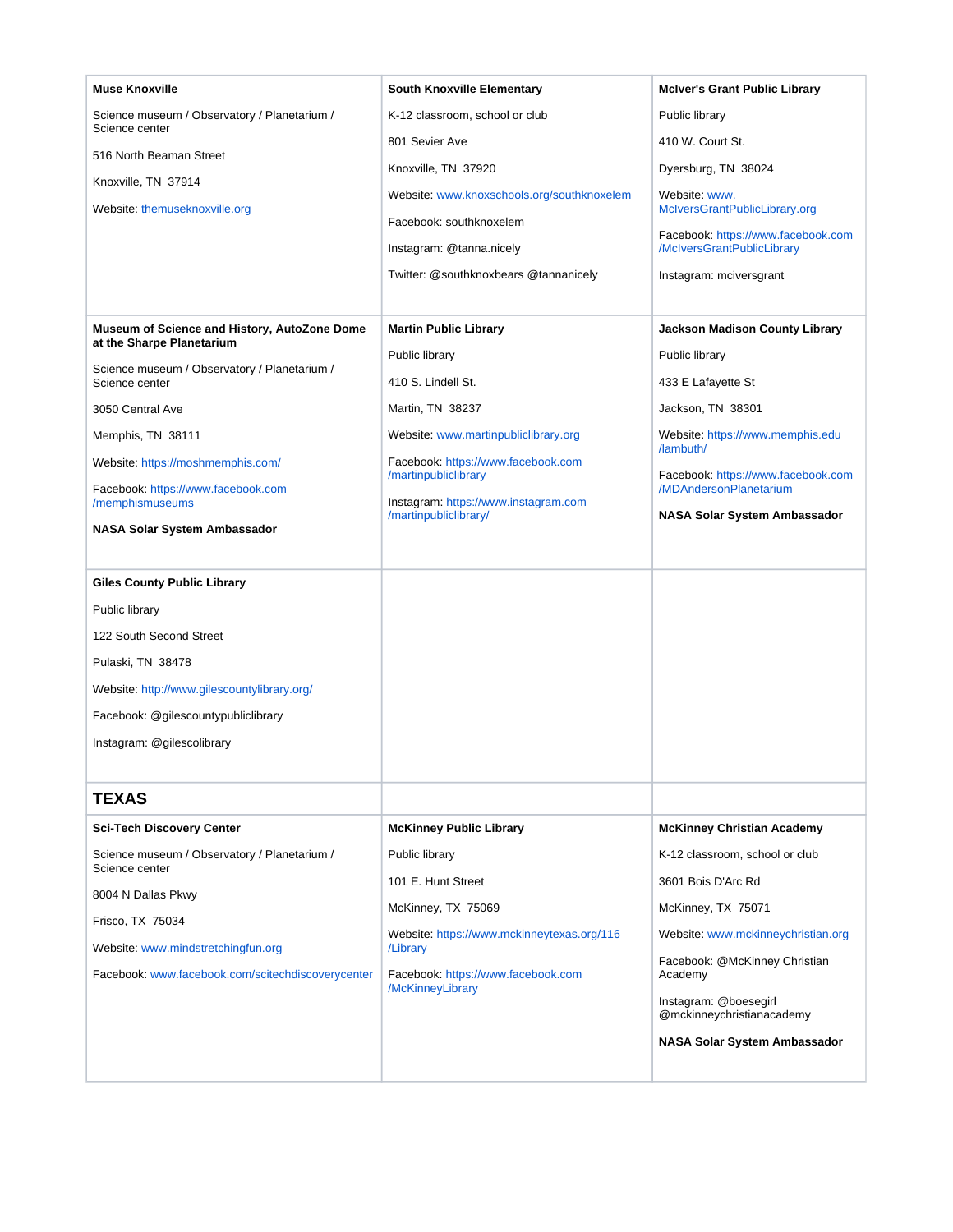| <b>Mesquite ISD Richard Russell Planetarium</b>                | <b>Wills Point ISD</b>                               | <b>Dallas Arboretum and Botanical</b><br>Garden                |
|----------------------------------------------------------------|------------------------------------------------------|----------------------------------------------------------------|
| Other                                                          | K-12 classroom, school or club                       | Science museum / Observatory /                                 |
| 2501 Memorial Drive                                            | 338 W North Commerce st.                             | Planetarium / Science center                                   |
| Mesquite, TX 75149                                             | Wills point, TX 75169                                | 8525 Garland Road                                              |
|                                                                |                                                      | Dallas, TX 75218                                               |
|                                                                |                                                      | Website: www.dallasarboretum.org                               |
|                                                                |                                                      |                                                                |
| <b>Opportunity Resource Services</b>                           | <b>Weatherford Public Library</b>                    | Fort Worth Museum of Science and                               |
| K-12 classroom, school or club                                 | Public library                                       | <b>History</b>                                                 |
| 218 S Ridgeway Drive                                           | 1014 W Charles St                                    | Science museum / Observatory /<br>Planetarium / Science center |
| Cleburne, TX 76033                                             | Weatherford, TX 76086                                | 1600 Gendy St.                                                 |
| Website: www.orstx.org                                         | <b>NASA Solar System Ambassador</b>                  | Fort Worth, TX 76107                                           |
| Facebook: @orstx                                               |                                                      | Website: fwmuseum.org                                          |
| Instagram: @opportunityresourceservices                        |                                                      | Facebook: https://www.facebook.com<br>/FWMSH                   |
|                                                                |                                                      | Instagram: https://www.instagram.com<br>/fwmsh/                |
|                                                                |                                                      | Twitter: https://twitter.com/fwmsh                             |
|                                                                |                                                      |                                                                |
| <b>Decatur Public Library</b>                                  | <b>Rice University</b>                               | <b>Innovation Impact Lab</b>                                   |
| Public library                                                 | Other informal education venue                       | Other informal education venue                                 |
| 1700 FM 51                                                     | 4201 Main St                                         | 4251 Schurmier                                                 |
| Decatur, TX 76234                                              | Houston, TX 77002                                    | Houston, TX 77048                                              |
| Website: http://decaturtx.org/175/Library                      | Website: https://www.ionhouston.com/                 |                                                                |
| Facebook: Decatur Public Library (Decatur, Texas)              | Facebook: https://www.facebook.com<br>/theionhouston |                                                                |
| Instagram: @decaturtxlibrary                                   | <b>NASA Solar System Ambassador</b>                  |                                                                |
|                                                                |                                                      |                                                                |
| <b>Space Center Houston</b>                                    | <b>Houston Baptist University</b>                    | <b>Galveston Children's Museum</b>                             |
| Science museum / Observatory / Planetarium /<br>Science center | Community college, college or university             | Science museum / Observatory /<br>Planetarium / Science center |
| 1601 NASA Parkway                                              | 7502 Fondren Road                                    | 2618 Broadway                                                  |
| Houston, TX 77058                                              | Houston, TX 77074                                    | Galveston, TX 77550                                            |
| Website: spacecenter.org                                       | Website: https://hbu.edu/                            | Website: Galvestoncm.org                                       |
| Facebook: https://www.facebook.com<br>/SpaceCenterHouston/     |                                                      | Facebook: www.facebook.com<br>/GalvestonChildrensMuseum/       |
| Instagram: https://www.instagram.com<br>/spacecenterhou/?hl=en |                                                      | Instagram:<br>GalvestonChildrensMuseum                         |
|                                                                |                                                      | Twitter: @galvestoncm                                          |
|                                                                |                                                      |                                                                |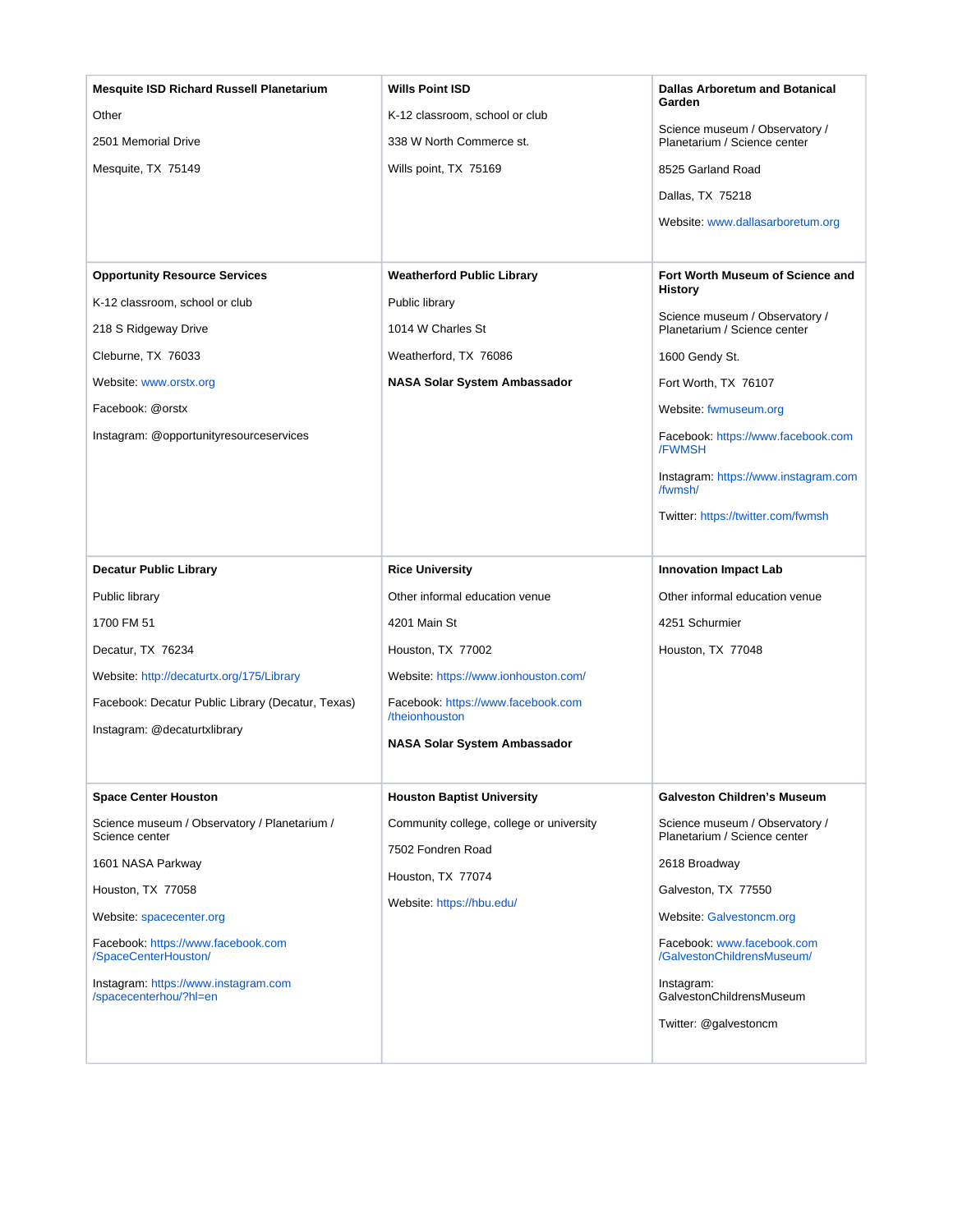| <b>Harris County Public Library</b>                                                                                                                    | <b>Children's Museum of the Brazos Valley</b>                                                                            | <b>Comfort Public Library</b>                                                                             |
|--------------------------------------------------------------------------------------------------------------------------------------------------------|--------------------------------------------------------------------------------------------------------------------------|-----------------------------------------------------------------------------------------------------------|
| Public library                                                                                                                                         | Science museum / Observatory / Planetarium /                                                                             | Public library                                                                                            |
| 2400 N Meyer                                                                                                                                           | Science center                                                                                                           | 701 High Street                                                                                           |
| Seabrook, TX 77586                                                                                                                                     | 4114 Lake Atlas Dr.                                                                                                      | Comfort, TX 78013                                                                                         |
| Website: http://www.hcpl.net/                                                                                                                          | Bryan, TX 77807                                                                                                          | Website: www.comfortpubliclibrary.org                                                                     |
| Facebook: https://www.facebook.com<br>/evelynmeadorlibrary<br>Instagram: https://www.instagram.com<br>/evseabrooklibrary/<br>Twitter: @EvelynMeadorLib | Website: www.cmbv.org<br>Facebook: https://www.facebook.com<br>/ChildrensMuseumoftheBrazosValley<br>Instagram: cmbvsmile | Facebook: https://www.facebook.com<br>/comfort.texas/<br>Instagram: cpilibrary<br>Twitter: @CmftLibraryTX |
|                                                                                                                                                        | International Museum of Art & Science                                                                                    |                                                                                                           |
| Scobee Education Center at San Antonio College                                                                                                         |                                                                                                                          | Lyndon B. Johnson National<br><b>Historical Park</b>                                                      |
| Science museum / Observatory / Planetarium /<br>Science center                                                                                         | Science museum / Observatory / Planetarium /<br>Science center                                                           | Other                                                                                                     |
| 1819 N. Main Ave                                                                                                                                       | 1900 W Nolana Avenue                                                                                                     | 100 Lady Bird Lane                                                                                        |
| San Antonio, TX 78212                                                                                                                                  | McAllen, TX 78504                                                                                                        | Johnson City, TX 78636                                                                                    |
| Website: https://www.alamo.edu/sac/scobee                                                                                                              | Website: theimasonline.org                                                                                               | Website: www.nps.gov/lyjo                                                                                 |
| Facebook: https://www.facebook.com/sacscobee                                                                                                           | Facebook: imasmcallen                                                                                                    | Facebook: https://www.facebook.com<br>/LBJohnsonNPS                                                       |
| Instagram: https://www.instagram.com/sacscobee/?<br>$h$ =en                                                                                            | Instagram: imasmuseum                                                                                                    | Instagram: https://www.instagram.com                                                                      |
| Twitter: sacscobee                                                                                                                                     | Twitter: imasmuseum                                                                                                      | /lyndonbjohnsonnps/                                                                                       |
| <b>NASA Solar System Ambassador</b>                                                                                                                    |                                                                                                                          |                                                                                                           |
|                                                                                                                                                        |                                                                                                                          |                                                                                                           |
| <b>Girl Scouts of Central Texas</b>                                                                                                                    | <b>Austin Community College</b>                                                                                          | <b>NASA Texas Space Grant/ UT</b>                                                                         |
| Other                                                                                                                                                  | Community college, college or university                                                                                 | <b>Center for Space Research</b>                                                                          |
| 12012 Park Thirty Five Circle                                                                                                                          | 11928 Stonehollow Dr.                                                                                                    | Community college, college or<br>university                                                               |
| Austin, TX 78753                                                                                                                                       | Austin, TX 78758                                                                                                         | 3925 W. Braker Lane, Suite 200                                                                            |
| Website: gsctx.org                                                                                                                                     |                                                                                                                          | Austin, TX 78759                                                                                          |
| Facebook: https://www.facebook.com/GSCTX                                                                                                               |                                                                                                                          | Website: http://www.tsgc.utexas.edu<br>/info/index.html                                                   |
| Instagram: https://www.facebook.com/GSCTX                                                                                                              |                                                                                                                          | Facebook: https://www.facebook.com                                                                        |
| Twitter: https://twitter.com/GSCTXcouncil                                                                                                              |                                                                                                                          | /NASATexasSpaceGrant                                                                                      |
|                                                                                                                                                        |                                                                                                                          | Twitter: @TexasSpaceGrant                                                                                 |
|                                                                                                                                                        |                                                                                                                          | NASA Solar System Ambassador                                                                              |
|                                                                                                                                                        |                                                                                                                          |                                                                                                           |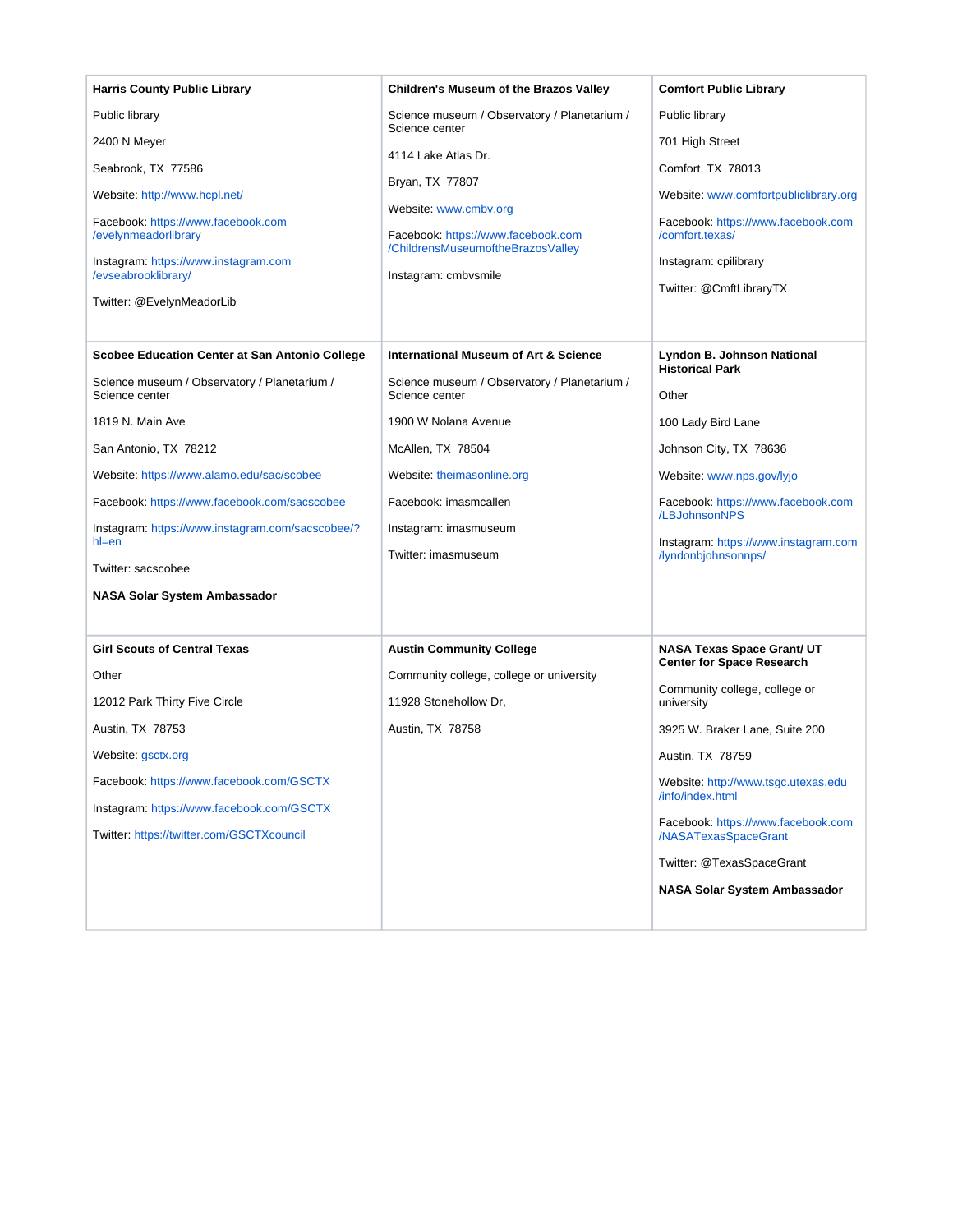<span id="page-48-0"></span>

| <b>STARBASE Austin</b><br>Other informal education venue<br>2200 W. 35th Street<br>Austin, TX 78763<br>Website: https://tmd.texas.gov/starbase<br>Facebook: www.facebook.com<br><b>/TexasSTARBASEAustin</b><br>Twitter: @STARBASEAustin                                   | National Park Service - Big Bend National<br>Park<br>Nature park or center<br>1 Panther Junction<br>Big Bend National Park, TX 79834<br>Website: nps.gov/bibe<br>Facebook: https://www.facebook.com<br>/BigBendNPS<br>Instagram: https://www.instagram.com<br>/bigbendnps/                                                                                   |                                                                                                                                                                                                                                                                                                                         |
|---------------------------------------------------------------------------------------------------------------------------------------------------------------------------------------------------------------------------------------------------------------------------|--------------------------------------------------------------------------------------------------------------------------------------------------------------------------------------------------------------------------------------------------------------------------------------------------------------------------------------------------------------|-------------------------------------------------------------------------------------------------------------------------------------------------------------------------------------------------------------------------------------------------------------------------------------------------------------------------|
| <b>UTAH</b>                                                                                                                                                                                                                                                               |                                                                                                                                                                                                                                                                                                                                                              |                                                                                                                                                                                                                                                                                                                         |
| <b>Hutchings Museum Institute</b><br>Non-science museum<br>55 North Center Street<br>Lehi, UT 84043<br>Website: https://johnhutchingsmuseum.org/<br>Facebook: https://www.facebook.com<br>/hutchingsmuseum/<br>Instagram: https://www.instagram.com<br>/hutchings_museum/ | <b>Clark Planetarium</b><br>Science museum / Observatory / Planetarium /<br>Science center<br>110 South 400 West<br>Salt Lake City, UT 84101<br>Website: https://slco.org/clark-planetarium<br>Facebook: https://www.facebook.com<br>/ClarkPlanetarium/<br>Instagram: https://instagram.com<br>/clarkplanetarium<br>Twitter: https://twitter.com/clarkplanet | <b>Cache Valley Astronomical Society</b><br>Astronomy club or amateur<br>astronomer<br>3250 S 5800 W<br>Wellsville, UT 84339<br>Website: CVAS-Utahskies.org<br>Facebook: Cache Valley Astronomical<br>Society                                                                                                           |
| <b>Utah State University</b><br>Other informal education venue<br>1181 Fairgrounds Drive<br>Ogden, UT 84404<br>Website: https://extension.usu.edu/weber/4h/<br>Facebook: https://www.facebook.com/4hwebercounty                                                           | <b>Grand County Public Library</b><br>Public library<br>257 E Center Street<br>Moab, UT 84532<br>Website: https://www.grandcountyutah.net/286<br>/Library<br><b>NASA Solar System Ambassador</b>                                                                                                                                                             | <b>Canyon Country Discovery Center</b><br>Science museum / Observatory /<br>Planetarium / Science center<br>1117 N Main Street<br>Monticello, UT 84535<br>Website: www.ccdiscovery.org<br>Facebook: https://www.facebook.com<br>/CanyonCountryDiscoveryCenter/<br>Instagram: https://www.instagram.com<br>/ccdiscovery/ |
| <b>Canyonlands National Park (National Park Service)</b><br>Nature park or center<br>End of HWY 211<br>Monticello, UT 84535<br>Website: nps.gov/cany<br>Facebook: Canyonlands National Park<br>Instagram: Canyonlands National Park<br>Twitter: Canyonlands National Park | <b>Salem City Library</b><br>Public library<br>59 S Main St<br>Salem, UT 84653<br>Website: www.salemcitylibrary.org<br>Facebook: @salemcitylibrary<br>Instagram: salemcitylibrary<br>Twitter: @salem_library                                                                                                                                                 | <b>Cedar Breaks National Monument</b><br>Other<br>2390 W Hwy 56 Suite 11<br>Cedar City, UT 84720<br>Website: https://www.nps.gov/cebr<br>/index.htm<br>Facebook: https://www.facebook.com<br>/CedarBreaksNPS<br>Instagram: https://www.instagram.com<br>/cedarbreaksnps/                                                |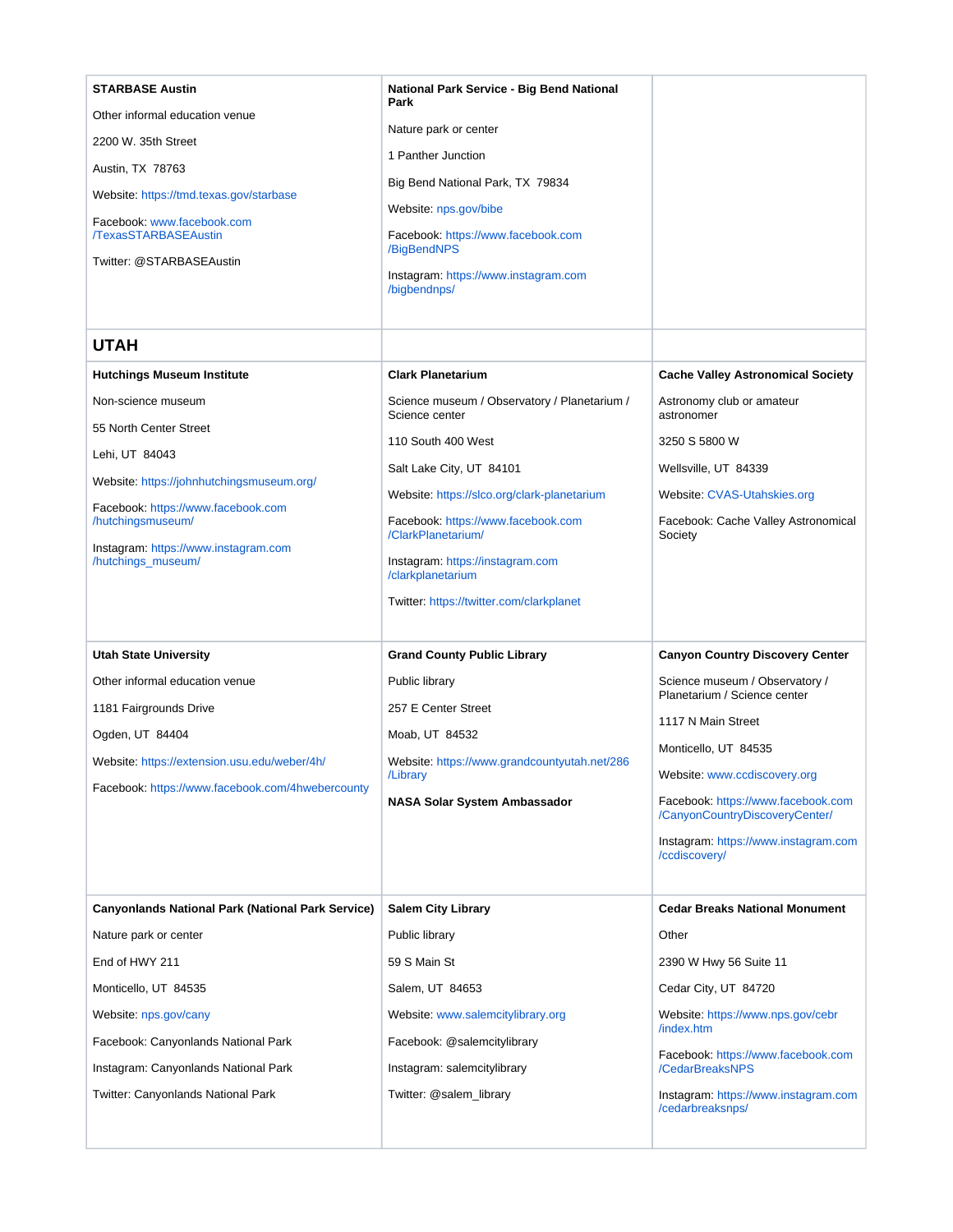<span id="page-49-0"></span>

| <b>Bryce Canyon National Park</b>                                                                                                                                                                                                                                                          |                                                                                                                                                                                                                                                                                                                             |                                                                                                                                                                                                            |
|--------------------------------------------------------------------------------------------------------------------------------------------------------------------------------------------------------------------------------------------------------------------------------------------|-----------------------------------------------------------------------------------------------------------------------------------------------------------------------------------------------------------------------------------------------------------------------------------------------------------------------------|------------------------------------------------------------------------------------------------------------------------------------------------------------------------------------------------------------|
| Nature park or center                                                                                                                                                                                                                                                                      |                                                                                                                                                                                                                                                                                                                             |                                                                                                                                                                                                            |
| 3000 S Hwy 63 Bldg 1                                                                                                                                                                                                                                                                       |                                                                                                                                                                                                                                                                                                                             |                                                                                                                                                                                                            |
| Bryce Canyon, UT 84764                                                                                                                                                                                                                                                                     |                                                                                                                                                                                                                                                                                                                             |                                                                                                                                                                                                            |
| Website: www.nps.gov/brca                                                                                                                                                                                                                                                                  |                                                                                                                                                                                                                                                                                                                             |                                                                                                                                                                                                            |
| Facebook: Bryce Canyon National Park                                                                                                                                                                                                                                                       |                                                                                                                                                                                                                                                                                                                             |                                                                                                                                                                                                            |
| Instagram: brycecanyonnps_gov                                                                                                                                                                                                                                                              |                                                                                                                                                                                                                                                                                                                             |                                                                                                                                                                                                            |
| Twitter: @BryceCanyonNPS                                                                                                                                                                                                                                                                   |                                                                                                                                                                                                                                                                                                                             |                                                                                                                                                                                                            |
|                                                                                                                                                                                                                                                                                            |                                                                                                                                                                                                                                                                                                                             |                                                                                                                                                                                                            |
| <b>VIRGINIA</b>                                                                                                                                                                                                                                                                            |                                                                                                                                                                                                                                                                                                                             |                                                                                                                                                                                                            |
| Northern Virginia Community College                                                                                                                                                                                                                                                        | <b>Children's Science Center Lab</b>                                                                                                                                                                                                                                                                                        | <b>Fairfax County Park Authority</b>                                                                                                                                                                       |
| Community college, college or university<br>8333 Little Ricer Turnpike<br>Annandale, VA 22003                                                                                                                                                                                              | Science museum / Observatory / Planetarium /<br>Science center<br>11948 Fair Oaks Mall<br>Fairfax, VA 22033<br>Website: https://www.childsci.org/<br>Facebook: https://www.facebook.com<br>/ChildrensScienceCenter/<br>Instagram: https://www.instagram.com<br>/childscicenterlab/<br>Twitter: https://twitter.com/ChildSci | Nature park or center<br>12055 Government Center Parkway<br>Fairfax, VA 22035<br>Website: www.fairfaxcounty.gov/parks<br>Facebook: FFXparks<br>Instagram: ffxparks<br>Twitter: ffxparks                    |
| Friends of Arlington's David M. Brown Planetarium                                                                                                                                                                                                                                          | <b>Massanutten Regional Library</b>                                                                                                                                                                                                                                                                                         | <b>Shenandoah National Park</b>                                                                                                                                                                            |
| Science museum / Observatory / Planetarium /<br>Science center<br>1426 N Quincy Street<br>Arlington, VA 22207<br>Website: https://friendsoftheplanetarium.org<br>Facebook: https://www.facebook.com<br>/friendsoftheplanetarium<br>Instagram: frnzplanetarium<br>Twitter: @frnzplanetarium | Public library<br>174 S. Main St.<br>Harrisonubrg, VA 22801<br>Website: https://mrlib.org/<br>Facebook: https://www.facebook.com<br>/MassanuttenRegionalLibrary                                                                                                                                                             | Nature park or center<br>3655 Hwy 211 East<br>Luray, VA 22835<br>Website: www.nps.gov/shen<br>Facebook: https://www.facebook.com<br>/shenandoahnps<br>Instagram: @shenandoahnps<br>Twitter: @shenandoahnps |
|                                                                                                                                                                                                                                                                                            |                                                                                                                                                                                                                                                                                                                             | <b>NASA Solar System Ambassador</b>                                                                                                                                                                        |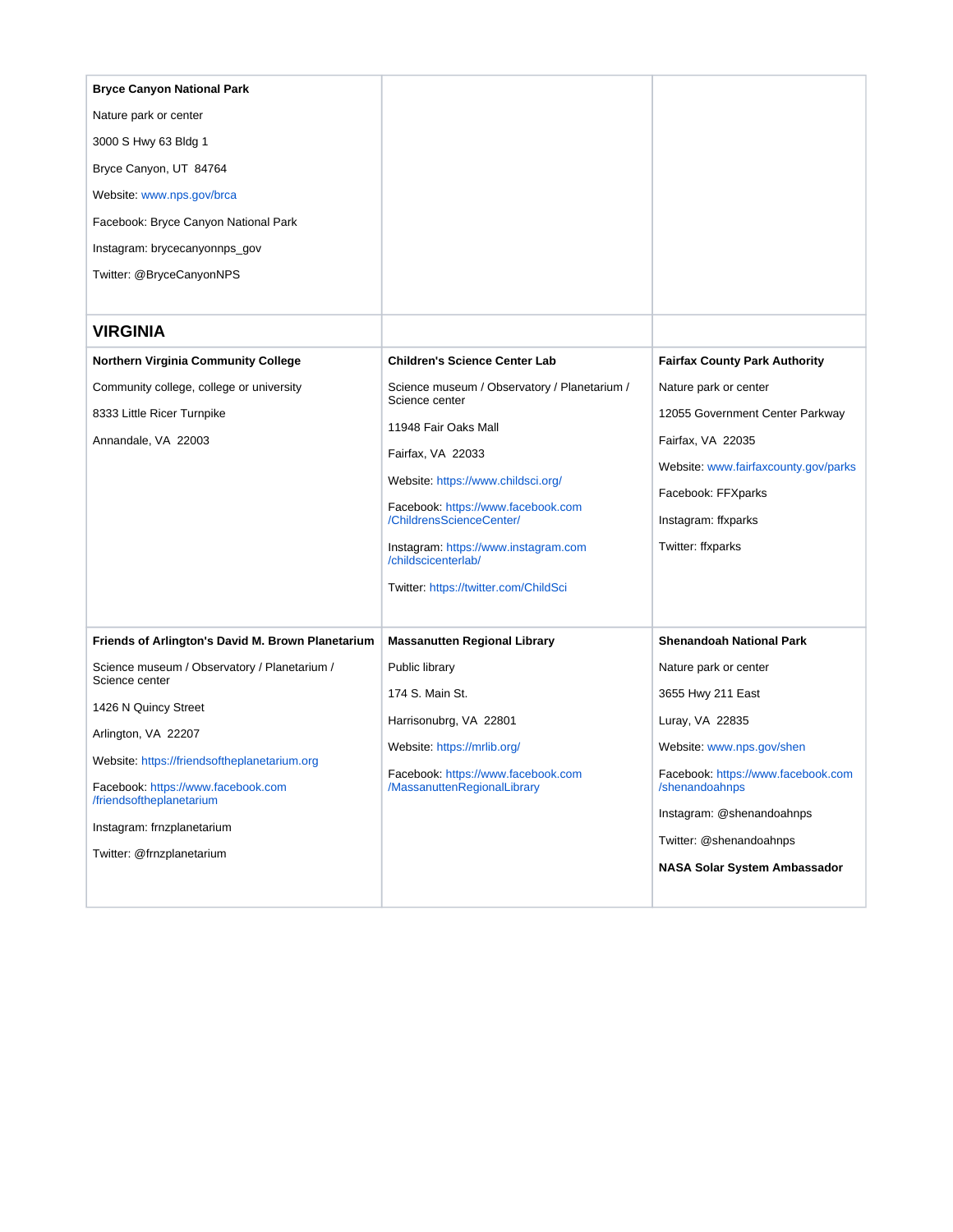<span id="page-50-1"></span><span id="page-50-0"></span>

| <b>Chesapeake Planetarium</b>                                                 | <b>NASA Wallops Flight Facility Visitor Center</b>                            | <b>Back Bay Amateur Astronomer</b>                         |
|-------------------------------------------------------------------------------|-------------------------------------------------------------------------------|------------------------------------------------------------|
| Science museum / Observatory / Planetarium /<br>Science center                | Science museum / Observatory / Planetarium /<br>Science center                | Astronomy club or amateur<br>astronomer                    |
| 310 Shea Drive                                                                | 175 Chincoteague Road                                                         | PO Box 9877                                                |
| Chesapeake, VA 23328                                                          | Wallops Island, VA 23337                                                      | Virginia Beach, VA 23450                                   |
|                                                                               | Website: https://www.nasa.gov/content/nasa-<br>wallops-visitor-center-2       | Website: backbayastro.org                                  |
|                                                                               | Facebook: https://www.facebook.com                                            | Facebook: backbayastro                                     |
|                                                                               | /nasawffvisitorcenter/                                                        | Instagram: backbayastro                                    |
|                                                                               |                                                                               | Twitter: backbayastro                                      |
|                                                                               |                                                                               |                                                            |
| <b>Virginia Living Museum</b><br>Science museum / Observatory / Planetarium / | Virginia Air and Space Center<br>Science museum / Observatory / Planetarium / | Roanoke Valley Astronomical<br><b>Society</b>              |
| Science center                                                                | Science center                                                                | Astronomy club or amateur<br>astronomer                    |
| 524 J. Clyde Morris Blvd.                                                     | 600 Settlers Landing Road                                                     | 2607 Oregon Avenue SW                                      |
| Newport News, VA 23601                                                        | Hampton, VA 23669                                                             | Roanoke, VA 24015                                          |
| Website: www.thevlm.org                                                       | Website: www.vasc.org                                                         | Website: www.rvasclub.org                                  |
| Facebook: https://www.facebook.com<br><b>NirginiaLivingMuseum</b>             |                                                                               | Facebook: https://www.facebook.com<br>/groups/262461596251 |
| Instagram: @valivingmuseum                                                    |                                                                               | NASA Solar System Ambassador                               |
| Twitter: @VLMuseum                                                            |                                                                               |                                                            |
|                                                                               |                                                                               |                                                            |
|                                                                               |                                                                               |                                                            |
| <b>Radford University Planetarium</b>                                         | Eastside High School - Wise County Space<br>team                              |                                                            |
| Science museum / Observatory / Planetarium /<br>Science center                | K-12 classroom, school or club                                                |                                                            |
| 925 East Main Street, Radford University Dept. of<br>Physics                  | 314 Schoolhouse Drive NE                                                      |                                                            |
| Radford, VA 24142                                                             | Coeburn, VA 24230                                                             |                                                            |
| Website: https://planetarium.radford.edu/                                     |                                                                               |                                                            |
| Facebook: https://www.facebook.com<br>/radfordplanetarium                     |                                                                               |                                                            |
| Instagram: https://www.instagram.com                                          |                                                                               |                                                            |
| /radforduplanetarium/                                                         |                                                                               |                                                            |
| <b>U.S. VIRGIN ISLANDS</b>                                                    |                                                                               |                                                            |
| Virgin Islands National Park                                                  |                                                                               |                                                            |
| Nature park or center                                                         |                                                                               |                                                            |
| 1300 Cruz Bay Creek                                                           |                                                                               |                                                            |
| Cruz Bay, VI 831                                                              |                                                                               |                                                            |
| Website: https://www.nps.gov/viis/index.htm                                   |                                                                               |                                                            |
| Facebook: https://www.facebook.com<br>/virginislandsNPS/                      |                                                                               |                                                            |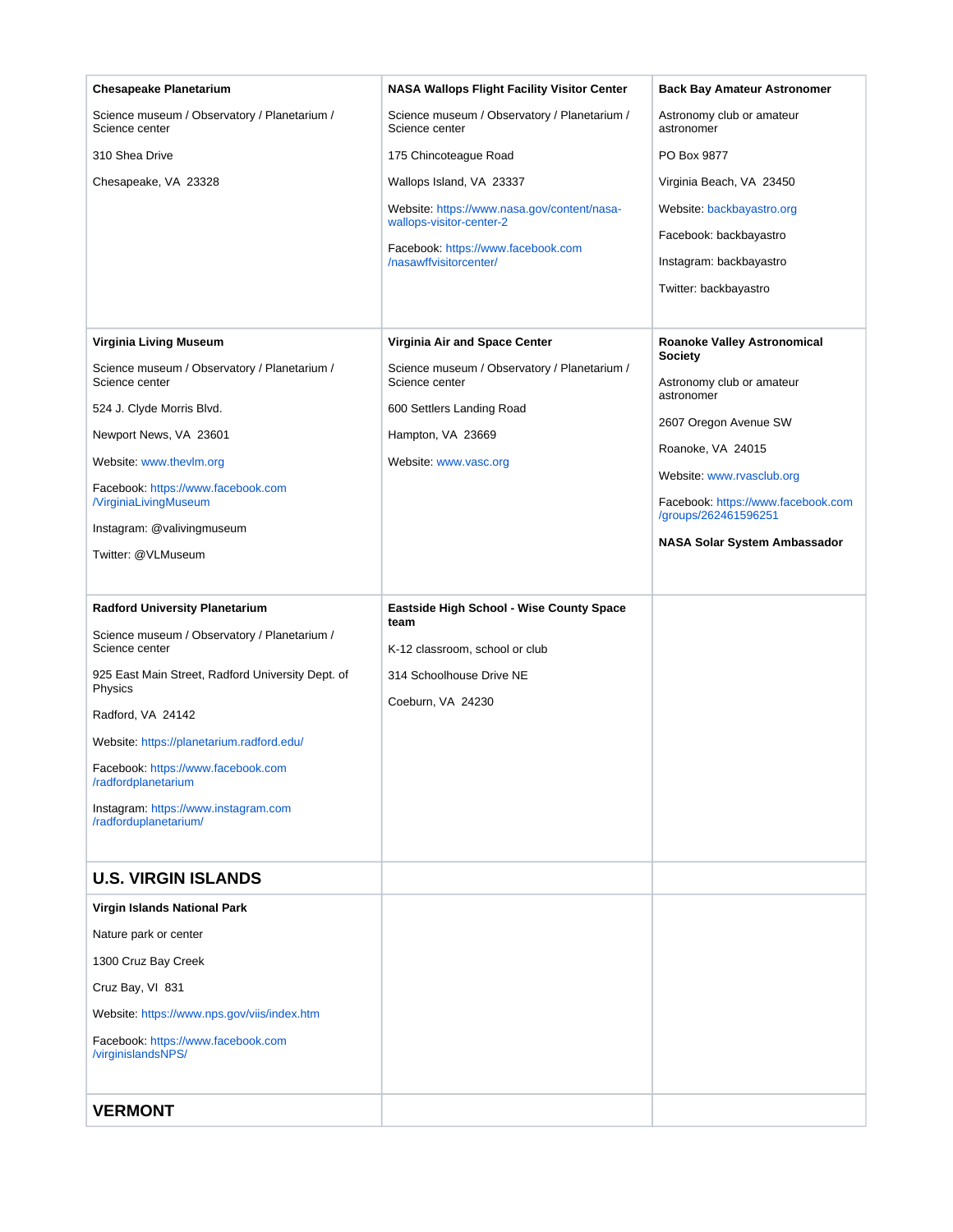<span id="page-51-0"></span>

| <b>Vermont Astronomical Society</b>                         | <b>Varnum Memorial Library</b>                                 | Deborah Rawson Memorial Library                                |
|-------------------------------------------------------------|----------------------------------------------------------------|----------------------------------------------------------------|
| Astronomy club or amateur astronomer                        | Public library                                                 | Public library                                                 |
| Brownell Library, 6 Lincoln St                              | 194 S Vermont 108                                              | 8 River Rd                                                     |
| Essex Junction, VT 5452                                     | Jeffersonville, VT 5464                                        | Jericho, VT 5465                                               |
| Website: http://vtastro.org                                 | Website: http://www.varnumlibrary.org/                         | Website: www.drml.org                                          |
| Facebook: https://www.facebook.com/VTAstroSociety           |                                                                | Instagram: debrawsonlibrary                                    |
| Twitter: https://twitter.com/VTAstroSociety                 |                                                                |                                                                |
| <b>NASA Solar System Ambassador</b>                         |                                                                |                                                                |
|                                                             |                                                                |                                                                |
| <b>Lamoille County Star Gazers</b>                          | <b>Fairbanks Museum &amp; Planetarium</b>                      |                                                                |
| Astronomy club or amateur astronomer                        | Science museum / Observatory / Planetarium /<br>Science center |                                                                |
| 202 Copley Ave                                              |                                                                |                                                                |
| Morrisville, VT 5661                                        | 1302 Main Street                                               |                                                                |
| Facebook: lamoillecountystargazers                          | St. Johnsbury, VT 5819<br>Website: fairbanksmuseum.org         |                                                                |
| Instagram: lamoillecountystargazers                         | Facebook: facebook.com/fairbanksmuseum                         |                                                                |
| NASA Solar System Ambassador                                | Instagram: @FairbanksMuseum                                    |                                                                |
|                                                             | Twitter: @FairbanksMuseum                                      |                                                                |
|                                                             |                                                                |                                                                |
|                                                             |                                                                |                                                                |
| <b>WASHINGTON</b>                                           |                                                                |                                                                |
| <b>Jim Peterson</b>                                         | The Museum of Flight                                           | <b>Pacific Science Center</b>                                  |
| Astronomy club or amateur astronomer                        | Science museum / Observatory / Planetarium /<br>Science center | Science museum / Observatory /<br>Planetarium / Science center |
| 12202 NE 90th St                                            | 9404 E Marginal Way S                                          | 200 2nd Ave N.                                                 |
| Kirkland, WA 98033                                          | Seattle, WA 98108                                              | Seattle, WA 98109                                              |
| Website: www.rosehillpc.org                                 | Website: museumofflight.org                                    | Website: www.pacsci.org                                        |
|                                                             |                                                                | Facebook: https://www.facebook.com                             |
|                                                             |                                                                | /PacSCI/                                                       |
|                                                             |                                                                | Instagram: @pacsci                                             |
|                                                             |                                                                |                                                                |
| <b>Battle Point Astronomical Association</b>                | Kids Discovery Museum (KiDiMu)                                 | Pierce College and the Tacoma<br><b>Astronomical Society</b>   |
| Astronomy club or amateur astronomer                        | Non-science museum                                             | Community college, college or                                  |
| 11299 Arrow Point Dr NE                                     | 301 Ravine Lane NE                                             | university                                                     |
| Bainbridge Island, WA 98110                                 | Bainbridge Island, WA 98110                                    | 9401 Farwest Dr SW                                             |
| Website: https://BPAstro.org                                | Website: www.kidimu.org                                        | Lakewood, WA 98498                                             |
| Facebook: https://www.facebook.com<br>/BattlePointAstronomy | Facebook: https://www.facebook.com<br>/KiDiMuMuseum            | Website: https://www.pierce.ctc.edu<br>/science-dome           |
|                                                             | Instagram: https://www.instagram.com<br>/kidsdiscoverymuseum/  |                                                                |
|                                                             |                                                                |                                                                |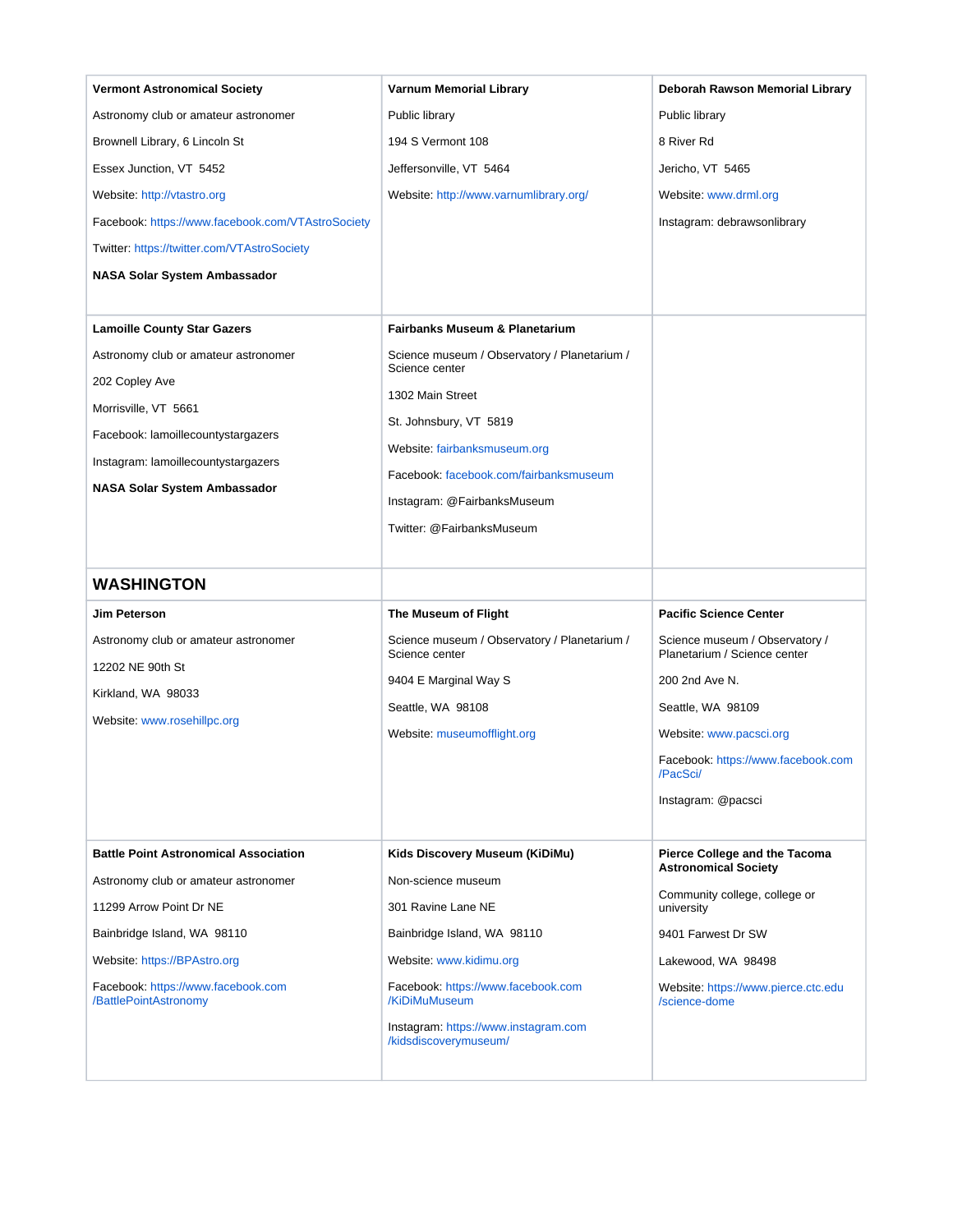<span id="page-52-0"></span>

| <b>Pierce College Science Dome</b>                                                                                                                                                                                                                                           | <b>Tacoma Astronomical Society</b>                                                                                                                                                                                                | Skamania Lodge                                                                                                                                                                                                                                                                                                                                                                   |
|------------------------------------------------------------------------------------------------------------------------------------------------------------------------------------------------------------------------------------------------------------------------------|-----------------------------------------------------------------------------------------------------------------------------------------------------------------------------------------------------------------------------------|----------------------------------------------------------------------------------------------------------------------------------------------------------------------------------------------------------------------------------------------------------------------------------------------------------------------------------------------------------------------------------|
| Science museum / Observatory / Planetarium /                                                                                                                                                                                                                                 | Astronomy club or amateur astronomer                                                                                                                                                                                              | Other                                                                                                                                                                                                                                                                                                                                                                            |
| Science center<br>9401 Farwest Dr SW<br>Lakewood, WA 98498<br>Website: https://www.pierce.ctc.edu/science-dome<br>Facebook: https://www.facebook.com<br>/PierceCollegeScienceDome                                                                                            | 9401 Farwest Dr SW<br>Lakewood, WA 98498<br>Website: http://tas-online.org/                                                                                                                                                       | 1131 SW Skamania Lodge Way<br>Stevenson, WA 98648<br>Website: https:/www.skamania.com                                                                                                                                                                                                                                                                                            |
|                                                                                                                                                                                                                                                                              | Facebook: https://www.facebook.com<br>/TacomaAstronomicalSociety                                                                                                                                                                  | Facebook: Skamania Lodge Facebook<br><b>NASA Solar System Ambassador</b>                                                                                                                                                                                                                                                                                                         |
| Kiwanis Camp Wa-Ri-Ki<br>Other informal education venue<br>17051 Washougal Rd<br>Washougal, WA 98671<br>Website: https://campwariki.com/<br>Facebook: https://www.facebook.com/campwarikifun                                                                                 | Wenatchee Valley Museum & Cultural Center<br>Non-science museum<br>127 S Mission St<br>Wenatchee, WA 98801<br>Website: www.wenatcheevalleymuseum.org                                                                              | <b>Central Washignton University -</b><br><b>Physics Department</b><br>Community college, college or<br>university<br>400 E. University Way - MS 7422<br>Ellensburg, WA 98926<br>Website: cwu.edu/physics<br>Facebook: https://www.facebook.com<br>/CWUPhysicsDepartment<br>Instagram: https://www.instagram.com<br>/cwuphysics/<br>Twitter: https://twitter.com<br>/cwu_physics |
| <b>Palouse Discovery Science Center</b><br>Science museum / Observatory / Planetarium /<br>Science center<br>950 NE Nelson Court<br>Pullman, WA 99163<br>Website: www.palousescience.net<br>Facebook: https://www.facebook.com/palousescience/<br>Instagram: @palousescience | <b>Spokane Astronomical Society</b><br>Astronomy club or amateur astronomer<br>our club does not have an address, PO Box 8114<br>Spokane, WA 99203<br>Website: www.spokaneastronomical.org<br>Facebook: facebook.spokaneastronomy |                                                                                                                                                                                                                                                                                                                                                                                  |
| <b>WISCONSIN</b>                                                                                                                                                                                                                                                             |                                                                                                                                                                                                                                   |                                                                                                                                                                                                                                                                                                                                                                                  |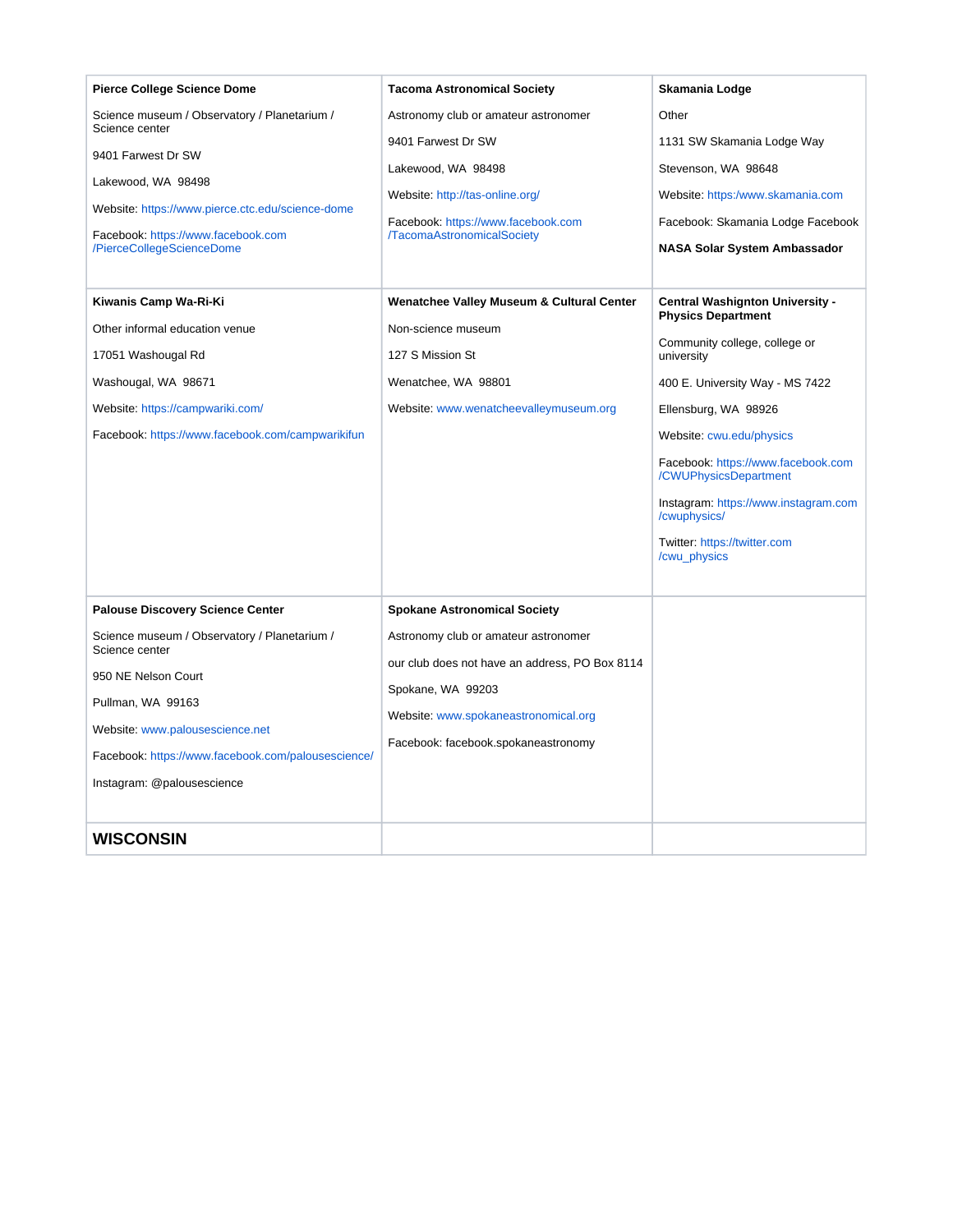<span id="page-53-0"></span>

| Kenosha Public Library                                                                    | <b>Milwaukee Astronomical Society</b>                          | <b>Horwitz-DeRemer Planetarium</b>                             |
|-------------------------------------------------------------------------------------------|----------------------------------------------------------------|----------------------------------------------------------------|
| Public library                                                                            | Astronomy club or amateur astronomer                           | Science museum / Observatory /<br>Planetarium / Science center |
| 7979 38th Ave                                                                             | 18850 Observatory Road                                         | S14 W28167 Madison St.                                         |
| Kenosha, WI 53142                                                                         | New Berlin, WI 53146                                           | Waukesha, WI 53188                                             |
| Website: www.mykpl.info                                                                   | Website: http://milwaukeeastro.org/                            | Website: https://sdw.waukesha.k12.wi.                          |
| Facebook: @mykpl.info                                                                     | Facebook: https://www.facebook.com<br>/milwaukeeastro/         | us/planetarium                                                 |
| Twitter: @mykpl                                                                           | NASA Solar System Ambassador                                   | Facebook: https://www.facebook.com<br>/hdplanetarium/          |
|                                                                                           |                                                                | Instagram: @hdplanetarium                                      |
|                                                                                           |                                                                | Twitter: @hdplanetarium                                        |
|                                                                                           |                                                                | NASA Solar System Ambassador                                   |
|                                                                                           |                                                                |                                                                |
| <b>Betty Brinn Children's Museum</b>                                                      | <b>Discovery World</b>                                         | <b>Hudson Area Public Library</b>                              |
| Science museum / Observatory / Planetarium /<br>Science center                            | Science museum / Observatory / Planetarium /<br>Science center | Public library                                                 |
| 929 E Wisconsin Ave                                                                       | 500 N. Harbor Drive                                            | 700 First Street                                               |
| Milwaukee, WI 53202                                                                       |                                                                | Hudson, WI 54016                                               |
|                                                                                           | Milwaukee, WI 53217<br>Website: www.discoveryworld.org         | Website: hudsonpubliclibrary.org                               |
| Website: https://www.bbcmkids.org/                                                        |                                                                | Facebook: 1.40E+14                                             |
| Facebook: https://www.facebook.com/search/top?<br>q=betty%20brinn%20children%27s%20museum | Facebook: Discovery World                                      | Instagram: hudsonarealibrary                                   |
| Instagram: https://www.instagram.com<br>/bettybrinnchildrensmuseum/                       | Instagram: @discoveryworld                                     | NASA Solar System Ambassador                                   |
| NASA Solar System Ambassador                                                              |                                                                |                                                                |
| Other                                                                                     |                                                                |                                                                |
| Virtual or in-person locally in the Tomah/La Crosse<br>area                               |                                                                |                                                                |
| Tomah/La Crosse, WI 54660                                                                 |                                                                |                                                                |
| NASA Solar System Ambassador                                                              |                                                                |                                                                |
|                                                                                           |                                                                |                                                                |
| <b>WEST VIRGINIA</b>                                                                      |                                                                |                                                                |
| <b>Calhoun Middle High School</b>                                                         | <b>Burnsville Public Library</b>                               | <b>Burnsville Public Library</b>                               |
| K-12 classroom, school or club                                                            | Public library                                                 | Public library                                                 |
| 51 Underwood Circle                                                                       | 235 Kanawha Avenue                                             | 235 Kanawha Avenue                                             |
| Mt. Zion, WV 26151                                                                        | Burnsville, WV 26335                                           | Burnsville, WV 26335                                           |
|                                                                                           | Website: burnsville.lib.wv.us                                  | Website: burnsville.lib.wv.us                                  |
|                                                                                           | Facebook: Burnsville WV Public Library                         | Facebook: Burnsville WV Public                                 |
|                                                                                           | Instagram: burnsvillepubliclibrary                             | Library                                                        |
|                                                                                           | Twitter: burnsvillewvpl                                        | Instagram: Burnsville Public Library                           |
|                                                                                           |                                                                | Twitter: @BurnsvilleWVPL                                       |
|                                                                                           |                                                                |                                                                |